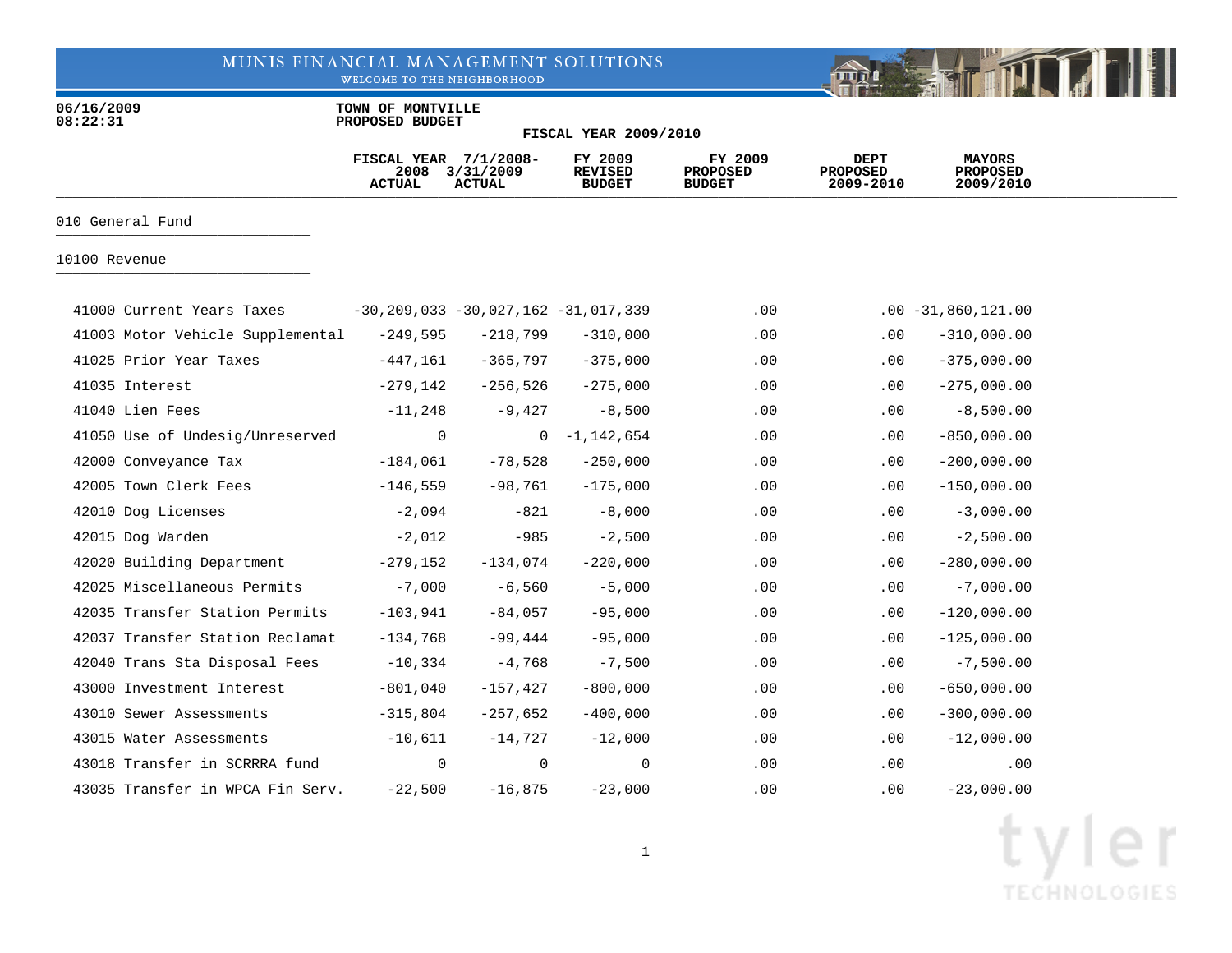WELCOME TO THE NEIGHBORHOOD

06/16/2009 **TOWN OF MONTVILLE**<br>08:22:31 **PROPOSED BUDGET 08:22:31 PROPOSED BUDGET**

|                                        | FISCAL YEAR $7/1/2008-$<br>2008<br><b>ACTUAL</b> | 3/31/2009<br><b>ACTUAL</b>               | FY 2009<br><b>REVISED</b><br><b>BUDGET</b> | FY 2009<br><b>PROPOSED</b><br><b>BUDGET</b> | DEPT<br><b>PROPOSED</b><br>2009-2010 | <b>MAYORS</b><br><b>PROPOSED</b><br>2009/2010 |  |
|----------------------------------------|--------------------------------------------------|------------------------------------------|--------------------------------------------|---------------------------------------------|--------------------------------------|-----------------------------------------------|--|
| 43040 WPCA Serv. Provided              | $\Omega$                                         | 0                                        | $-11,000$                                  | .00                                         | .00                                  | $-11,000.00$                                  |  |
| 43041 WPCA REPAYMENT                   | $\mathbf 0$                                      | 0                                        | $\overline{0}$                             | .00                                         | .00                                  | $-80,000.00$                                  |  |
| 43050 Operating Trans In SRO           | $-28,318$                                        | 0                                        | $-65,000$                                  | .00                                         | .00                                  | .00                                           |  |
| 44000 P/Z & ZBA                        | $-11,608$                                        | $-9,721$                                 | $-23,000$                                  | .00                                         | .00                                  | $-12,000.00$                                  |  |
| 44005 Parks & Recreation               | -59,654                                          | $-37,279$                                | $-50,000$                                  | .00                                         | $.00 \,$                             | $-20,000.00$                                  |  |
| 44006 Camp Oakdale Rental              | $-750$                                           | $-2,350$                                 | $-500$                                     | .00                                         | $.00 \,$                             | $-3,000.00$                                   |  |
| 44007 Fair Oaks Facility Rental        | $\overline{0}$                                   | $-50$                                    | $\mathsf{O}$                               | .00                                         | .00                                  | $-500.00$                                     |  |
| 44010 Housing Authority                | -23,114                                          | -24,246                                  | $-23,000$                                  | .00                                         | .00                                  | $-25,000.00$                                  |  |
| 44020 Youth Services Program           | -32,051                                          | -29,101                                  | $-24,000$                                  | .00                                         | .00                                  | $-24,000.00$                                  |  |
| 45000 ECS Grant                        |                                                  | $-12,044,453 -12,584,490 -12,549,431$    |                                            | .00                                         |                                      | $.00 - 12,549,431.00$                         |  |
| 45005 Transportation                   | -511,075                                         | -35,750                                  | -443,510                                   | .00                                         | $.00 \,$                             | $-473,198.00$                                 |  |
| 45010 Education of Blind               | $-8,633$                                         | $\overline{0}$                           | $-8,000$                                   | .00                                         | .00                                  | $-8,000.00$                                   |  |
| 45015 Special Education -195,448       |                                                  | -296,752                                 | $-180,000$                                 | .00                                         | $.00 \,$                             | $-218,000.00$                                 |  |
| 45020 Adult Education -29,680          |                                                  | $-21,167$                                | $-29,290$                                  | .00                                         | .00                                  | $-29,969.00$                                  |  |
| 45035 Reimb. Middle School Bond        | -679,981                                         | $-213,201$                               | $-650,000$                                 | .00                                         | $.00 \,$                             | $-650,000.00$                                 |  |
| 46005 Lieu of Taxes/State Prop         |                                                  | $-1, 288, 886 -1, 068, 476 -1, 058, 423$ |                                            | .00                                         | $.00 \,$                             | $-887,033.00$                                 |  |
| 46010 Emerg Manage Assist Prog         | $-4,470$                                         | $-7,420$                                 | $-6,000$                                   | .00                                         | $.00\,$                              | $-6,000.00$                                   |  |
| 46015 Disability Grant                 | $-2,793$                                         | $-2,835$                                 | $-2,793$                                   | .00                                         | .00                                  | $-2,793.00$                                   |  |
| 46020 Manufacturer Assist Act -162,771 |                                                  | $-352,618$                               | $-145,908$                                 | .00                                         | $.00 \,$                             | $-434, 299.00$                                |  |
| 46023 Manufacturer Assist Rand         | $\overline{0}$                                   | $\mathbf 0$                              | $\overline{0}$                             | .00                                         | .00                                  | .00                                           |  |
| 46024 Manufacturing Mach/Equip         | $\overline{0}$                                   | $\mathbf 0$                              | -66,525                                    | .00                                         | .00                                  | .00                                           |  |
| 46025 Tax Relief for Elderly           | $-102,512$                                       | -98,982                                  | $-108,371$                                 | .00                                         | $.00 \,$                             | $-102,995.00$                                 |  |
| 46030 Additional Veteran Grant         | $-7,270$                                         | $-8,199$                                 | $-7,946$                                   | .00                                         | .00                                  | $-8, 168.00$                                  |  |

**FISCAL YEAR 2009/2010**

# tyler **TECHNOLOGIES**

Fill

**DREAM**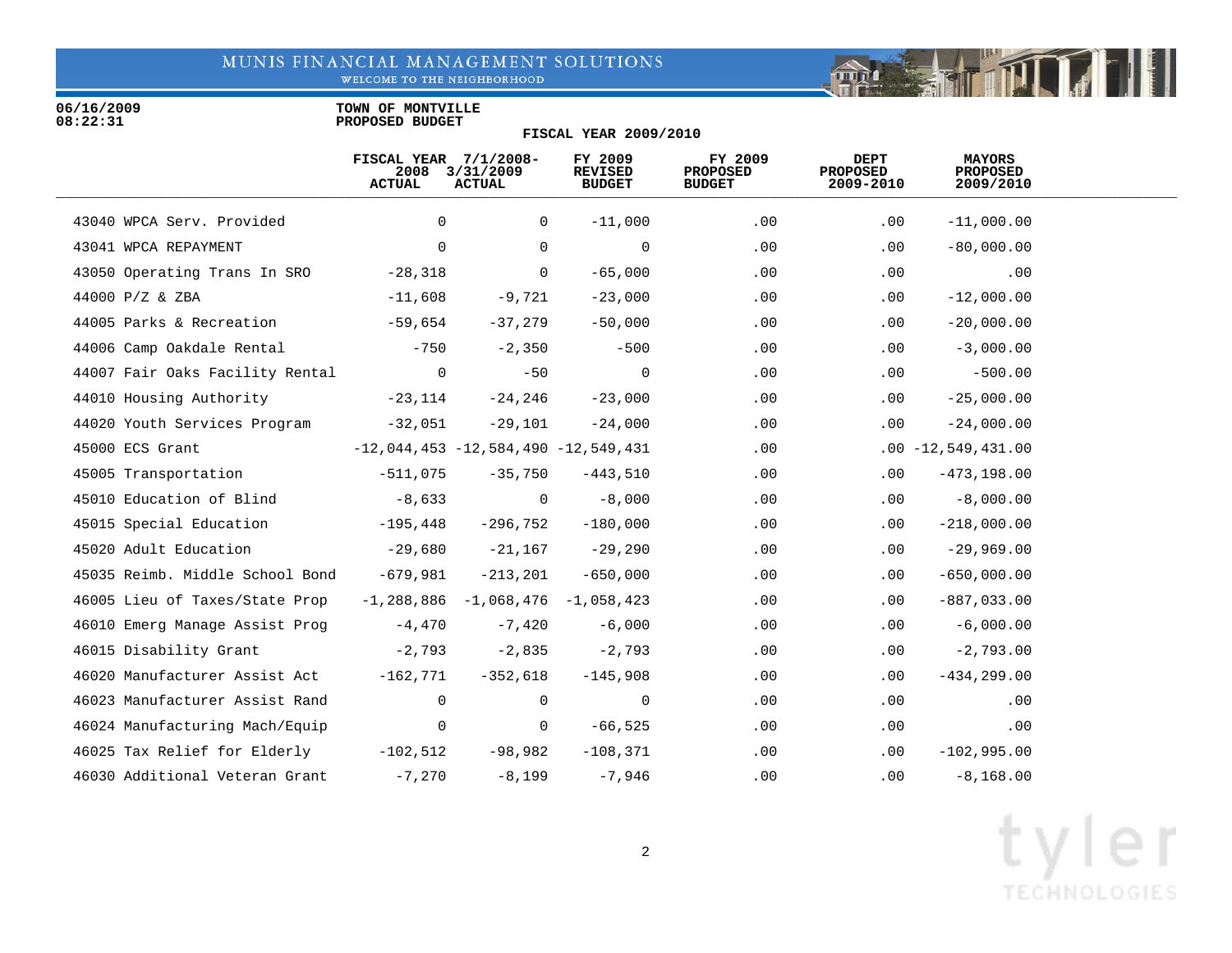WELCOME TO THE NEIGHBORHOOD

06/16/2009 **TOWN OF MONTVILLE**<br>08:22:31 **PROPOSED BUDGET 08:22:31 PROPOSED BUDGET**

### **FISCAL YEAR 2009/2010**

|                                 | FISCAL YEAR 7/1/2008-<br>2008<br><b>ACTUAL</b> | 3/31/2009<br><b>ACTUAL</b>         | FY 2009<br><b>REVISED</b><br><b>BUDGET</b> | FY 2009<br><b>PROPOSED</b><br><b>BUDGET</b> | <b>DEPT</b><br><b>PROPOSED</b><br>2009-2010 | <b>MAYORS</b><br><b>PROPOSED</b><br>2009/2010 |  |
|---------------------------------|------------------------------------------------|------------------------------------|--------------------------------------------|---------------------------------------------|---------------------------------------------|-----------------------------------------------|--|
| 46035 Telephone Access Line     | -116,586                                       | $-107,918$                         | $-115,000$                                 | .00                                         | $.00 \,$                                    | $-107,918.00$                                 |  |
| 46040 Other Grants              | -47,673                                        | $-37,411$                          | $-90,000$                                  | .00                                         | .00                                         | $-90,000.00$                                  |  |
| 46042 CT Fines Reimbursement    | $-16,071$                                      | $-10,554$                          | $-10,000$                                  | .00                                         | .00                                         | $-10,000.00$                                  |  |
| 46045 Pequot Funds              |                                                | $-2,895,931 -1,783,390 -2,756,587$ |                                            | .00                                         |                                             | $.00 - 1,474,877.00$                          |  |
| 46046 Property Tax Relief       | $\overline{0}$                                 | 0                                  | $\overline{0}$                             | .00                                         | .00                                         | .00                                           |  |
| 46050 State Boat Grant          | -15,632                                        | $-15,632$                          | $-15,600$                                  | .00                                         | .00                                         | $-15,600.00$                                  |  |
| 46055 Elect Restructuring Grant | $-1,370,703$                                   | $-501,492$                         | -504,361                                   | .00                                         | $.00 \,$                                    | $-439, 334.00$                                |  |
| 48000 Use of Property           | $-12,136$                                      | $\overline{0}$                     | $-17,000$                                  | .00                                         | $.00 \,$                                    | $-17,000.00$                                  |  |
| 48005 Tuition Regular           | $-126,631$                                     | $-112,602$                         | $-120,000$                                 | .00                                         | $.00 \,$                                    | $-150,000.00$                                 |  |
| 48010 Tuition Special Ed        | $-335,232$                                     | $-175,576$                         | $-285,000$                                 | $.00 \,$                                    | $.00 \,$                                    | $-285,000.00$                                 |  |
| 48013 School Reimbursements     | $-3,512$                                       | $-1,380$                           | $-5,000$                                   | .00                                         | $.00 \,$                                    | $-5,000.00$                                   |  |
| 48020 Public Works Dept.        | -770                                           | $-5,698$                           | $-500$                                     | .00                                         | $.00 \,$                                    | $-500.00$                                     |  |
| 48023 Commercial Tipping Fees   | -470,459                                       | $-334,416$                         | $-475,000$                                 | .00                                         | $.00 \,$                                    | $-475,000.00$                                 |  |
| 48025 Assessor's Office Maps    | $-3,449$                                       | $-2,458$                           | $-5,500$                                   | .00                                         | $.00 \,$                                    | $-5,500.00$                                   |  |
| 49005 Police Reimb. Priv Duty   | $-288,420$                                     | $-230,951$                         | $-175,000$                                 | .00                                         | $.00 \,$                                    | $-275,000.00$                                 |  |
| 49010 St Bernards Health Clinic | $-18,767$                                      | $-13,234$                          | $-25,000$                                  | .00                                         | $.00 \,$                                    | $-25,000.00$                                  |  |
| 49015 Insurance Reimbursement   | $-23,562$                                      | $-31,679$                          | $-45,000$                                  | .00                                         | $.00 \,$                                    | $-45,000.00$                                  |  |
| 49020 Millstone Reimbursement   | $-33,492$                                      | $-4,581$                           | $-11,000$                                  | .00                                         | $.00 \,$                                    | $-11,000.00$                                  |  |
| 49025 Welfare Reimbursement     | $\overline{0}$                                 | 0                                  | $\overline{0}$                             | .00                                         | .00                                         | .00                                           |  |
| 49035 Fire Marshall Private Dty | $-39,108$                                      | $-1,583$                           | $-8$ , $000$                               | .00                                         | $.00 \ \rm$                                 | $-8,000.00$                                   |  |
| 49050 Miscellaneous             | -73,932                                        | $-148,686$                         | $-40,000$                                  | .00                                         | $.00 \,$                                    | $-65,000.00$                                  |  |
| 49060 Sale of Land/Property     | $-3,500$                                       | $\mathbf{0}$                       | $-75,000$                                  | .00                                         | $.00 \,$                                    | $-75,000.00$                                  |  |
| 49065 Bond Proceeds             | $-3,300,500$                                   | $\mathbf 0$                        | 0                                          | .00                                         | .00                                         | .00                                           |  |

Fill

mar is the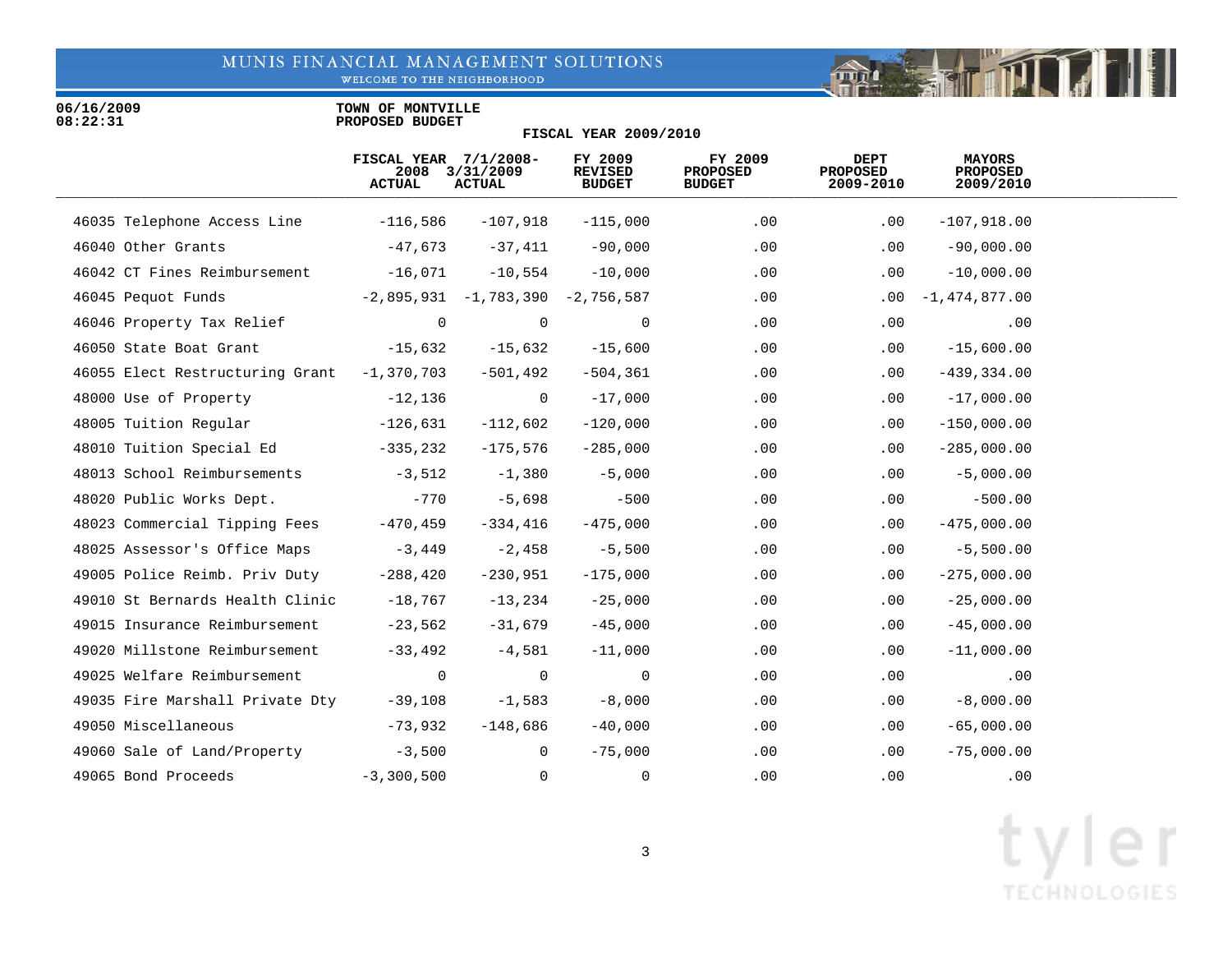WELCOME TO THE NEIGHBORHOOD

06/16/2009 **TOWN OF MONTVILLE**<br>08:22:31 **PROPOSED BUDGET 08:22:31 PROPOSED BUDGET**

### **FISCAL YEAR 2009/2010**

|                              | FISCAL YEAR 7/1/2008-<br>2008<br><b>ACTUAL</b>  | 3/31/2009<br><b>ACTUAL</b> | FY 2009<br>REVISED<br><b>BUDGET</b> | FY 2009<br>PROPOSED<br><b>BUDGET</b> | <b>DEPT</b><br>PROPOSED<br>2009-2010 | <b>MAYORS</b><br>PROPOSED<br>2009/2010 |  |
|------------------------------|-------------------------------------------------|----------------------------|-------------------------------------|--------------------------------------|--------------------------------------|----------------------------------------|--|
| 49080 Mohegan Contributions  | $-500.000$                                      | $-500,000$                 | $-500.000$                          | .00                                  | .00                                  | $-500,000.00$                          |  |
| 49200 Lig. Prior Yr. Encumb. | $-9,159$                                        |                            |                                     | .00                                  | .00                                  | .00                                    |  |
| TOTAL 10100 Revenue          | $-58, 114, 747$ $-50, 644, 268$ $-55, 952, 738$ |                            |                                     | .00                                  |                                      | $.00 - 55, 183, 736.00$                |  |
| TOTAL 010 General Fund       | $-58, 114, 747 - 50, 644, 268 - 55, 952, 738$   |                            |                                     | .00                                  |                                      | $.00 - 55, 183, 736.00$                |  |



**Report of the Time** 

 $\mathbb{E} \left[ \begin{array}{c} \mathbb{E} \mathbb{E} \mathbb{E} \mathbb{E} \mathbb{E} \mathbb{E} \mathbb{E} \mathbb{E} \mathbb{E} \mathbb{E} \mathbb{E} \mathbb{E} \mathbb{E} \mathbb{E} \mathbb{E} \mathbb{E} \mathbb{E} \mathbb{E} \mathbb{E} \mathbb{E} \mathbb{E} \mathbb{E} \mathbb{E} \mathbb{E} \mathbb{E} \mathbb{E} \mathbb{E} \mathbb{E} \mathbb{E} \mathbb{E} \mathbb{E} \mathbb{E} \mathbb{E} \mathbb{E}$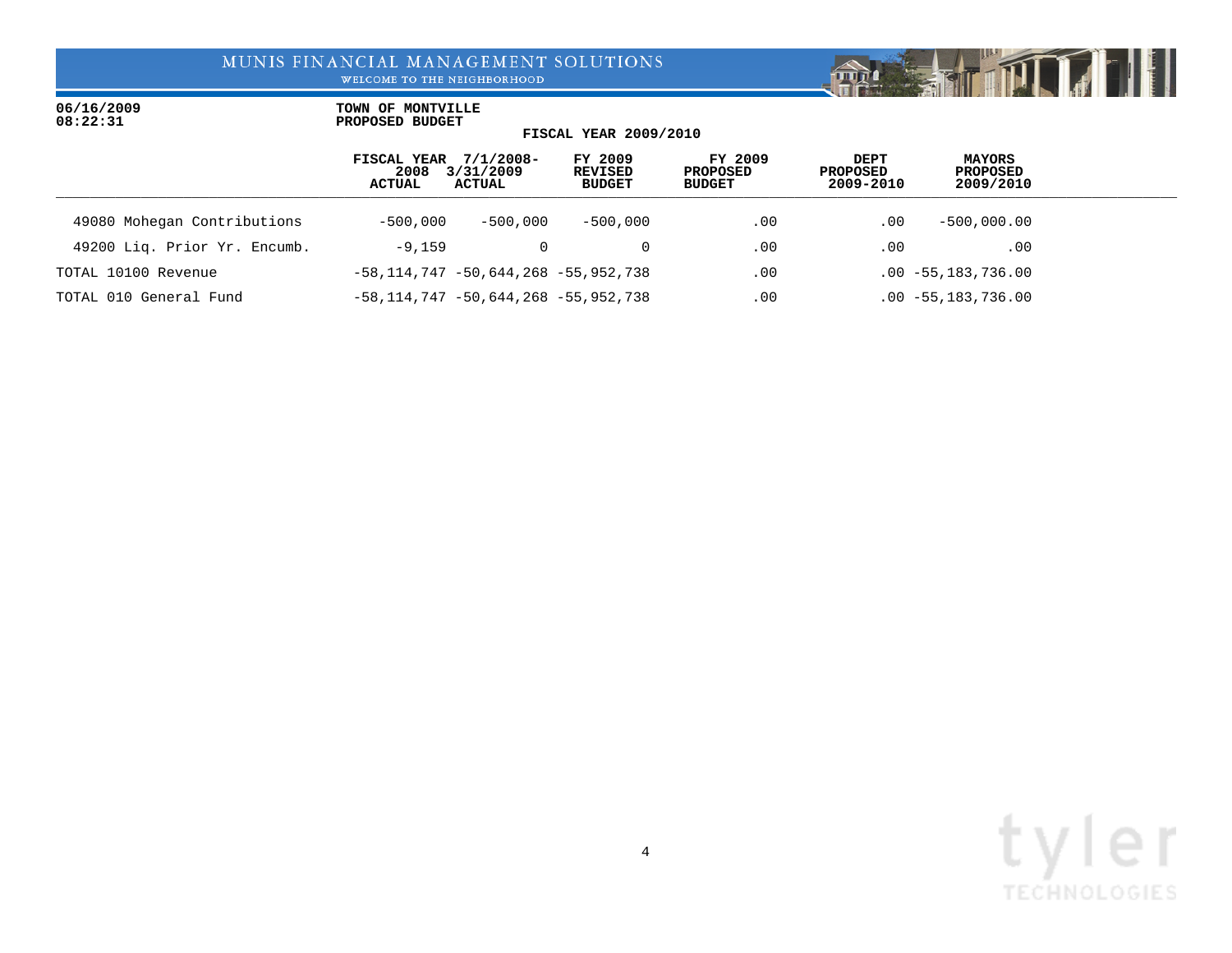WELCOME TO THE NEIGHBORHOOD



06/16/2009 **TOWN OF MONTVILLE**<br>08:22:31 **PROPOSED BUDGET 08:22:31 PROPOSED BUDGET**

|                                 | FISCAL YEAR 7/1/2008-<br>2008<br><b>ACTUAL</b> | 3/31/2009<br><b>ACTUAL</b> | FY 2009<br><b>REVISED</b><br><b>BUDGET</b> | FY 2009<br><b>PROPOSED</b><br><b>BUDGET</b> | <b>DEPT</b><br><b>PROPOSED</b><br>2009-2010 | <b>MAYORS</b><br><b>PROPOSED</b><br>2009/2010 |  |
|---------------------------------|------------------------------------------------|----------------------------|--------------------------------------------|---------------------------------------------|---------------------------------------------|-----------------------------------------------|--|
| 10310 Mayor                     |                                                |                            |                                            |                                             |                                             |                                               |  |
| 51001 Mayor Salary              | 61,162                                         | 56,007                     | 61,515                                     | 61,515.00                                   | .00                                         | 61,515.00                                     |  |
| 51050 Admin Secretary Salary    | 42,552                                         | 41,758                     | 44,816                                     | 45,835.00                                   | .00                                         | 42,500.00                                     |  |
| 51051 Floating Secretary Salary | 17,242                                         | 19,105                     | 23,950                                     | 23,712.00                                   | .00                                         | 23,712.00                                     |  |
| 51100 Overtime                  | 1,063                                          | 1,105                      | 1,200                                      | 1,200.00                                    | .00                                         | 1,200.00                                      |  |
| 51141 Human Resourse            | 0                                              | 275                        | $-1,800$                                   | 60,000.00                                   | .00                                         | 60,000.00                                     |  |
| 52075 Veterans Funerals         | $\Omega$                                       | $\mathbf 0$                | 500                                        | 500.00                                      | .00                                         | 500.00                                        |  |
| 52079 Condemnation Relocation   | 1,931                                          | 0                          | 2,500                                      | 2,000.00                                    | .00                                         | 2,000.00                                      |  |
| 52129 Outside Contractors       | 0                                              | 0                          | 2,900                                      | .00                                         | .00                                         | .00                                           |  |
| 52136 Fees (Membership)         | 24,279                                         | 39,071                     | 44,828                                     | 44,828.00                                   | .00                                         | 39,098.00                                     |  |
| 53000 Office Supplies           | 753                                            | 523                        | 1,000                                      | 1,000.00                                    | .00                                         | 1,000.00                                      |  |
| 53001 Computer Supplies         | $\mathbf 0$                                    | 0                          | 0                                          | .00                                         | .00                                         | .00                                           |  |
| 53002 Consulting Services       | $\mathbf 0$                                    | 0                          | 0                                          | .00                                         | .00                                         | .00                                           |  |
| 53004 Training & Conferences    | 390                                            | 617                        | 960                                        | 400.00                                      | .00                                         | 400.00                                        |  |
| 53005 Mileage                   | $\mathbf 0$                                    | 0                          | 0                                          | .00                                         | .00                                         | .00                                           |  |
| 53008 Advertising               | 2,491                                          | 512                        | 1,540                                      | 2,500.00                                    | .00                                         | 2,500.00                                      |  |
| 53009 Computer Services         | 0                                              | $\mathbf 0$                | 100                                        | .00                                         | .00                                         | .00                                           |  |
| 53013 Vehicle Expenses-Other    | 0                                              | $\mathbf 0$                | $\mathbf 0$                                | .00                                         | .00                                         | .00                                           |  |
| 53014 Printing                  | 135                                            | 305                        | 500                                        | 500.00                                      | .00                                         | 500.00                                        |  |
| 53019 Misc Supplies             | 740                                            | 954                        | 975                                        | 800.00                                      | .00                                         | 800.00                                        |  |
| 53024 Reference Materials       | $\mathbf 0$                                    | $\mathbf 0$                | 0                                          | .00                                         | .00                                         | .00                                           |  |
| 53033 Occasional                | 218                                            | 177                        | 600                                        | 250.00                                      | .00                                         | 250.00                                        |  |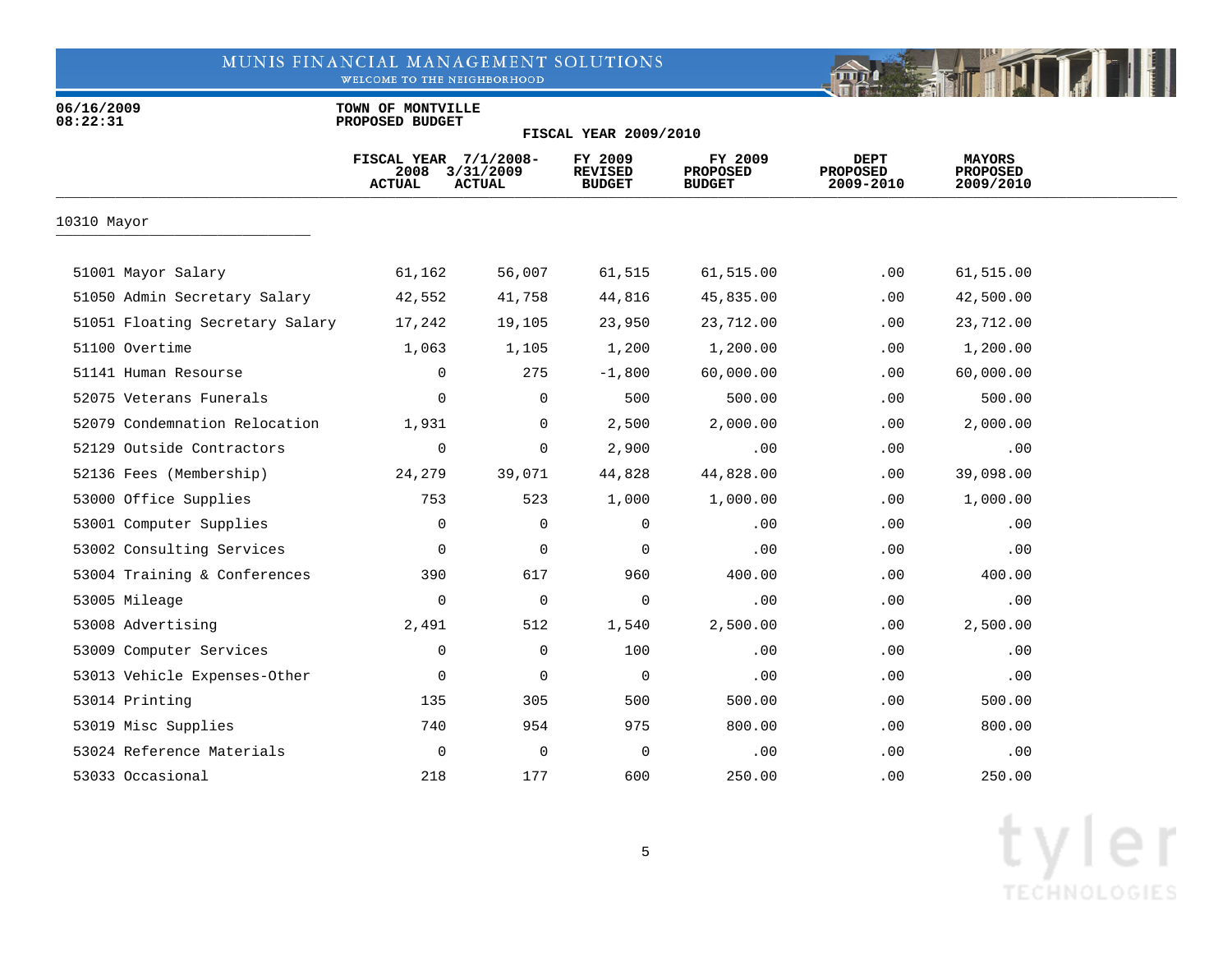WELCOME TO THE NEIGHBORHOOD



|                         | FISCAL YEAR<br>2008<br><b>ACTUAL</b> | 7/1/2008-<br>3/31/2009<br><b>ACTUAL</b> | FY 2009<br>REVISED<br><b>BUDGET</b> | FY 2009<br>PROPOSED<br><b>BUDGET</b> | <b>DEPT</b><br><b>PROPOSED</b><br>2009-2010 | <b>MAYORS</b><br><b>PROPOSED</b><br>2009/2010 |  |
|-------------------------|--------------------------------------|-----------------------------------------|-------------------------------------|--------------------------------------|---------------------------------------------|-----------------------------------------------|--|
| 53049 Town Publications | 2,863                                | 1,340                                   | 2,000                               | 1,500.00                             | .00                                         | 1,500.00                                      |  |
| 53060 Cellular Phone    | 618                                  | 365                                     | 700                                 | 400.00                               | .00                                         | 400.00                                        |  |
| TOTAL 10310 Mayor       | 156,437                              | 162,114                                 | 188,784                             | 246,940.00                           | .00.                                        | 237,875.00                                    |  |

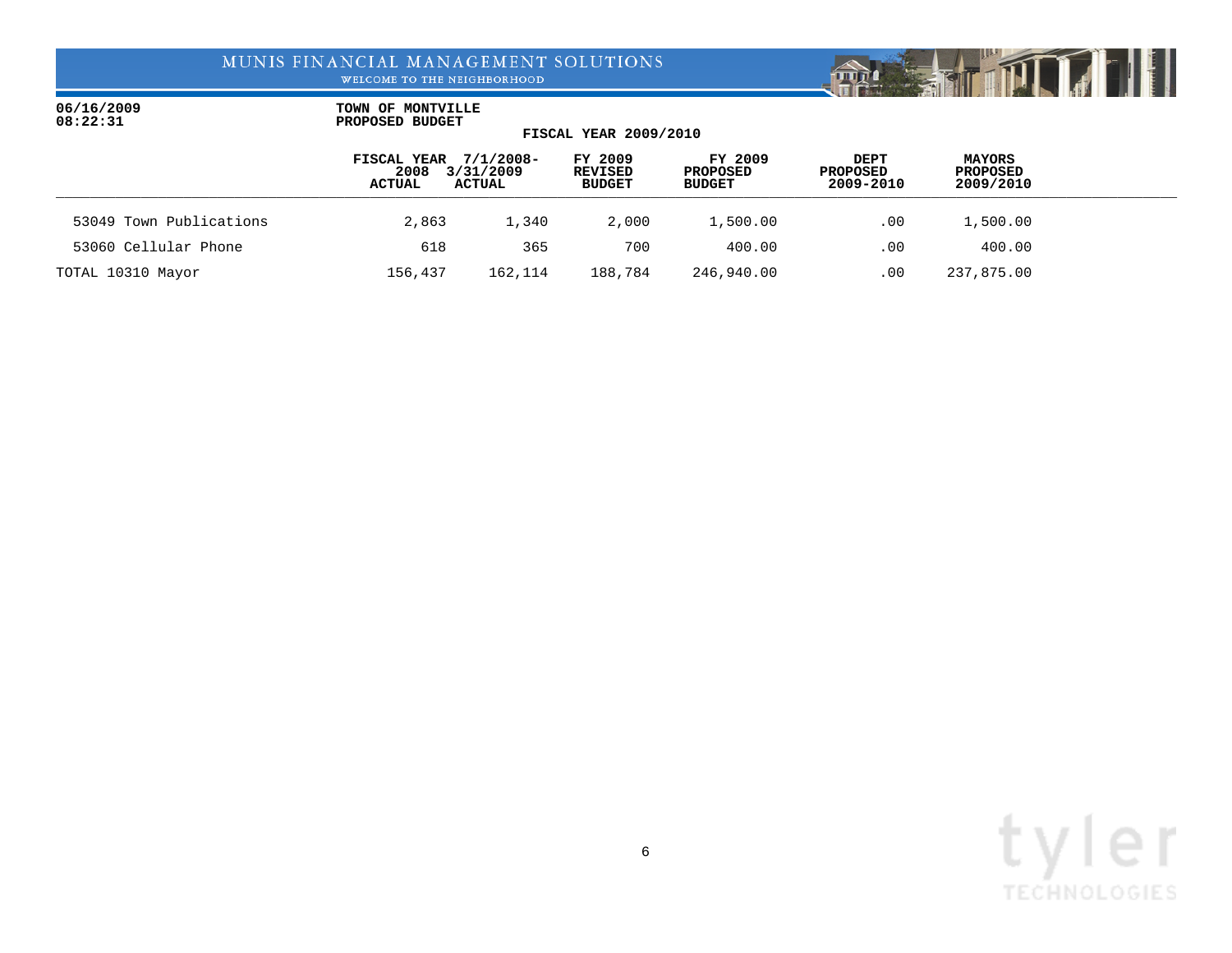WELCOME TO THE NEIGHBORHOOD



06/16/2009 **TOWN OF MONTVILLE**<br>08:22:31 **PROPOSED BUDGET 08:22:31 PROPOSED BUDGET**

|                              | FISCAL YEAR<br>2008<br><b>ACTUAL</b> | $7/1/2008 -$<br>3/31/2009<br>ACTUAL | FY 2009<br><b>REVISED</b><br><b>BUDGET</b> | FY 2009<br><b>PROPOSED</b><br><b>BUDGET</b> | DEPT<br>PROPOSED<br>2009-2010 | MAYORS<br><b>PROPOSED</b><br>2009/2010 |  |
|------------------------------|--------------------------------------|-------------------------------------|--------------------------------------------|---------------------------------------------|-------------------------------|----------------------------------------|--|
| 10320 Charter Revision       |                                      |                                     |                                            |                                             |                               |                                        |  |
| 51075 PT Clerical            | 1,276                                | 680                                 | 1,000                                      | .00                                         | .00                           | .00                                    |  |
| 53008 Advertising            | 0                                    | 12,015                              | 12,015                                     | .00                                         | .00                           | .00                                    |  |
| 53014 Printing               | 0                                    | 18                                  | 426                                        | .00                                         | .00                           | .00                                    |  |
| TOTAL 10320 Charter Revision | 1,276                                | 12,713                              | 13,441                                     | .00                                         | .00                           | .00                                    |  |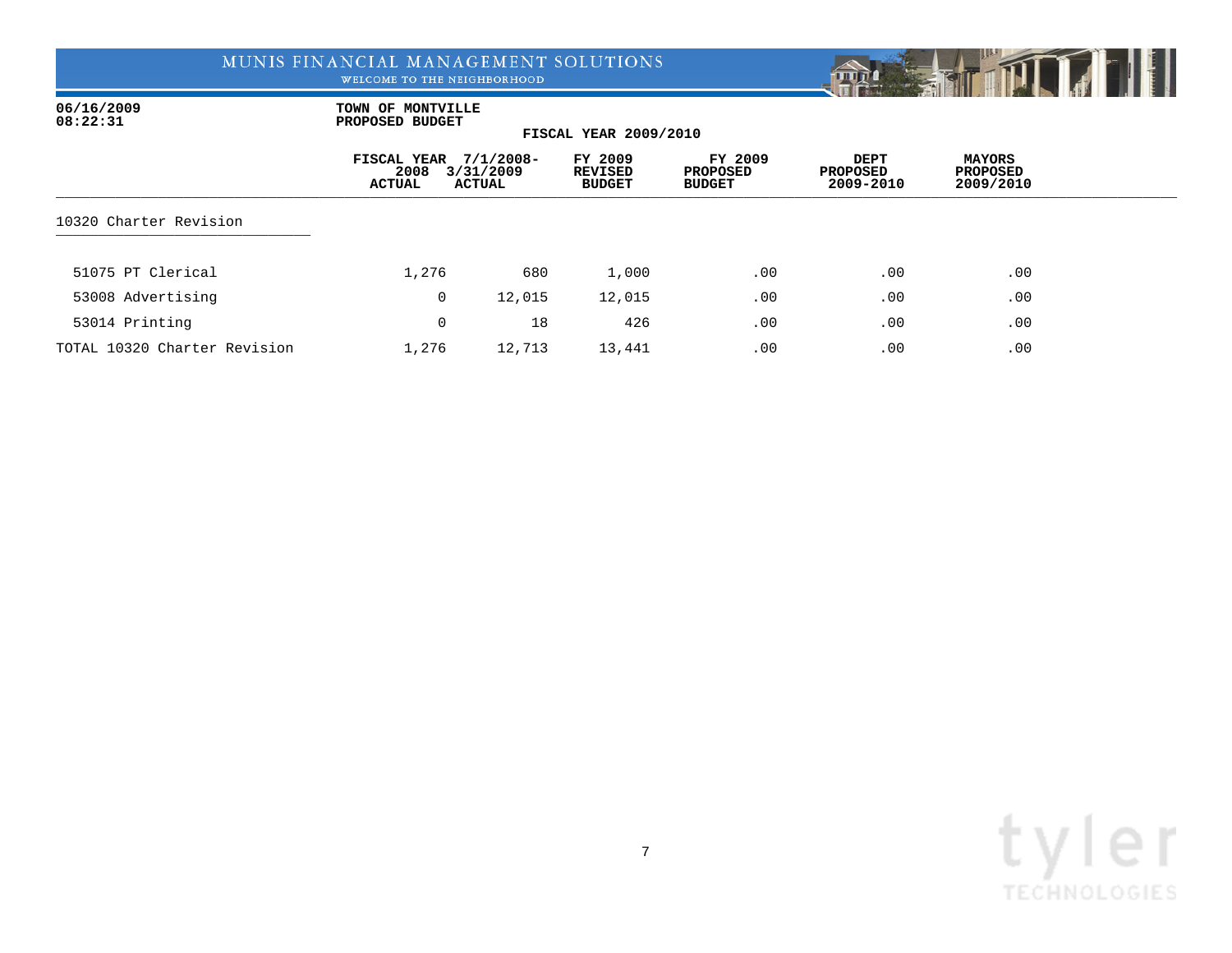WELCOME TO THE NEIGHBORHOOD



06/16/2009 **TOWN OF MONTVILLE**<br>08:22:31 **PROPOSED BUDGET 08:22:31 PROPOSED BUDGET**

|                              | FISCAL YEAR<br>2008<br><b>ACTUAL</b> | $7/1/2008 -$<br>3/31/2009<br><b>ACTUAL</b> | FY 2009<br><b>REVISED</b><br><b>BUDGET</b> | FY 2009<br><b>PROPOSED</b><br><b>BUDGET</b> | <b>DEPT</b><br>PROPOSED<br>2009-2010 | <b>MAYORS</b><br>PROPOSED<br>2009/2010 |  |
|------------------------------|--------------------------------------|--------------------------------------------|--------------------------------------------|---------------------------------------------|--------------------------------------|----------------------------------------|--|
| 10330 Town Council           |                                      |                                            |                                            |                                             |                                      |                                        |  |
| 51013 Town Council Salary    | 14,500                               | 14,500                                     | 14,500                                     | 14,500.00                                   | .00                                  | 14,500.00                              |  |
| 51075 PT Clerical            | 5,746                                | 4,204                                      | 5,000                                      | 5,000.00                                    | .00                                  | 5,000.00                               |  |
| 53002 Consulting Services    | 1,091                                | 494                                        | 2,000                                      | 2,000.00                                    | .00                                  | 1,000.00                               |  |
| 53004 Training & Conferences | 0                                    | 90                                         | 500                                        | 500.00                                      | .00                                  | 250.00                                 |  |
| 53005 Mileage                | 0                                    | 0                                          | $-100$                                     | .00                                         | .00                                  | .00                                    |  |
| 53008 Advertising            | 8,319                                | 3,560                                      | 5,500                                      | 5,500.00                                    | .00                                  | 5,500.00                               |  |
| 53019 Misc Supplies          | 637                                  | 141                                        | 250                                        | 250.00                                      | .00                                  | 250.00                                 |  |
| 53033 Occasional             | 246                                  | 2,600                                      | 3,000                                      | 500.00                                      | .00                                  | 500.00                                 |  |
| 53057 Pagers                 | 23                                   | $\mathbf 0$                                | $\mathbf 0$                                | .00                                         | .00                                  | .00                                    |  |
| TOTAL 10330 Town Council     | 30,562                               | 25,589                                     | 30,650                                     | 28,250.00                                   | .00                                  | 27,000.00                              |  |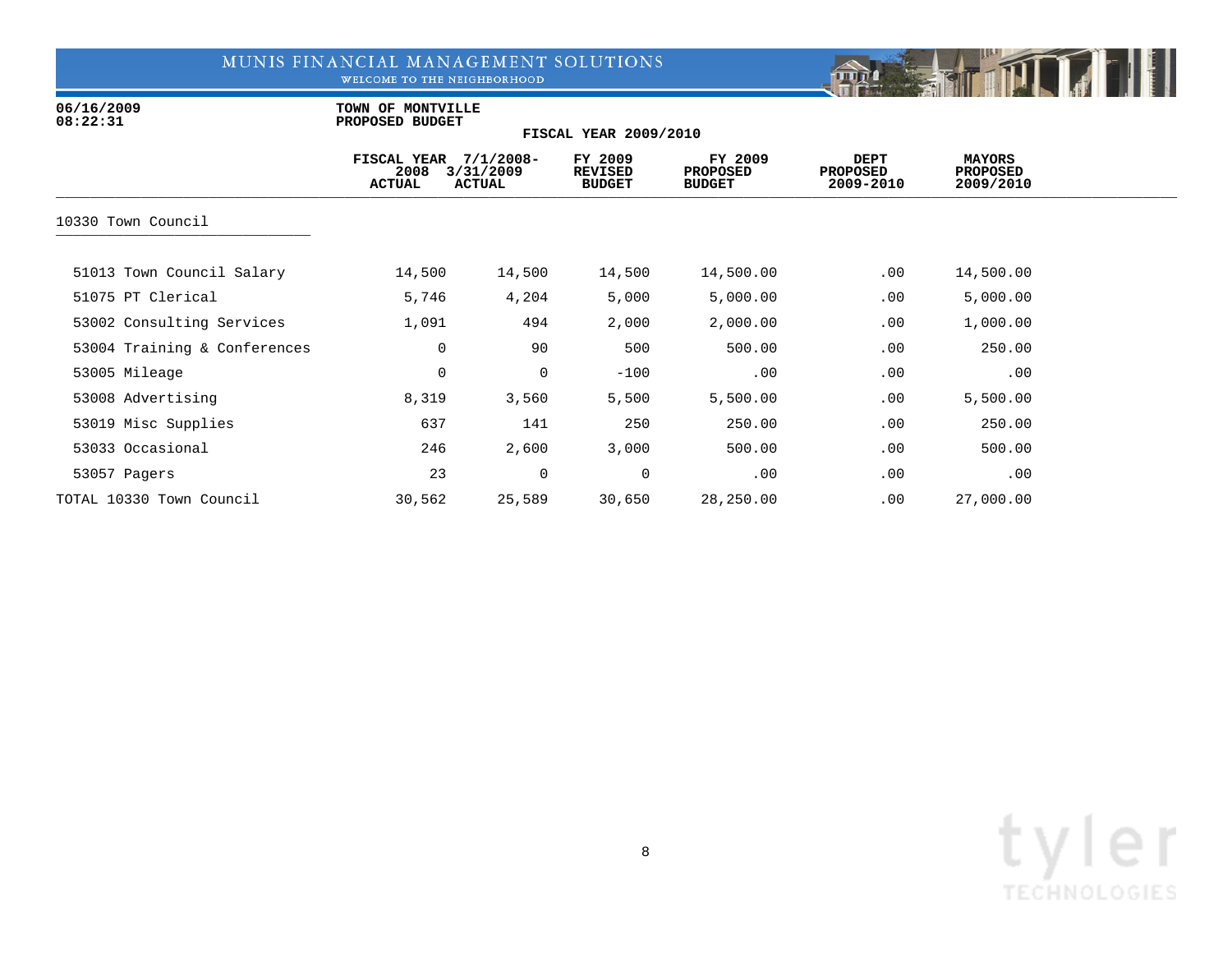WELCOME TO THE NEIGHBORHOOD



06/16/2009 **TOWN OF MONTVILLE**<br>08:22:31 **PROPOSED BUDGET 08:22:31 PROPOSED BUDGET**

|                                | FISCAL YEAR<br>2008<br>ACTUAL | $7/1/2008 -$<br>3/31/2009<br><b>ACTUAL</b> | FY 2009<br><b>REVISED</b><br><b>BUDGET</b> | FY 2009<br><b>PROPOSED</b><br><b>BUDGET</b> | <b>DEPT</b><br><b>PROPOSED</b><br>2009-2010 | <b>MAYORS</b><br><b>PROPOSED</b><br>2009/2010 |  |
|--------------------------------|-------------------------------|--------------------------------------------|--------------------------------------------|---------------------------------------------|---------------------------------------------|-----------------------------------------------|--|
| 10340 Legal Services           |                               |                                            |                                            |                                             |                                             |                                               |  |
| 52041 Legal Services - General | 101,930                       | 142,844                                    | 166,959                                    | 175,000.00                                  | $.00 \,$                                    | 150,000.00                                    |  |
| 52044 Tax/Assessment Matters   | 174,680                       | 61,454                                     | 71,000                                     | 60,000.00                                   | .00                                         | 55,000.00                                     |  |
| 52045 Land Use Matters         | 53,411                        | 72,446                                     | 95,500                                     | 80,000.00                                   | .00                                         | 80,000.00                                     |  |
| 52046 Labor/Employment Matters | 74,637                        | 112,741                                    | 122,741                                    | 50,000.00                                   | .00                                         | 50,000.00                                     |  |
| TOTAL 10340 Legal Services     | 404,658                       | 389,485                                    | 456,200                                    | 365,000.00                                  | .00                                         | 335,000.00                                    |  |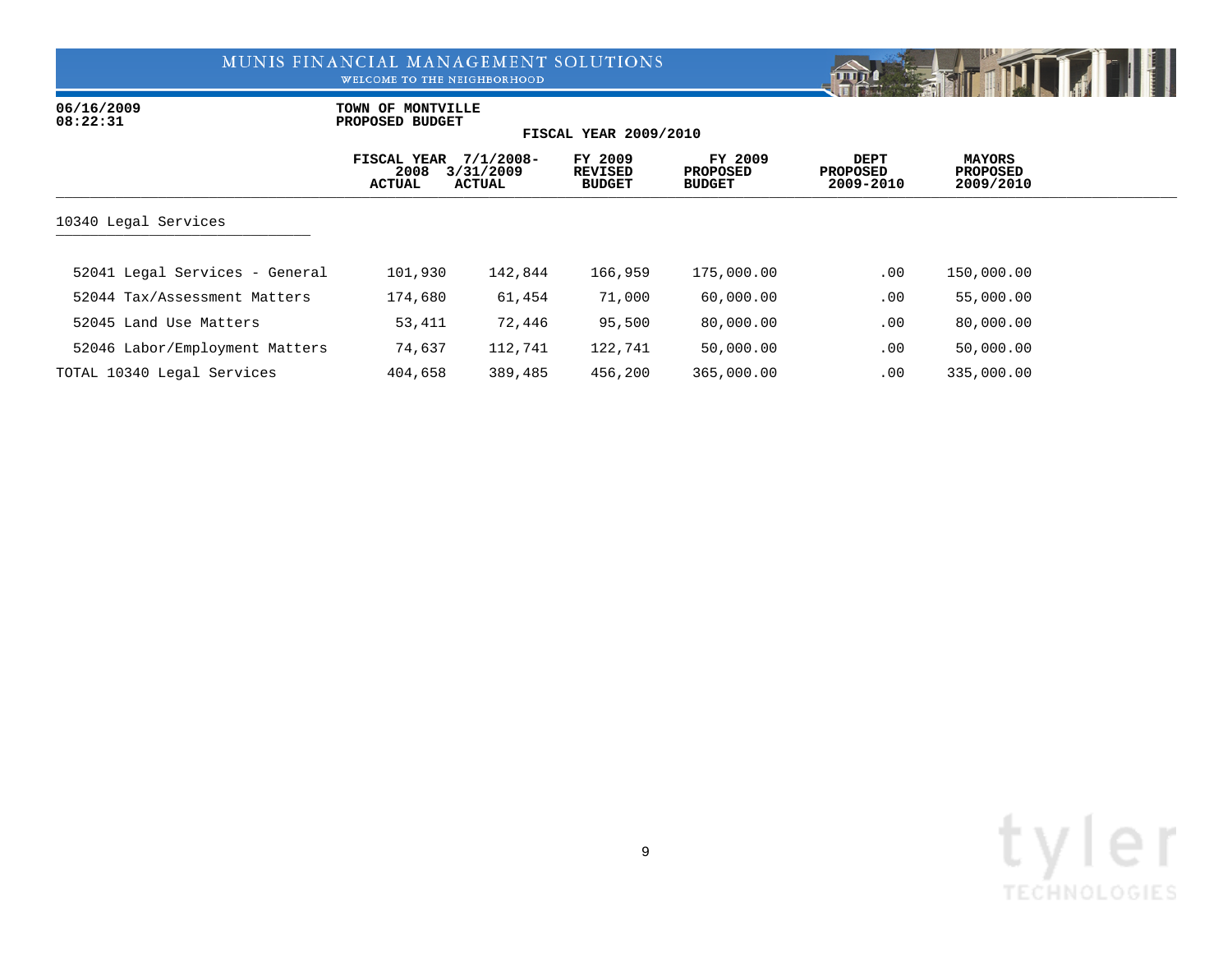WELCOME TO THE NEIGHBORHOOD



06/16/2009 **TOWN OF MONTVILLE**<br>08:22:31 **PROPOSED BUDGET 08:22:31 PROPOSED BUDGET**

|                                | FISCAL YEAR<br>2008<br>3/31/2009<br><b>ACTUAL</b><br>ACTUAL | $7/1/2008 -$ | FY 2009<br>REVISED<br><b>BUDGET</b> | FY 2009<br>PROPOSED<br><b>BUDGET</b> | DEPT<br><b>PROPOSED</b><br>2009-2010 | MAYORS<br><b>PROPOSED</b><br>2009/2010 |  |
|--------------------------------|-------------------------------------------------------------|--------------|-------------------------------------|--------------------------------------|--------------------------------------|----------------------------------------|--|
| 10350 Probate                  |                                                             |              |                                     |                                      |                                      |                                        |  |
| 52137 Micro-Filming            | 92                                                          | 92           | 1,200                               | 1,200.00                             | .00                                  | 1,200.00                               |  |
| 53000 Office Supplies          | 820                                                         | 459          | 800                                 | 800.00                               | .00                                  | 800.00                                 |  |
| 53021 Equipment Maint & Repair | 0                                                           | 0            | 100                                 | 100.00                               | .00                                  | 100.00                                 |  |
| TOTAL 10350 Probate            | 912                                                         | 551          | 2,100                               | 2,100.00                             | .00                                  | 2,100.00                               |  |

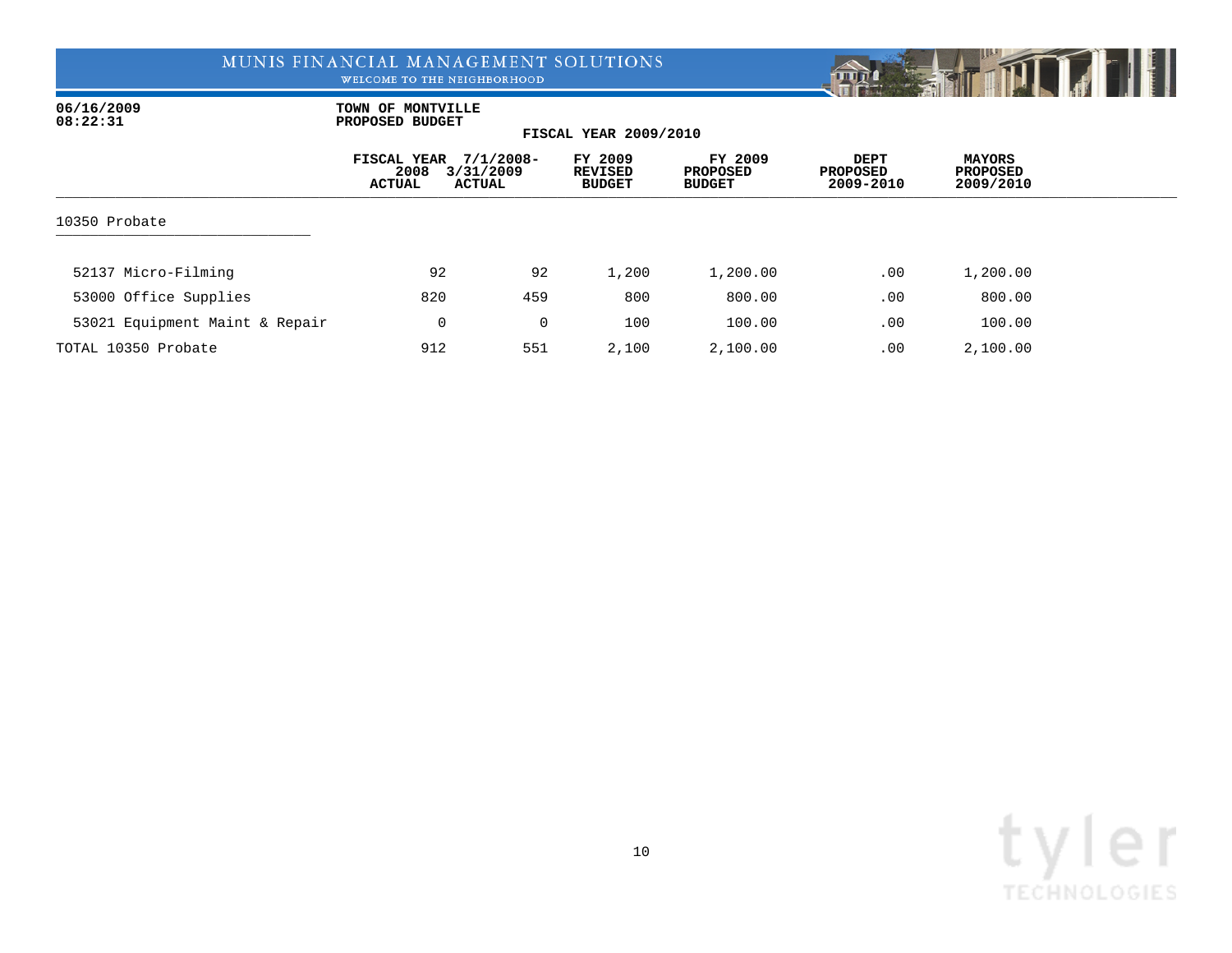WELCOME TO THE NEIGHBORHOOD



06/16/2009 **TOWN OF MONTVILLE**<br>08:22:31 **PROPOSED BUDGET 08:22:31 PROPOSED BUDGET**

|                                   | FISCAL YEAR 7/1/2008-<br>2008<br><b>ACTUAL</b> | 3/31/2009<br><b>ACTUAL</b> | FY 2009<br><b>REVISED</b><br><b>BUDGET</b> | FY 2009<br><b>PROPOSED</b><br><b>BUDGET</b> | <b>DEPT</b><br><b>PROPOSED</b><br>2009-2010 | <b>MAYORS</b><br><b>PROPOSED</b><br>2009/2010 |  |
|-----------------------------------|------------------------------------------------|----------------------------|--------------------------------------------|---------------------------------------------|---------------------------------------------|-----------------------------------------------|--|
| 10360 Non-Profit Organizations    |                                                |                            |                                            |                                             |                                             |                                               |  |
| 52065 Community Health Ctr        | 500                                            | $\mathbf 0$                | 500                                        | 500.00                                      | .00                                         | 500.00                                        |  |
| 52069 SECTER                      | 4,400                                          | 0                          | $-6,991$                                   | .00                                         | .00                                         | .00                                           |  |
| 52071 TVCCA                       | 3,207                                          | 0                          | $-3,207$                                   | .00                                         | .00                                         | .00                                           |  |
| 52072 Raymond Comm Library        | 35,000                                         | 36,000                     | 36,000                                     | 36,000.00                                   | .00                                         | 36,000.00                                     |  |
| 52073 Comstock Assoc.             | 1,000                                          | 1,000                      | 1,000                                      | 1,000.00                                    | .00                                         | 1,000.00                                      |  |
| 52076 Regional Transit District   | 6,477                                          | $\overline{0}$             | $-6,672$                                   | .00                                         | .00                                         | .00                                           |  |
| 52077 East. CT Conservation Dist. | 900                                            | 900                        | 900                                        | 1,500.00                                    | .00                                         | 900.00                                        |  |
| 52080 Boy Scouts/Girl Scouts      | 199                                            | $\overline{0}$             | 1,395                                      | 800.00                                      | .00                                         | 800.00                                        |  |
| 52081 Women Center SE CT          | 2,500                                          | 500                        | 500                                        | 2,500.00                                    | .00                                         | 500.00                                        |  |
| 52082 Big Brothers Big Sisters    | 0                                              | 0                          | 500                                        | .00                                         | .00                                         | 500.00                                        |  |
| 52083 Montville Historical Soc    | 500                                            | 0                          | 500                                        | .00                                         | .00                                         | .00                                           |  |
| 52084 United Com. & Family Serv.  | 1,000                                          | 0                          | 1,000                                      | 50,907.00                                   | .00                                         | 1,000.00                                      |  |
| 52086 Easter Seals                | 0                                              | 0                          | 1,000                                      | .00                                         | .00                                         | .00                                           |  |
| 52092 Montville Babe Ruth         | 2,750                                          | 0                          | 2,750                                      | .00                                         | .00                                         | 2,750.00                                      |  |
| 52093 Montville National LL       | 2,750                                          | 2,750                      | 2,750                                      | .00                                         | .00                                         | 2,750.00                                      |  |
| 52094 Montville American LL       | 2,750                                          | 2,750                      | 2,750                                      | .00                                         | .00                                         | 2,750.00                                      |  |
| 52095 Girl's Softball             | $\mathbf 0$                                    | 0                          | 2,500                                      | .00                                         | .00                                         | 2,500.00                                      |  |
| 52096 American Legion Baseball    | 1,250                                          | 1,250                      | 1,250                                      | .00                                         | .00                                         | 1,250.00                                      |  |
| 52097 Montville Youth Soccer      | 2,550                                          | 0                          | 2,550                                      | .00                                         | .00                                         | 2,550.00                                      |  |
| 52099 Montville Youth Football    | 2,750                                          | $\overline{0}$             | 2,750                                      | .00                                         | $.00 \,$                                    | 2,750.00                                      |  |
| 52100 Sexual Assault Crisis Ctr   | 200                                            | 300                        | 300                                        | 300.00                                      | .00                                         | 300.00                                        |  |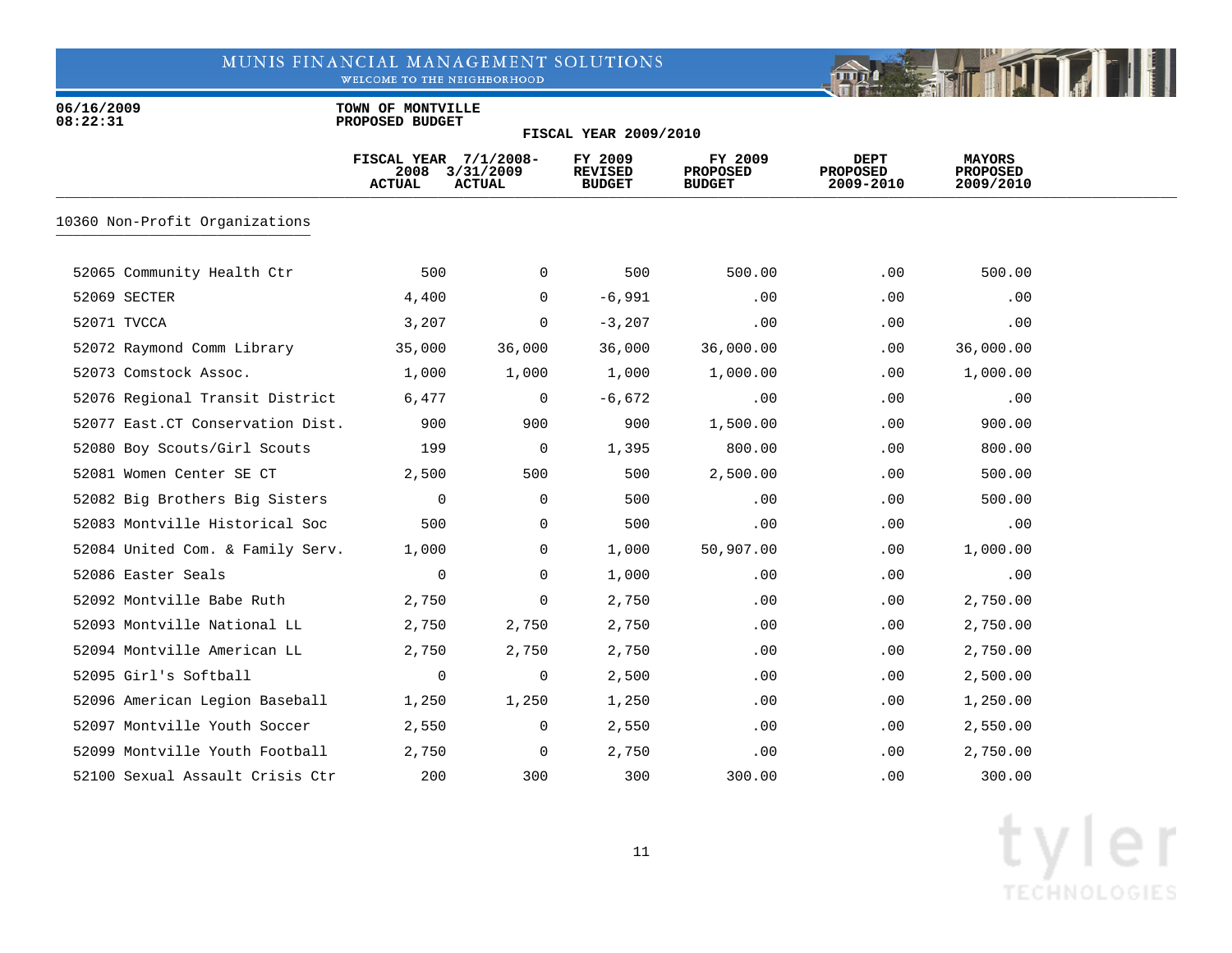WELCOME TO THE NEIGHBORHOOD



|                                   | FISCAL YEAR<br>2008<br><b>ACTUAL</b> | 7/1/2008-<br>3/31/2009<br>ACTUAL | FY 2009<br>REVISED<br><b>BUDGET</b> | FY 2009<br>PROPOSED<br><b>BUDGET</b> | DEPT<br>PROPOSED<br>2009-2010 | MAYORS<br>PROPOSED<br>2009/2010 |  |
|-----------------------------------|--------------------------------------|----------------------------------|-------------------------------------|--------------------------------------|-------------------------------|---------------------------------|--|
| 52150 Memorial Day Parade         | 3,223                                | 1,909                            | 3,500                               | 3,500.00                             | .00                           | 3,500.00                        |  |
| 52175 Literacy Volunteers         | 1,000                                |                                  | 1,000                               | 1,000.00                             | .00                           | 1,000.00                        |  |
| 52177 NL Homeless Hospitality Cen | 0                                    | 3,000                            | 3.000                               | 3,000.00                             | $.00 \,$                      | 3,000.00                        |  |
| TOTAL 10360 Non-Profit Organizati | 74,906                               | 50,359                           | 51,525                              | 101,007.00                           | $.00 \,$                      | 66,300.00                       |  |

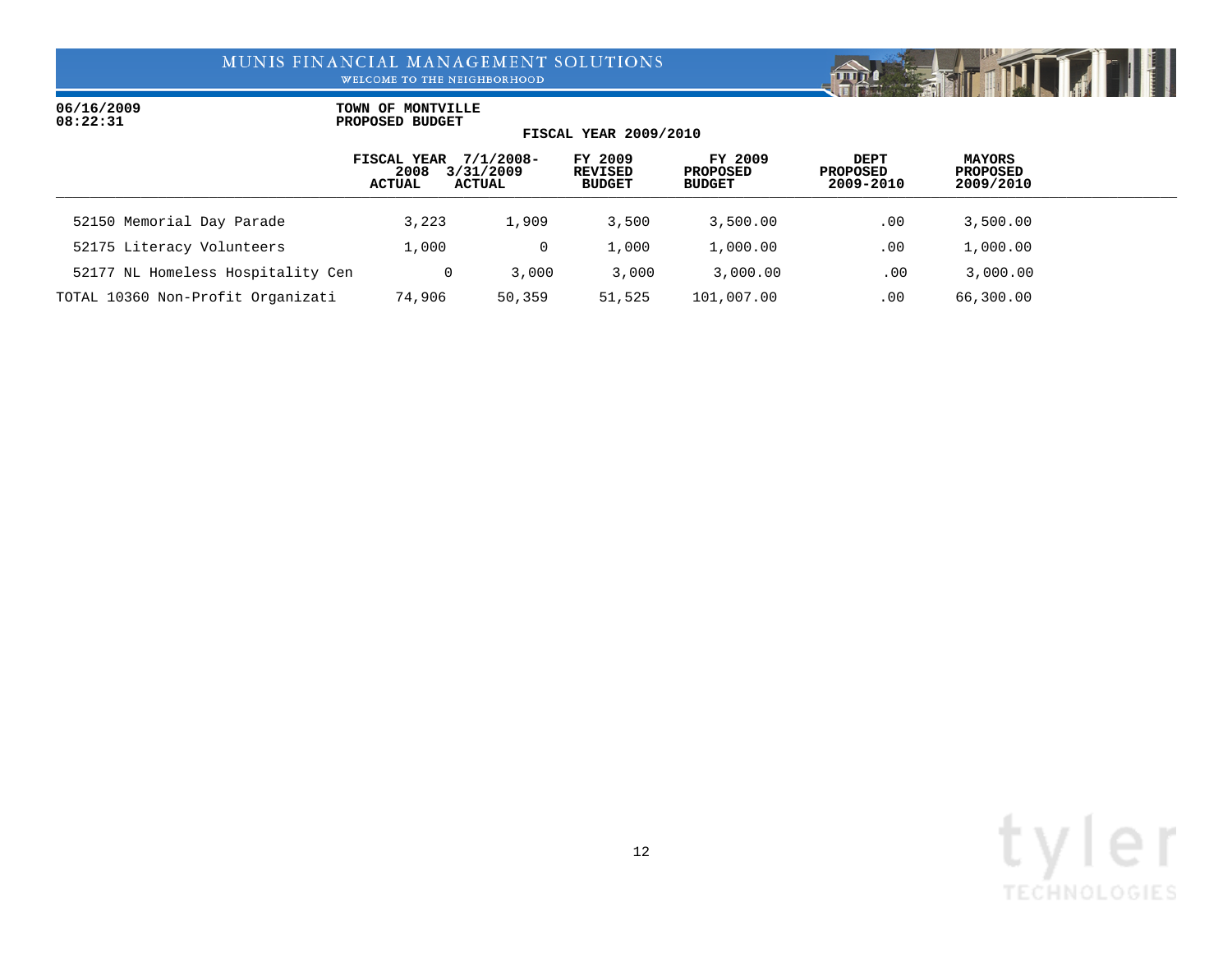WELCOME TO THE NEIGHBORHOOD



06/16/2009 **TOWN OF MONTVILLE**<br>08:22:31 **PROPOSED BUDGET 08:22:31 PROPOSED BUDGET**

|                                   | <b>FISCAL YEAR</b><br>2008<br>ACTUAL | $7/1/2008 -$<br>3/31/2009<br><b>ACTUAL</b> | FY 2009<br><b>REVISED</b><br><b>BUDGET</b> | FY 2009<br><b>PROPOSED</b><br><b>BUDGET</b> | <b>DEPT</b><br>PROPOSED<br>2009-2010 | <b>MAYORS</b><br>PROPOSED<br>2009/2010 |  |
|-----------------------------------|--------------------------------------|--------------------------------------------|--------------------------------------------|---------------------------------------------|--------------------------------------|----------------------------------------|--|
| 10370 Town Hall/Central Service   |                                      |                                            |                                            |                                             |                                      |                                        |  |
| 51075 PT Clerical                 | 11,178                               | 6,553                                      | 13,500                                     | 10,000.00                                   | .00                                  | 5,000.00                               |  |
| 52000 Electricity                 | 73,604                               | 65,681                                     | 73,528                                     | 83,000.00                                   | .00                                  | 79,000.00                              |  |
| 52002 Spring Water                | 0                                    | $\mathbf 0$                                | 0                                          | .00                                         | .00                                  | .00                                    |  |
| 52003 Telephone/Internet          | 20,253                               | 16,001                                     | 25,000                                     | 20,000.00                                   | .00                                  | 20,000.00                              |  |
| 52005 Fuel Oil                    | 24,239                               | 28,603                                     | 28,000                                     | 24,000.00                                   | .00                                  | 24,000.00                              |  |
| 52011 Building Services           | 3,875                                | 1,502                                      | 2,925                                      | 1,500.00                                    | .00                                  | 1,500.00                               |  |
| 52128 Water & Sewer Charges       | 1,294                                | 1,922                                      | 1,922                                      | 1,000.00                                    | .00                                  | 1,000.00                               |  |
| 52157 Lease of Copier             | 24,088                               | 20,556                                     | 30,000                                     | 25,000.00                                   | .00                                  | 25,000.00                              |  |
| 53003 Copy Supplies               | 4,746                                | 3,442                                      | 4,000                                      | 4,500.00                                    | .00                                  | 4,500.00                               |  |
| 53004 Training & Conferences      | 0                                    | $\mathbf{0}$                               | 625                                        | 1,000.00                                    | .00                                  | .00                                    |  |
| 53009 Computer Services           | 1,515                                | $\mathbf 0$                                | $\mathbf 0$                                | .00                                         | .00                                  | .00                                    |  |
| 53020 Postage                     | 33,162                               | 30,352                                     | 35,600                                     | 35,000.00                                   | .00                                  | 35,000.00                              |  |
| 54000 Equipment                   | 28,185                               | 0                                          | 0                                          | .00                                         | .00                                  | .00                                    |  |
| TOTAL 10370 Town Hall/Central Ser | 226,139                              | 174,612                                    | 215,100                                    | 205,000.00                                  | .00                                  | 195,000.00                             |  |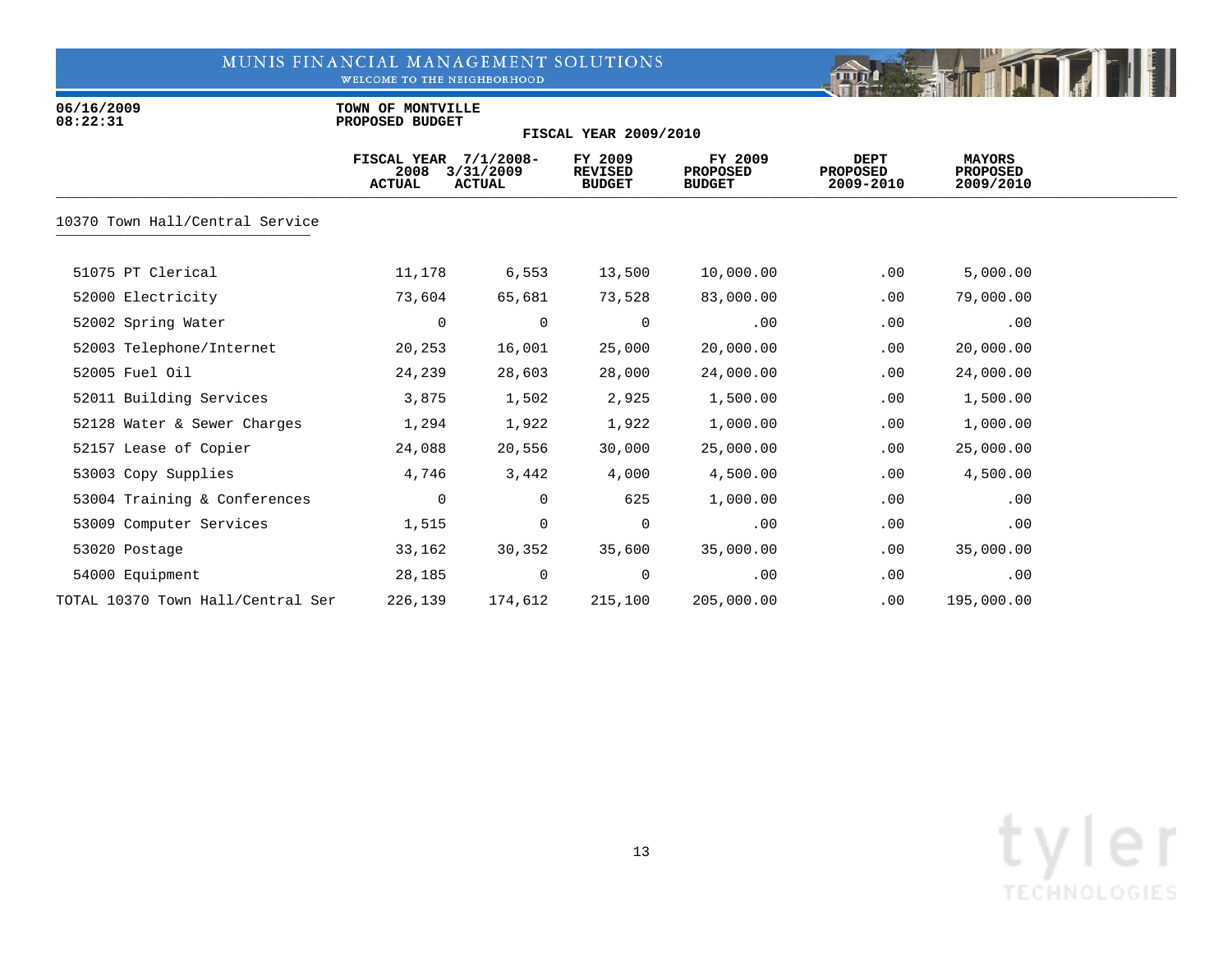WELCOME TO THE NEIGHBORHOOD



06/16/2009 **TOWN OF MONTVILLE**<br>08:22:31 **PROPOSED BUDGET 08:22:31 PROPOSED BUDGET**

|                                   | FISCAL YEAR 7/1/2008-<br>2008<br><b>ACTUAL</b> | 3/31/2009<br><b>ACTUAL</b> | FY 2009<br><b>REVISED</b><br><b>BUDGET</b> | FY 2009<br><b>PROPOSED</b><br><b>BUDGET</b> | DEPT<br><b>PROPOSED</b><br>2009-2010 | <b>MAYORS</b><br><b>PROPOSED</b><br>2009/2010 |  |
|-----------------------------------|------------------------------------------------|----------------------------|--------------------------------------------|---------------------------------------------|--------------------------------------|-----------------------------------------------|--|
| 10410 Finance                     |                                                |                            |                                            |                                             |                                      |                                               |  |
| 51002 Finance Director Salary     | 33,945                                         | 68,808                     | 75,000                                     | 85,000.00                                   | .00                                  | 85,000.00                                     |  |
| 51023 Director of Information Sys | 65,757                                         | $\mathbf 0$                | $\Omega$                                   | .00                                         | .00                                  | .00                                           |  |
| 51052 Tax Collector Salaries      | 93,951                                         | 89,345                     | 95,863                                     | 97,000.00                                   | .00                                  | 97,000.00                                     |  |
| 51053 Tax Assessor Salaries       | 127,184                                        | 132,231                    | 144,700                                    | 149,000.00                                  | .00                                  | 149,000.00                                    |  |
| 51054 Accountants Salary          | 141,293                                        | 132,231                    | 141,912                                    | 146,036.00                                  | .00                                  | 146,035.00                                    |  |
| 51075 PT Clerical                 | 0                                              | 0                          | $-7,890$                                   | .00                                         | .00                                  | .00                                           |  |
| 51100 Overtime                    | 26,813                                         | 14,011                     | 18,000                                     | 12,000.00                                   | .00                                  | 12,000.00                                     |  |
| 52009 Revaluation                 | 0                                              | $\mathbf 0$                | $\overline{0}$                             | .00                                         | .00                                  | .00                                           |  |
| 52026 Tax Refunds                 | 83,495                                         | 44,700                     | 49,865                                     | 50,000.00                                   | .00                                  | 50,000.00                                     |  |
| 52036 Support/Access Fees         | 27,991                                         | 840                        | 860                                        | .00                                         | .00                                  | .00                                           |  |
| 52136 Fees (Membership)           | 940                                            | 1,115                      | 1,115                                      | 1,000.00                                    | .00                                  | 1,000.00                                      |  |
| 52192 QUALITY DATA SERVICES       | 0                                              | $\mathbf 0$                | 0                                          | 12,510.00                                   | .00                                  | 12,510.00                                     |  |
| 53000 Office Supplies             | 6,785                                          | 6,268                      | 8,700                                      | 6,700.00                                    | .00                                  | 6,700.00                                      |  |
| 53001 Computer Supplies           | 1,488                                          | 0                          | 0                                          | .00                                         | .00                                  | .00                                           |  |
| 53002 Consulting Services         | 11,500                                         | 5,423                      | 5,425                                      | 5,000.00                                    | .00                                  | 5,000.00                                      |  |
| 53004 Training & Conferences      | 3,147                                          | 2,853                      | 3,000                                      | 3,000.00                                    | .00                                  | 2,000.00                                      |  |
| 53008 Advertising                 | 3,969                                          | 3,036                      | 4,000                                      | 4,500.00                                    | .00                                  | 4,000.00                                      |  |
| 53009 Computer Services           | 5,000                                          | 0                          | $\mathbf 0$                                | .00                                         | .00                                  | .00                                           |  |
| 53014 Printing                    | 7,876                                          | 6,000                      | 6,000                                      | 1,000.00                                    | .00                                  | 1,000.00                                      |  |
| 53019 Misc Supplies               | 942                                            | 111                        | 1,025                                      | 1,750.00                                    | .00                                  | 1,500.00                                      |  |
| 53021 Equipment Maint & Repair    | $\Omega$                                       | 0                          | 27                                         | 100.00                                      | $.00 \,$                             | 100.00                                        |  |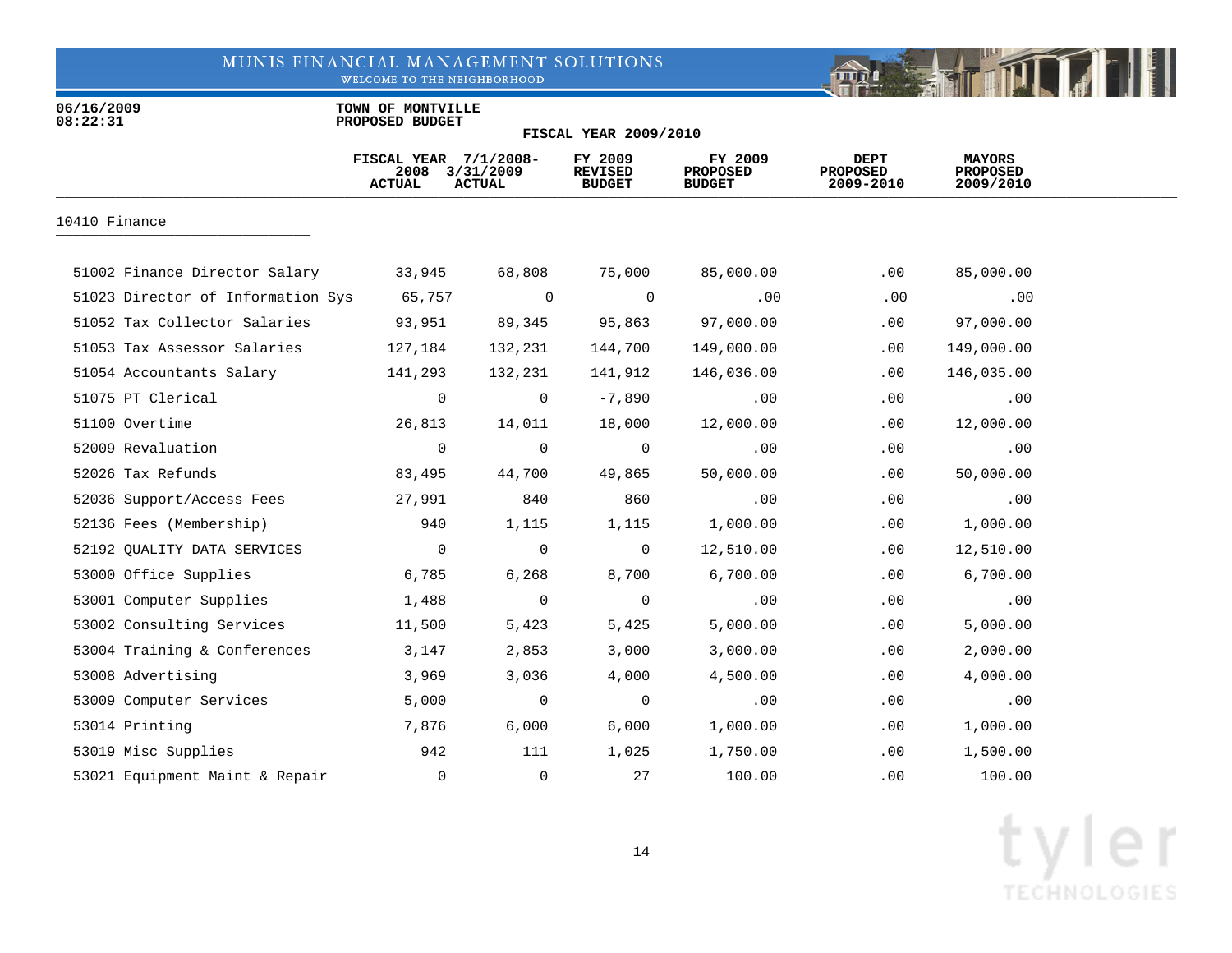WELCOME TO THE NEIGHBORHOOD



### 06/16/2009 **TOWN OF MONTVILLE**<br>08:22:31 **PROPOSED BUDGET 08:22:31 PROPOSED BUDGET**

|                           | FISCAL YEAR<br>2008<br><b>ACTUAL</b> | $7/1/2008 -$<br>3/31/2009<br><b>ACTUAL</b> | FY 2009<br><b>REVISED</b><br><b>BUDGET</b> | FY 2009<br><b>PROPOSED</b><br><b>BUDGET</b> | <b>DEPT</b><br><b>PROPOSED</b><br>2009-2010 | MAYORS<br><b>PROPOSED</b><br>2009/2010 |  |
|---------------------------|--------------------------------------|--------------------------------------------|--------------------------------------------|---------------------------------------------|---------------------------------------------|----------------------------------------|--|
| 53024 Reference Materials | 2,233                                | 1,743                                      | 1,743                                      | .00                                         | .00                                         | .00                                    |  |
| 53052 Office Equipment    | $\mathbf 0$                          | 0                                          | $\mathbf 0$                                | .00                                         | .00                                         | .00                                    |  |
| 53060 Cellular Phone      | 550                                  | $\mathbf 0$                                | $\mathbf 0$                                | .00                                         | .00                                         | .00                                    |  |
| 54000 Equipment           | 279                                  | 1,129                                      | 1,130                                      | 1,000.00                                    | .00                                         | .00                                    |  |
| 54001 Software            | 0                                    | $\mathbf 0$                                | $\mathbf 0$                                | .00                                         | .00                                         | .00                                    |  |
| 54004 Furniture           | 3,046                                | 1,000                                      | 1,000                                      | 1,000.00                                    | .00                                         | .00                                    |  |
| TOTAL 10410 Finance       | 648,184                              | 510,844                                    | 551,475                                    | 576,596.00                                  | .00                                         | 572,845.00                             |  |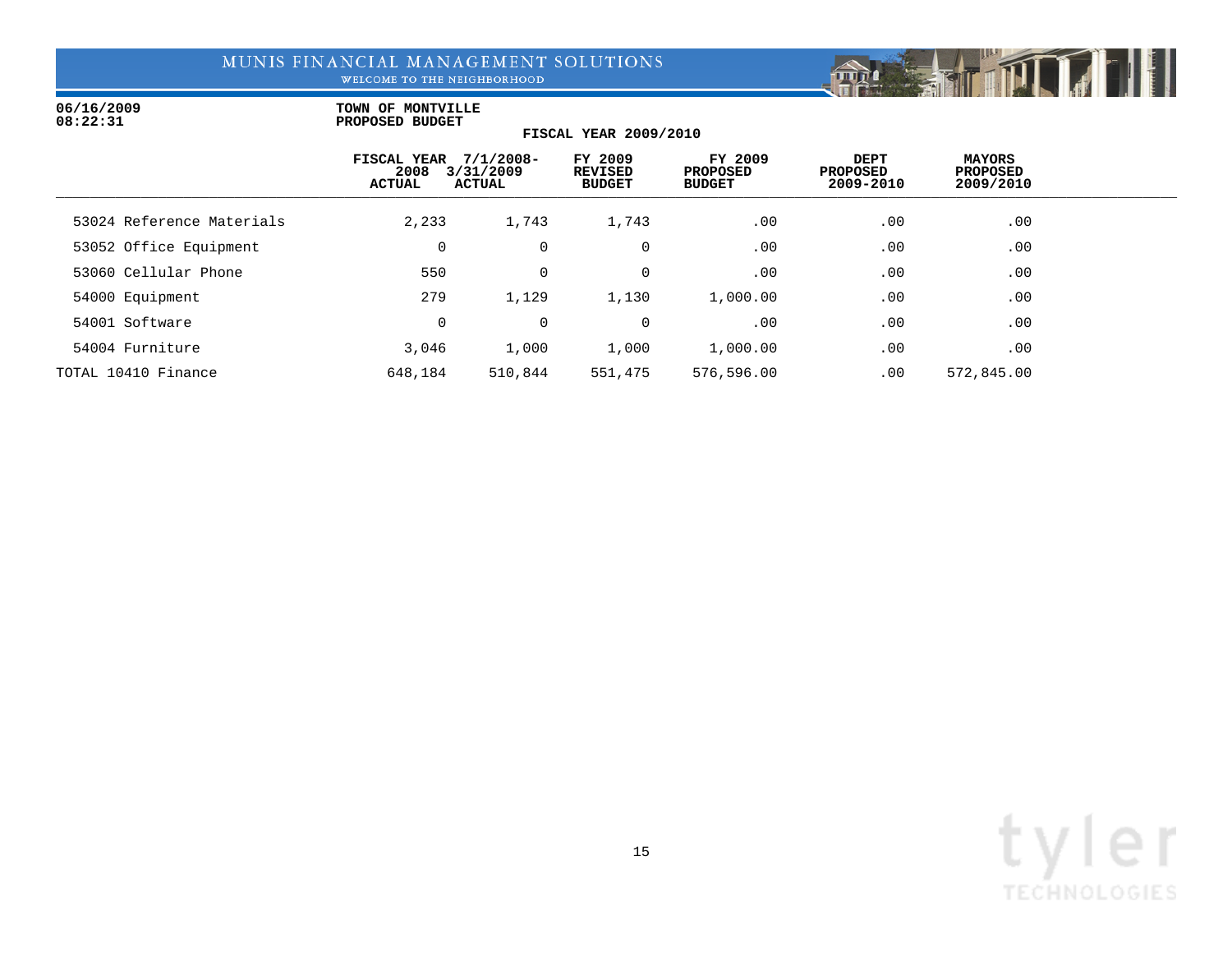WELCOME TO THE NEIGHBORHOOD



06/16/2009 **TOWN OF MONTVILLE**<br>08:22:31 **PROPOSED BUDGET 08:22:31 PROPOSED BUDGET**

|                                   | <b>FISCAL YEAR</b><br>2008<br><b>ACTUAL</b> | $7/1/2008 -$<br>3/31/2009<br><b>ACTUAL</b> | FY 2009<br><b>REVISED</b><br><b>BUDGET</b> | FY 2009<br><b>PROPOSED</b><br><b>BUDGET</b> | <b>DEPT</b><br><b>PROPOSED</b><br>2009-2010 | <b>MAYORS</b><br><b>PROPOSED</b><br>2009/2010 |  |
|-----------------------------------|---------------------------------------------|--------------------------------------------|--------------------------------------------|---------------------------------------------|---------------------------------------------|-----------------------------------------------|--|
| 10420 Insurance & Fringe Benefits |                                             |                                            |                                            |                                             |                                             |                                               |  |
| 52017 Holiday Bonus Payments      | 11,530                                      | 13,840                                     | 13,840                                     | 17,700.00                                   | .00                                         | 17,700.00                                     |  |
| 52018 Unemployment Compensation   | 14,695                                      | 14,270                                     | 14,000                                     | 5,000.00                                    | .00                                         | 3,000.00                                      |  |
| 52019 Social Security Taxes       | 406,654                                     | 393,076                                    | 426,000                                    | 460,000.00                                  | .00                                         | 450,000.00                                    |  |
| 52020 Medical Insurance           | 1,383,736                                   | 1,318,195                                  | 1,444,000                                  | 1,550,000.00                                | .00                                         | 1,450,000.00                                  |  |
| 52021 Worker's Compensation       | 442,216                                     | 468,535                                    | 469,500                                    | 527,360.00                                  | .00                                         | 485,000.00                                    |  |
| 52023 Life & L.T.D. Insurance     | 28,682                                      | 28,487                                     | 34,400                                     | 37,400.00                                   | $.00 \,$                                    | 37,400.00                                     |  |
| 52025 Pension                     | 407,345                                     | 380,241                                    | 450,000                                    | 450,000.00                                  | .00                                         | 450,000.00                                    |  |
| 52027 Vacation Payout             | 34,999                                      | 12,057                                     | 18,910                                     | 20,000.00                                   | $.00 \,$                                    | 20,000.00                                     |  |
| 52028 Retirement Payout           | 18,165                                      | $\overline{0}$                             | 11,500                                     | 20,000.00                                   | .00                                         | 10,000.00                                     |  |
| 52048 TPA Section 125             | 1,408                                       | 1,042                                      | 2,000                                      | 500.00                                      | .00                                         | 500.00                                        |  |
| 53050 Physicals                   | 3,441                                       | 3,162                                      | 4,000                                      | 4,000.00                                    | .00                                         | 4,000.00                                      |  |
| TOTAL 10420 Insurance & Fringe Be | 2,752,871                                   | 2,632,905                                  | 2,888,150                                  | 3,091,960.00                                | $.00 \ \rm$                                 | 2,927,600.00                                  |  |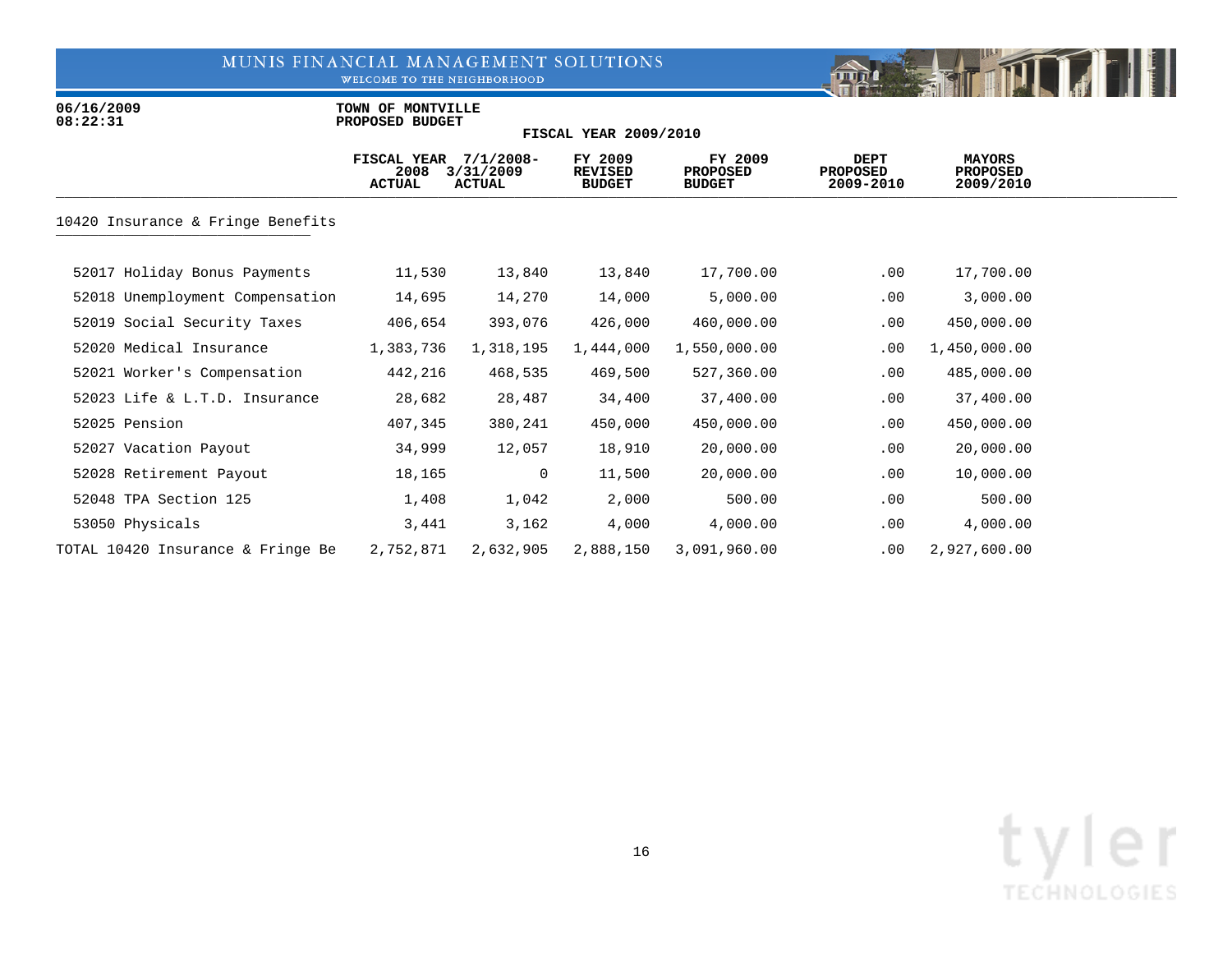WELCOME TO THE NEIGHBORHOOD



06/16/2009 **TOWN OF MONTVILLE**<br>08:22:31 **PROPOSED BUDGET 08:22:31 PROPOSED BUDGET**

|                                 | FISCAL YEAR<br>2008<br>ACTUAL | $7/1/2008 -$<br>3/31/2009<br>ACTUAL | FY 2009<br>REVISED<br><b>BUDGET</b> | FY 2009<br><b>PROPOSED</b><br><b>BUDGET</b> | DEPT<br><b>PROPOSED</b><br>2009-2010 | <b>MAYORS</b><br><b>PROPOSED</b><br>2009/2010 |  |
|---------------------------------|-------------------------------|-------------------------------------|-------------------------------------|---------------------------------------------|--------------------------------------|-----------------------------------------------|--|
| 10425 Municipal Insurance       |                               |                                     |                                     |                                             |                                      |                                               |  |
| 52024 Municipal Insurance       | 432,766                       | 445,633                             | 445,700                             | 295,000.00                                  | .00                                  | 275,000.00                                    |  |
| 52143 Insurance Reimbursement   | 5,478                         | 20,546                              | 24,300                              | 10,000.00                                   | .00                                  | 10,000.00                                     |  |
| TOTAL 10425 Municipal Insurance | 438,244                       | 466,179                             | 470,000                             | 305,000.00                                  | $.00 \,$                             | 285,000.00                                    |  |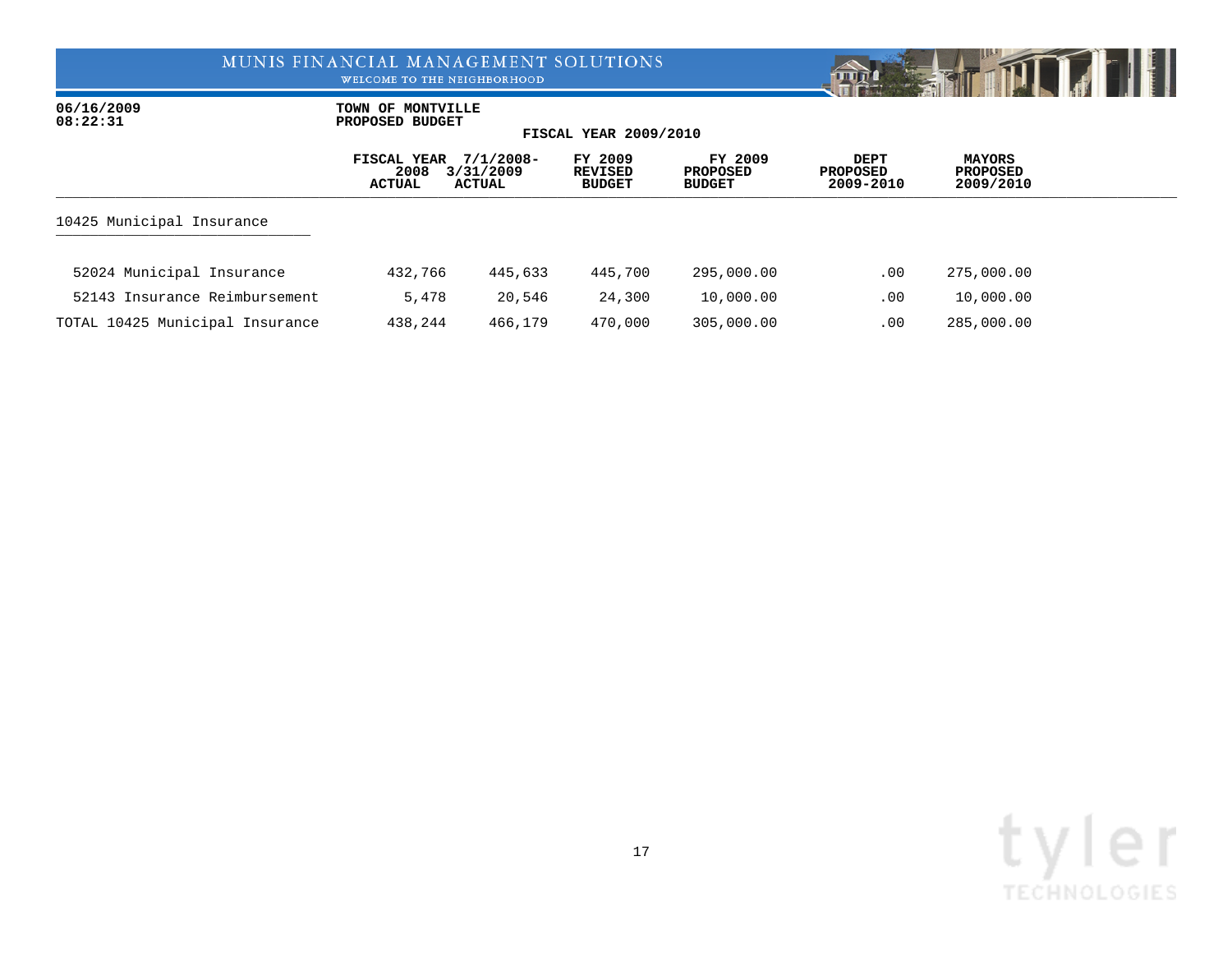WELCOME TO THE NEIGHBORHOOD



06/16/2009 **TOWN OF MONTVILLE**<br>08:22:31 **PROPOSED BUDGET 08:22:31 PROPOSED BUDGET**

|                                   | FISCAL YEAR<br>2008<br><b>ACTUAL</b> | $7/1/2008 -$<br>3/31/2009<br><b>ACTUAL</b> | FY 2009<br><b>REVISED</b><br><b>BUDGET</b> | FY 2009<br><b>PROPOSED</b><br><b>BUDGET</b> | DEPT<br><b>PROPOSED</b><br>2009-2010 | <b>MAYORS</b><br><b>PROPOSED</b><br>2009/2010 |  |
|-----------------------------------|--------------------------------------|--------------------------------------------|--------------------------------------------|---------------------------------------------|--------------------------------------|-----------------------------------------------|--|
| 10430 Board of Assessment Appeal  |                                      |                                            |                                            |                                             |                                      |                                               |  |
| 51075 PT Clerical                 | 1,156                                | 968                                        | 1,000                                      | 1,200.00                                    | .00                                  | 1,200.00                                      |  |
| 53000 Office Supplies             | 0                                    | 0                                          | 0                                          | .00                                         | .00                                  | .00                                           |  |
| 53004 Training & Conferences      | 0                                    | 0                                          | 300                                        | .00                                         | .00                                  | .00                                           |  |
| 53008 Advertising                 | 249                                  | 1,003                                      | 1,225                                      | 600.00                                      | .00                                  | 600.00                                        |  |
| 53019 Misc Supplies               | 0                                    | 0                                          | 100                                        | .00                                         | .00                                  | .00                                           |  |
| TOTAL 10430 Board of Assessment A | 1,405                                | 1,971                                      | 2,625                                      | 1,800.00                                    | .00                                  | 1,800.00                                      |  |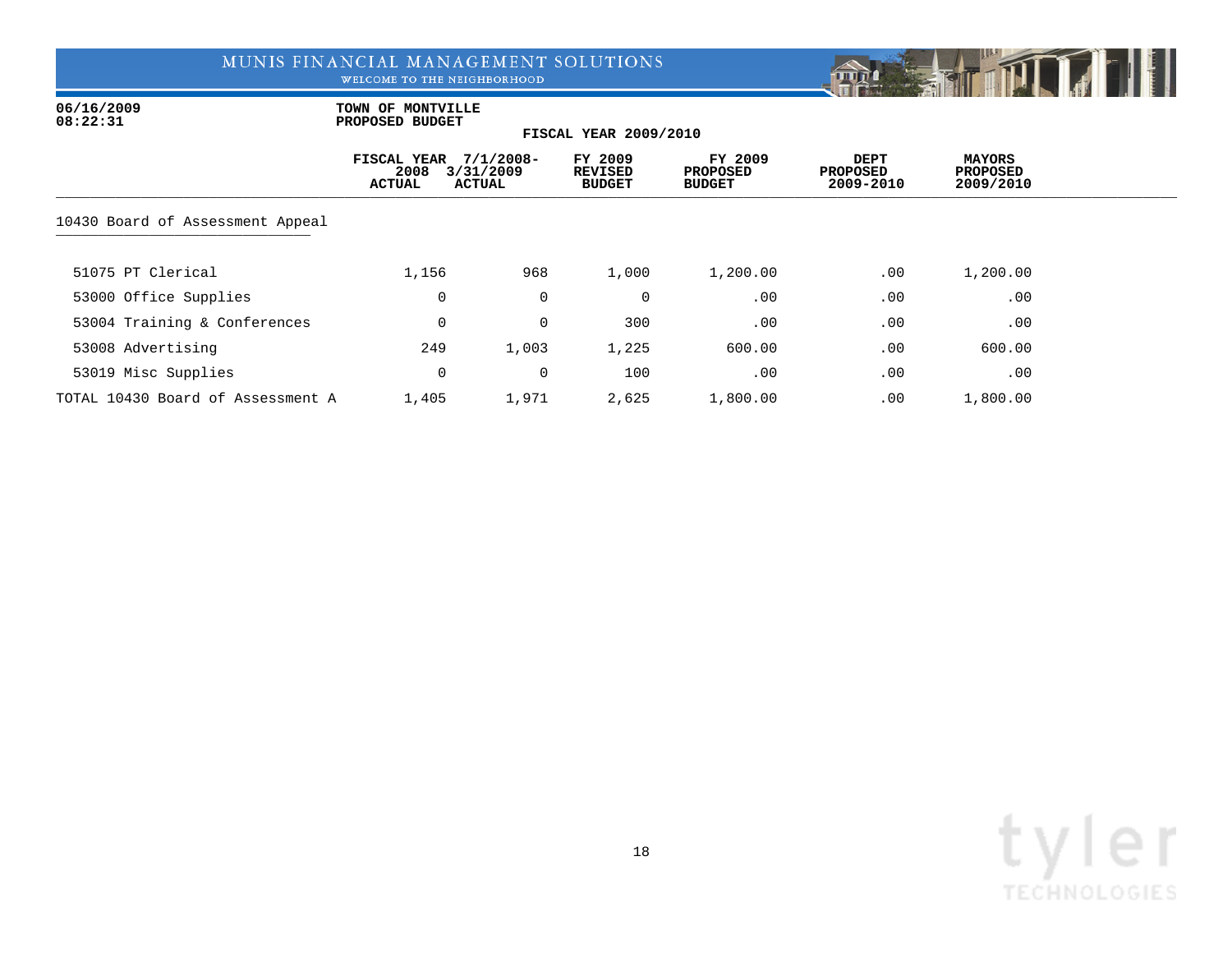WELCOME TO THE NEIGHBORHOOD



06/16/2009 **TOWN OF MONTVILLE**<br>08:22:31 **PROPOSED BUDGET 08:22:31 PROPOSED BUDGET**

|                                   | <b>FISCAL YEAR</b><br>2008<br><b>ACTUAL</b> |   | $7/1/2008 -$<br>3/31/2009<br>ACTUAL | FY 2009<br><b>REVISED</b><br><b>BUDGET</b> | FY 2009<br><b>PROPOSED</b><br><b>BUDGET</b> | <b>DEPT</b><br><b>PROPOSED</b><br>2009-2010 | <b>MAYORS</b><br><b>PROPOSED</b><br>2009/2010 |  |
|-----------------------------------|---------------------------------------------|---|-------------------------------------|--------------------------------------------|---------------------------------------------|---------------------------------------------|-----------------------------------------------|--|
| 10440 Information Technology      |                                             |   |                                     |                                            |                                             |                                             |                                               |  |
| 51023 Director of Information Sys |                                             | 0 | 62,100                              | 67,275                                     | 94,628.00                                   | $.00 \,$                                    | 67,275.00                                     |  |
| 52036 Support/Access Fees         |                                             | 0 | 74,338                              | 93,046                                     | 94,404.00                                   | .00                                         | 94,404.00                                     |  |
| 52054 Hardware                    |                                             | 0 | 4,857                               | 22,012                                     | 107,000.00                                  | .00                                         | 47,500.00                                     |  |
| 52055 Main Agreements             |                                             | 0 | 2,086                               | 2,086                                      | 7,610.00                                    | .00                                         | 7,610.00                                      |  |
| 52056 Int/Cable Services          |                                             | 0 | 15,035                              | 18,989                                     | 18,500.00                                   | .00                                         | 18,500.00                                     |  |
| 52057 Software                    |                                             | 0 | 8,202                               | 8,602                                      | 48,000.00                                   | .00                                         | 37,750.00                                     |  |
| 52058 Hosting Fees                |                                             | 0 | 1,263                               | 1,587                                      | 2,150.00                                    | .00                                         | 2,150.00                                      |  |
| 52126 Leases                      |                                             | 0 | $\overline{0}$                      | $\mathbf 0$                                | .00                                         | .00                                         | .00                                           |  |
| 53000 Office Supplies             |                                             | 0 | 300                                 | 300                                        | 300.00                                      | .00                                         | 300.00                                        |  |
| 53004 Training & Conferences      |                                             | 0 | 40                                  | 1,889                                      | 2,500.00                                    | .00                                         | 2,500.00                                      |  |
| 53060 Cellular Phone              |                                             | 0 | 480                                 | 510                                        | 360.00                                      | .00                                         | 360.00                                        |  |
| TOTAL 10440 Information Technolog |                                             | 0 | 168,701                             | 216,296                                    | 375,452.00                                  | .00                                         | 278,349.00                                    |  |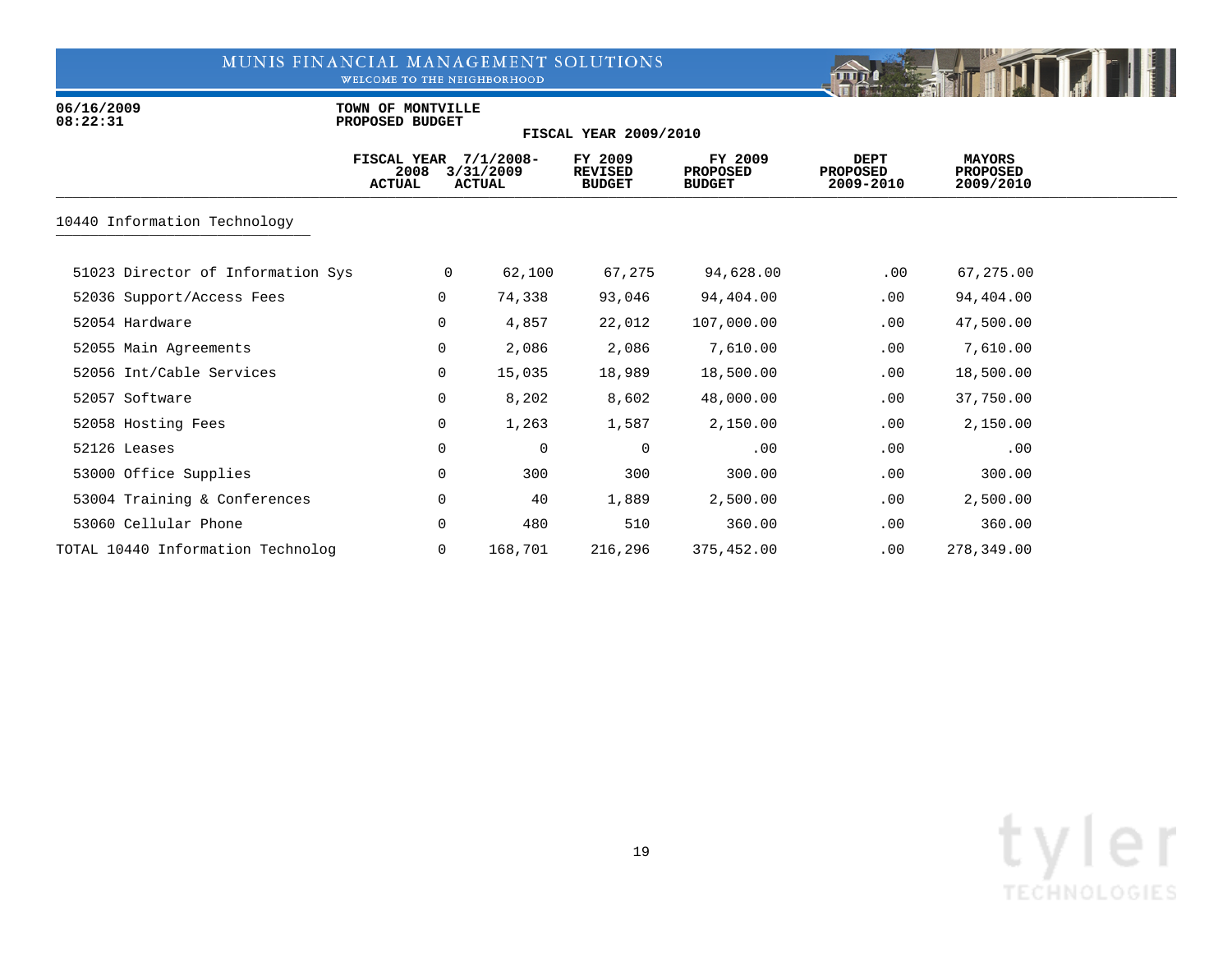WELCOME TO THE NEIGHBORHOOD



06/16/2009 **TOWN OF MONTVILLE**<br>08:22:31 **PROPOSED BUDGET 08:22:31 PROPOSED BUDGET**

|                                   | FISCAL YEAR<br>2008<br><b>ACTUAL</b> | $7/1/2008 -$<br>3/31/2009<br><b>ACTUAL</b> | FY 2009<br><b>REVISED</b><br><b>BUDGET</b> | FY 2009<br><b>PROPOSED</b><br><b>BUDGET</b> | <b>DEPT</b><br><b>PROPOSED</b><br>2009-2010 | <b>MAYORS</b><br><b>PROPOSED</b><br>2009/2010 |  |
|-----------------------------------|--------------------------------------|--------------------------------------------|--------------------------------------------|---------------------------------------------|---------------------------------------------|-----------------------------------------------|--|
| 10450 Debt - Principal            |                                      |                                            |                                            |                                             |                                             |                                               |  |
| 52103 All School Renovation #1    | 450,000                              | 460,000                                    | 460,000                                    | 460,000.00                                  | .00                                         | 460,000.00                                    |  |
| 52105 Sewer Phase II              | 220,000                              | 215,000                                    | 215,000                                    | 210,000.00                                  | $.00 \,$                                    | 210,000.00                                    |  |
| 52106 Sewer Phase II              | 220,000                              | 220,000                                    | 220,000                                    | 220,000.00                                  | .00                                         | 220,000.00                                    |  |
| 52108 Water Phase III             | $\mathbf 0$                          | $\overline{0}$                             | $\overline{0}$                             | .00                                         | .00                                         | .00                                           |  |
| 52109 Lease Purchase Agreements   | 137,025                              | 141,711                                    | 142,000                                    | 146,557.69                                  | .00                                         | 146,558.00                                    |  |
| 52113 Uniform Fiscal Year         | 145,000                              | 145,000                                    | 145,000                                    | 145,000.00                                  | $.00 \,$                                    | 145,000.00                                    |  |
| 52114 Middle School               | 575,000                              | $\overline{0}$                             | 575,000                                    | 575,000.00                                  | .00                                         | 575,000.00                                    |  |
| 52115 Middle School               | 210,000                              | 205,000                                    | 205,000                                    | 205,000.00                                  | .00                                         | 205,000.00                                    |  |
| 52116 Sewer Phase II              | 140,000                              | 140,000                                    | 140,000                                    | 140,000.00                                  | $.00 \,$                                    | 140,000.00                                    |  |
| 52117 Sewer Phase IIA             | 45,000                               | 45,000                                     | 45,000                                     | 45,000.00                                   | .00                                         | 45,000.00                                     |  |
| 52121 Rt 32 Wtr Line Temp Asses   | 0                                    | $\Omega$                                   | $\Omega$                                   | .00                                         | .00                                         | .00                                           |  |
| 52134 Thames Basin Interconnect   | $\mathbf 0$                          | $\mathbf 0$                                | $\overline{0}$                             | .00                                         | .00                                         | .00                                           |  |
| 52180 Town Hall                   | 225,000                              | 225,000                                    | 225,000                                    | 225,000.00                                  | $.00 \,$                                    | 225,000.00                                    |  |
| 52185 All School Renovation #2    | $\Omega$                             | 530,000                                    | 530,000                                    | 530,000.00                                  | .00                                         | 530,000.00                                    |  |
| 52190 Schools/thames interconnect | $\overline{0}$                       | 315,000                                    | 315,000                                    | 315,000.00                                  | $.00 \,$                                    | 315,000.00                                    |  |
| TOTAL 10450 Debt - Principal      | 2,367,025                            | 2,641,711                                  | 3,217,000                                  | 3, 216, 557.69                              | .00                                         | 3,216,558.00                                  |  |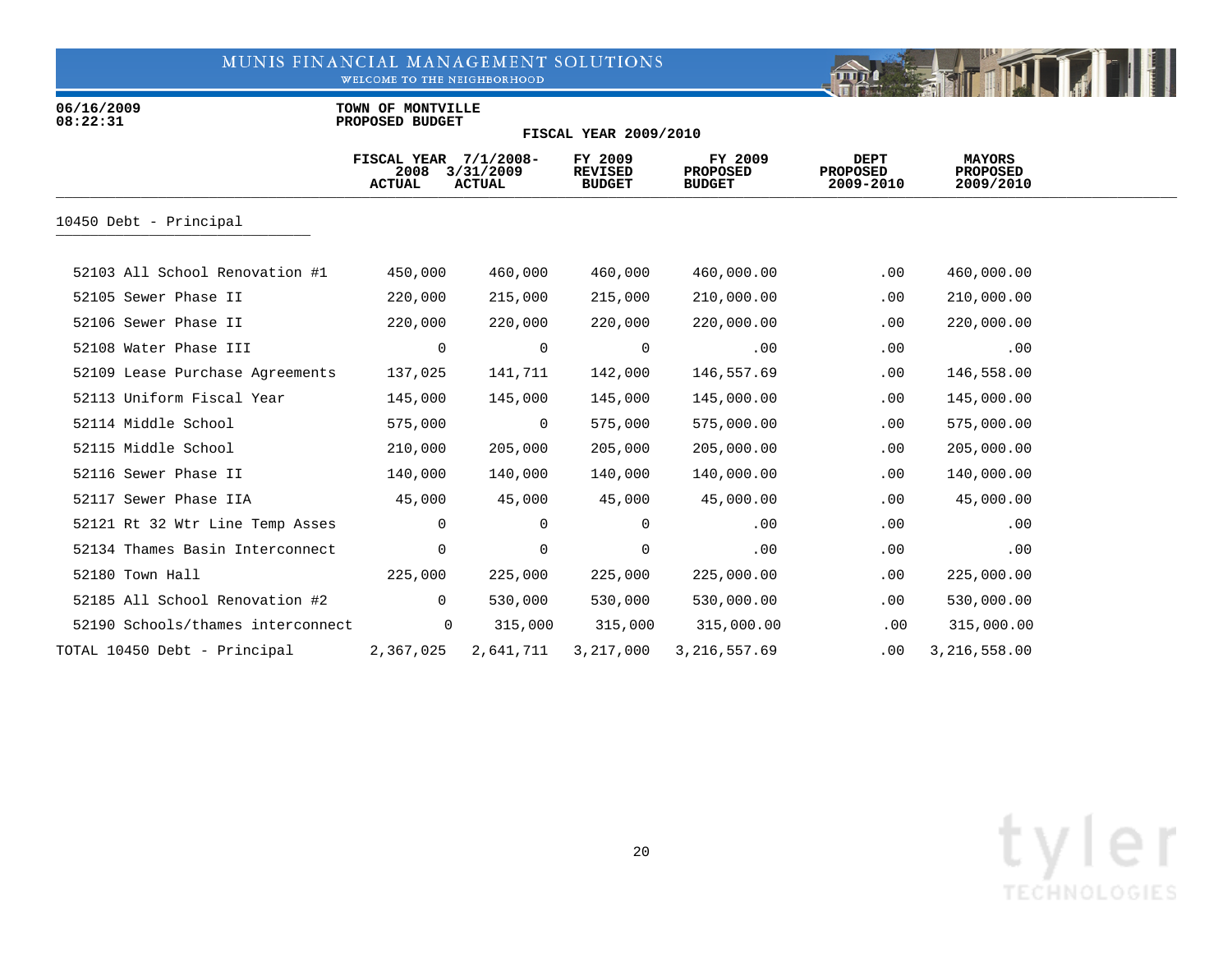WELCOME TO THE NEIGHBORHOOD



06/16/2009 **TOWN OF MONTVILLE**<br>08:22:31 **PROPOSED BUDGET 08:22:31 PROPOSED BUDGET**

|                                   | FISCAL YEAR $7/1/2008$ -<br>2008<br><b>ACTUAL</b> | 3/31/2009<br><b>ACTUAL</b> | FY 2009<br><b>REVISED</b><br><b>BUDGET</b> | FY 2009<br><b>PROPOSED</b><br><b>BUDGET</b> | DEPT<br><b>PROPOSED</b><br>2009-2010 | <b>MAYORS</b><br><b>PROPOSED</b><br>2009/2010 |  |
|-----------------------------------|---------------------------------------------------|----------------------------|--------------------------------------------|---------------------------------------------|--------------------------------------|-----------------------------------------------|--|
| 10460 Debt - Interest             |                                                   |                            |                                            |                                             |                                      |                                               |  |
| 52103 All School Renovation #1    | 352,500                                           | 341,125                    | 341,150                                    | 329,625.00                                  | .00                                  | 329,625.00                                    |  |
| 52105 Sewer Phase II              | 70,918                                            | 32,626                     | 59,650                                     | 48,400.00                                   | $.00 \,$                             | 48,400.00                                     |  |
| 52106 Sewer Phase II              | 122,500                                           | 107,100                    | 107,100                                    | 91,700.00                                   | .00                                  | 91,700.00                                     |  |
| 52108 Water Phase III             | $\overline{0}$                                    | $\overline{0}$             | $\overline{0}$                             | .00                                         | .00                                  | .00                                           |  |
| 52109 Lease Purchase Agreements   | 19,729                                            | 15,042                     | 15,100                                     | 10,195.97                                   | .00                                  | 10,196.00                                     |  |
| 52113 Uniform Fiscal Year         | 34,619                                            | 15,443                     | 27,100                                     | 19,430.00                                   | .00                                  | 19,430.00                                     |  |
| 52114 Middle School               | 153,525                                           | 57,788                     | 115,575                                    | 77,050.00                                   | .00                                  | 77,050.00                                     |  |
| 52115 Middle School               | 64,680                                            | 51,660                     | 51,660                                     | 38,751.00                                   | .00                                  | 38,751.00                                     |  |
| 52116 Sewer Phase II              | 43,960                                            | 35,280                     | 35,280                                     | 26,460.00                                   | .00                                  | 26,460.00                                     |  |
| 52117 Sewer Phase IIA             | 14,130                                            | 11,340                     | 11,340                                     | 8,505.00                                    | .00                                  | 8,505.00                                      |  |
| 52121 Rt 32 Wtr Line Temp Asses   | $\mathbf{0}$                                      | $\overline{0}$             | 0                                          | .00                                         | $.00 \,$                             | .00                                           |  |
| 52134 Thames Basin Interconnect   | $\overline{0}$                                    | $\overline{0}$             | $\mathbf 0$                                | .00                                         | .00                                  | .00                                           |  |
| 52180 Town Hall                   | 141,444                                           | 133,569                    | 133,575                                    | 125,412.51                                  | .00                                  | 125,413.00                                    |  |
| 52185 All School Renovation #2    | 593,119                                           | 382,163                    | 382,165                                    | 358,975.00                                  | .00                                  | 358,975.00                                    |  |
| 52190 Schools/thames interconnect | $\overline{0}$                                    | 361,659                    | 361,700                                    | 226,406.26                                  | $.00 \,$                             | 226,406.00                                    |  |
| 52193 Rand Whitney                | $\Omega$                                          | $\overline{0}$             | $\overline{0}$                             | 240,000.00                                  | .00                                  | 210,000.00                                    |  |
| TOTAL 10460 Debt - Interest       | 1,611,124                                         | 1,544,795                  | 1,641,395                                  | 1,600,910.74                                | .00                                  | 1,570,911.00                                  |  |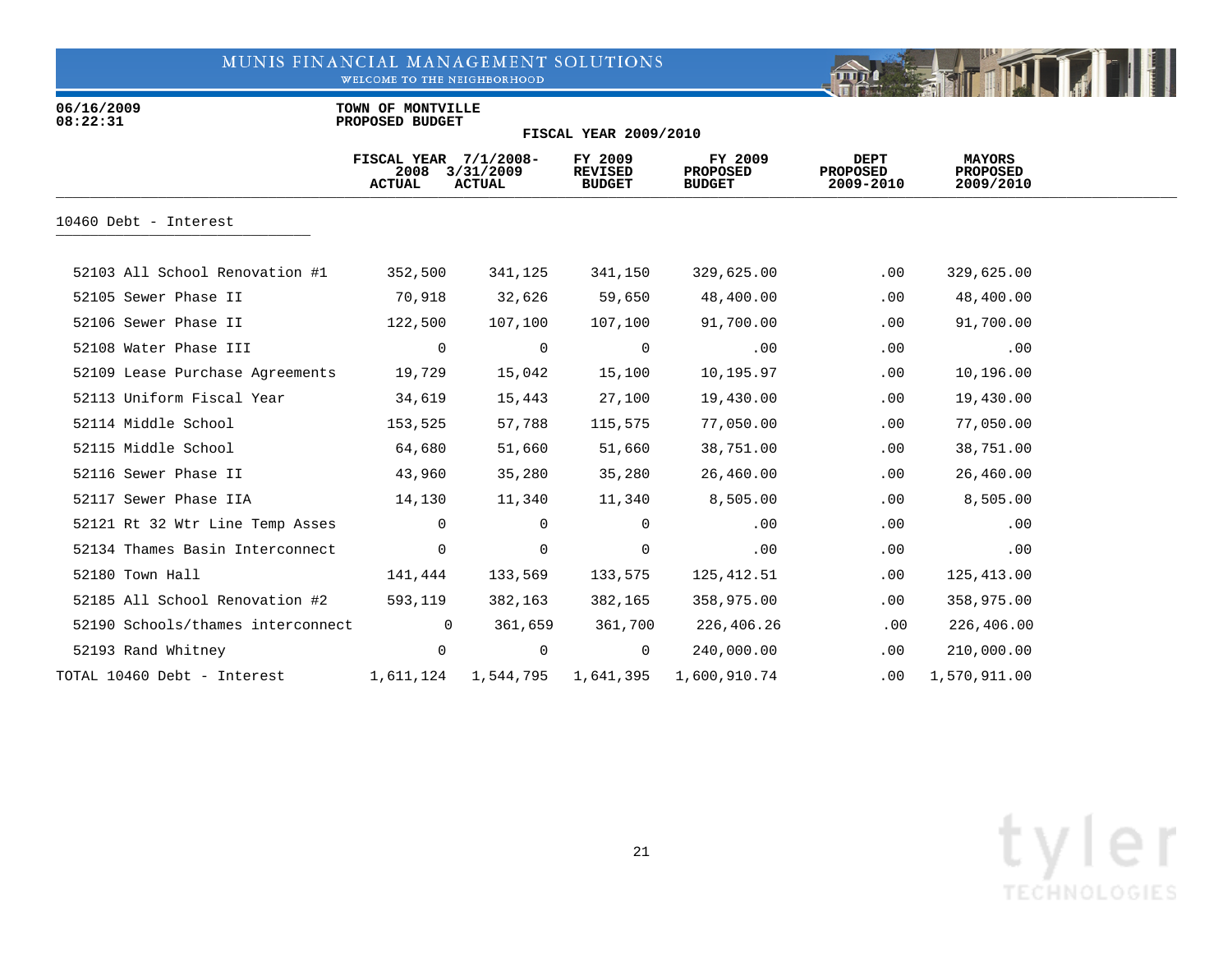WELCOME TO THE NEIGHBORHOOD



06/16/2009 **TOWN OF MONTVILLE**<br>08:22:31 **PROPOSED BUDGET 08:22:31 PROPOSED BUDGET**

|                            | FISCAL YEAR<br>2008<br>ACTUAL | $7/1/2008 -$<br>3/31/2009<br>ACTUAL | FY 2009<br><b>REVISED</b><br><b>BUDGET</b> | FY 2009<br>PROPOSED<br><b>BUDGET</b> | <b>DEPT</b><br><b>PROPOSED</b><br>2009-2010 | <b>MAYORS</b><br><b>PROPOSED</b><br>2009/2010 |  |
|----------------------------|-------------------------------|-------------------------------------|--------------------------------------------|--------------------------------------|---------------------------------------------|-----------------------------------------------|--|
| 10470 Auditor              |                               |                                     |                                            |                                      |                                             |                                               |  |
| 52040 Auditor & Accounting | 35,000                        | 28,200                              | 34,950                                     | 35,000.00                            | .00                                         | 35,000.00                                     |  |
| 53002 Consulting Services  | 0                             | 183                                 | 2,000                                      | 1,000.00                             | .00                                         | 1,000.00                                      |  |
| TOTAL 10470 Auditor        | 35,000                        | 28,383                              | 36,950                                     | 36,000.00                            | .00                                         | 36,000.00                                     |  |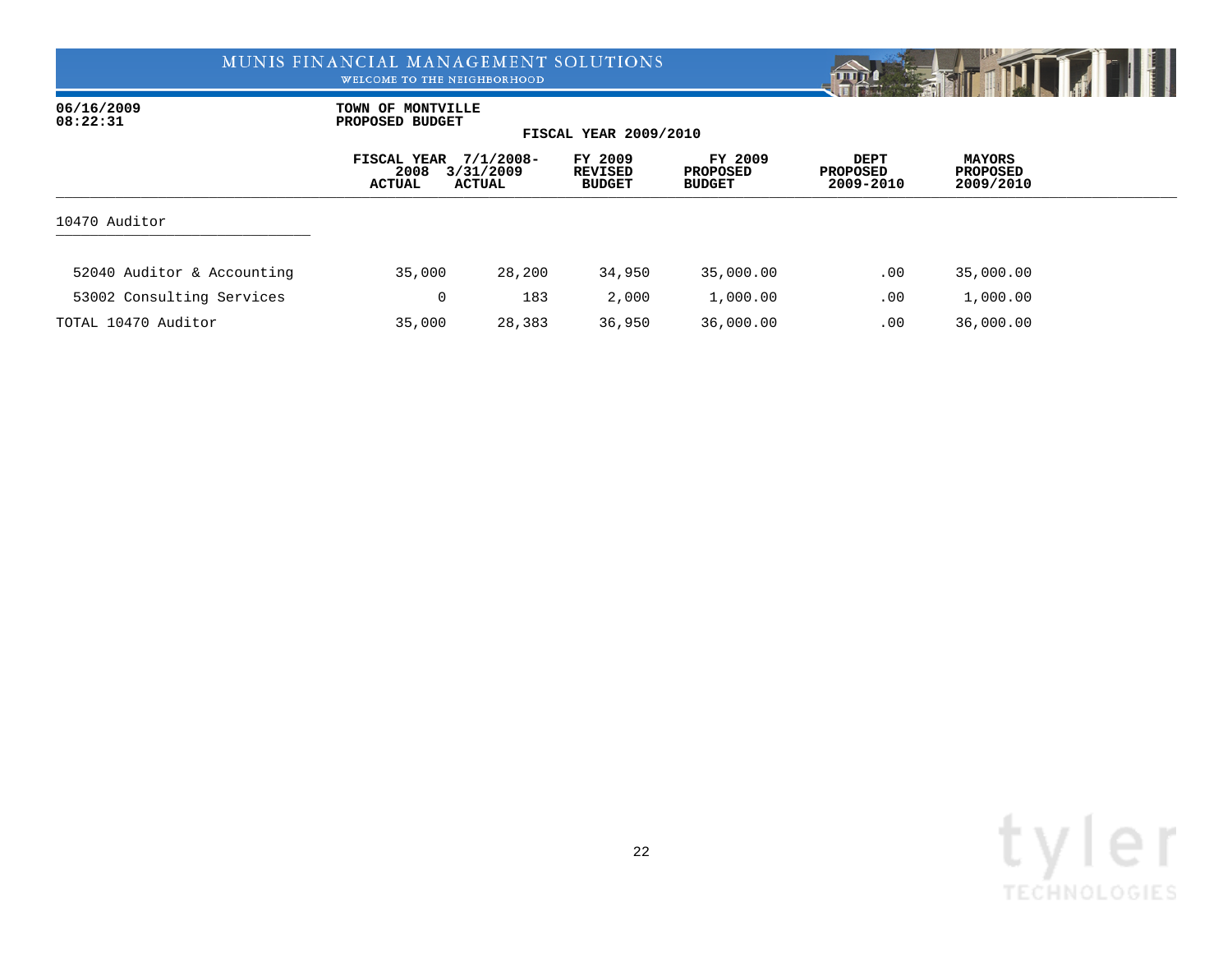WELCOME TO THE NEIGHBORHOOD



06/16/2009 **TOWN OF MONTVILLE**<br>08:22:31 **PROPOSED BUDGET 08:22:31 PROPOSED BUDGET**

|                                  | FISCAL YEAR<br>2008<br><b>ACTUAL</b> | $7/1/2008 -$<br>3/31/2009<br><b>ACTUAL</b> | FY 2009<br><b>REVISED</b><br><b>BUDGET</b> | FY 2009<br><b>PROPOSED</b><br><b>BUDGET</b> | <b>DEPT</b><br>PROPOSED<br>2009-2010 | <b>MAYORS</b><br><b>PROPOSED</b><br>2009/2010 |  |
|----------------------------------|--------------------------------------|--------------------------------------------|--------------------------------------------|---------------------------------------------|--------------------------------------|-----------------------------------------------|--|
| 10480 Other                      |                                      |                                            |                                            |                                             |                                      |                                               |  |
| 52043 Capital Non-Recurring      | 30,000                               | 30,000                                     | 30,000                                     | 30,000.00                                   | .00                                  | 30,000.00                                     |  |
| 52047 Litigation/Settlements     | 597,192                              | 1,140,768                                  | 1,142,362                                  | 592,000.00                                  | .00                                  | 592,000.00                                    |  |
| 52164 Contingency                | $\mathbf 0$                          | 0                                          | 9,145                                      | 200,000.00                                  | .00                                  | 215,325.00                                    |  |
| 52176 Fire Fighters Relief Fund  | 50,000                               | 50,000                                     | 50,000                                     | 50,000.00                                   | .00                                  | 50,000.00                                     |  |
| 54131 Contribution to Capital Ca | 3,300,500                            | 0                                          | 0                                          | .00                                         | .00                                  | .00                                           |  |
| 55000 Operating Transfer Out     | 0                                    | 0                                          | 0                                          | .00                                         | .00                                  | .00                                           |  |
| TOTAL 10480 Other                | 3,977,692                            | 1,220,768                                  | 1,231,507                                  | 872,000.00                                  | .00                                  | 887,325.00                                    |  |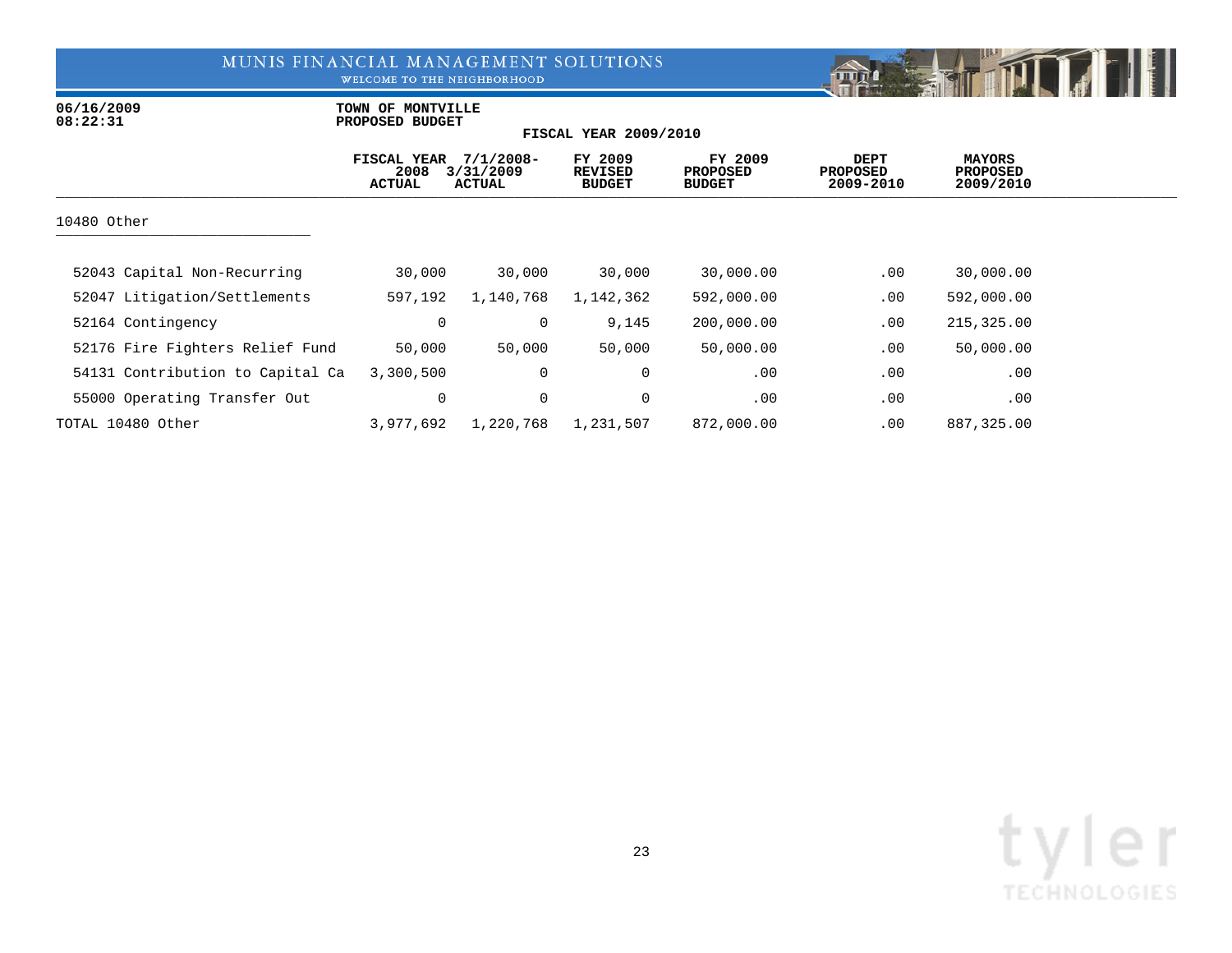WELCOME TO THE NEIGHBORHOOD



06/16/2009 **TOWN OF MONTVILLE**<br>08:22:31 **PROPOSED BUDGET 08:22:31 PROPOSED BUDGET**

|                                | FISCAL YEAR 7/1/2008-<br>2008<br><b>ACTUAL</b> | 3/31/2009<br><b>ACTUAL</b> | FY 2009<br><b>REVISED</b><br><b>BUDGET</b> | FY 2009<br><b>PROPOSED</b><br><b>BUDGET</b> | <b>DEPT</b><br><b>PROPOSED</b><br>2009-2010 | <b>MAYORS</b><br><b>PROPOSED</b><br>2009/2010 |  |
|--------------------------------|------------------------------------------------|----------------------------|--------------------------------------------|---------------------------------------------|---------------------------------------------|-----------------------------------------------|--|
| 10560 Town Clerk               |                                                |                            |                                            |                                             |                                             |                                               |  |
| 51055 Town Clerk Salaries      | 105,597                                        | 101,930                    | 109,417                                    | 114,900.00                                  | .00                                         | 114,900.00                                    |  |
| 51075 PT Clerical              | 0                                              | 0                          | $-9,376$                                   | .00                                         | .00                                         | .00                                           |  |
| 51100 Overtime                 | 1,912                                          | 1,185                      | 1,500                                      | 1,500.00                                    | .00                                         | 800.00                                        |  |
| 52136 Fees (Membership)        | 120                                            | 70                         | 150                                        | 150.00                                      | .00                                         | 150.00                                        |  |
| 53000 Office Supplies          | 1,082                                          | 1,059                      | 1,200                                      | 1,200.00                                    | .00                                         | 1,200.00                                      |  |
| 53001 Computer Supplies        | 247                                            | 2,685                      | 2,750                                      | 1,000.00                                    | .00                                         | 500.00                                        |  |
| 53002 Consulting Services      | $\mathbf 0$                                    | 257                        | 500                                        | 500.00                                      | .00                                         | 500.00                                        |  |
| 53004 Training & Conferences   | 797                                            | 649                        | 1,000                                      | 1,000.00                                    | .00                                         | 1,000.00                                      |  |
| 53008 Advertising              | 0                                              | 54                         | 60                                         | 250.00                                      | .00                                         | 250.00                                        |  |
| 53009 Computer Services        | 0                                              | $\mathbf 0$                | $\mathbf 0$                                | .00                                         | .00                                         | .00                                           |  |
| 53014 Printing                 | 641                                            | 730                        | 750                                        | 700.00                                      | .00                                         | 700.00                                        |  |
| 53019 Misc Supplies            | 371                                            | 374                        | 450                                        | 500.00                                      | .00                                         | 500.00                                        |  |
| 53021 Equipment Maint & Repair | 421                                            | 553                        | 1,000                                      | 500.00                                      | .00                                         | 500.00                                        |  |
| 53022 Computer Indexing        | 31,297                                         | 7,406                      | 21,050                                     | 21,050.00                                   | .00                                         | 21,050.00                                     |  |
| 53023 Land Records Expense     | 12,840                                         | 1,188                      | 11,190                                     | 5,000.00                                    | .00                                         | 5,000.00                                      |  |
| 53029 Maintenance & Upkeep     | 570                                            | 0                          | 0                                          | 750.00                                      | .00                                         | 750.00                                        |  |
| 53052 Office Equipment         | 0                                              | $\mathbf 0$                | 0                                          | .00                                         | .00                                         | .00                                           |  |
| 54001 Software                 | 1,656                                          | 0                          | 0                                          | 5,000.00                                    | $.00 \,$                                    | 5,000.00                                      |  |
| TOTAL 10560 Town Clerk         | 157,551                                        | 118,140                    | 141,641                                    | 154,000.00                                  | .00                                         | 152,800.00                                    |  |

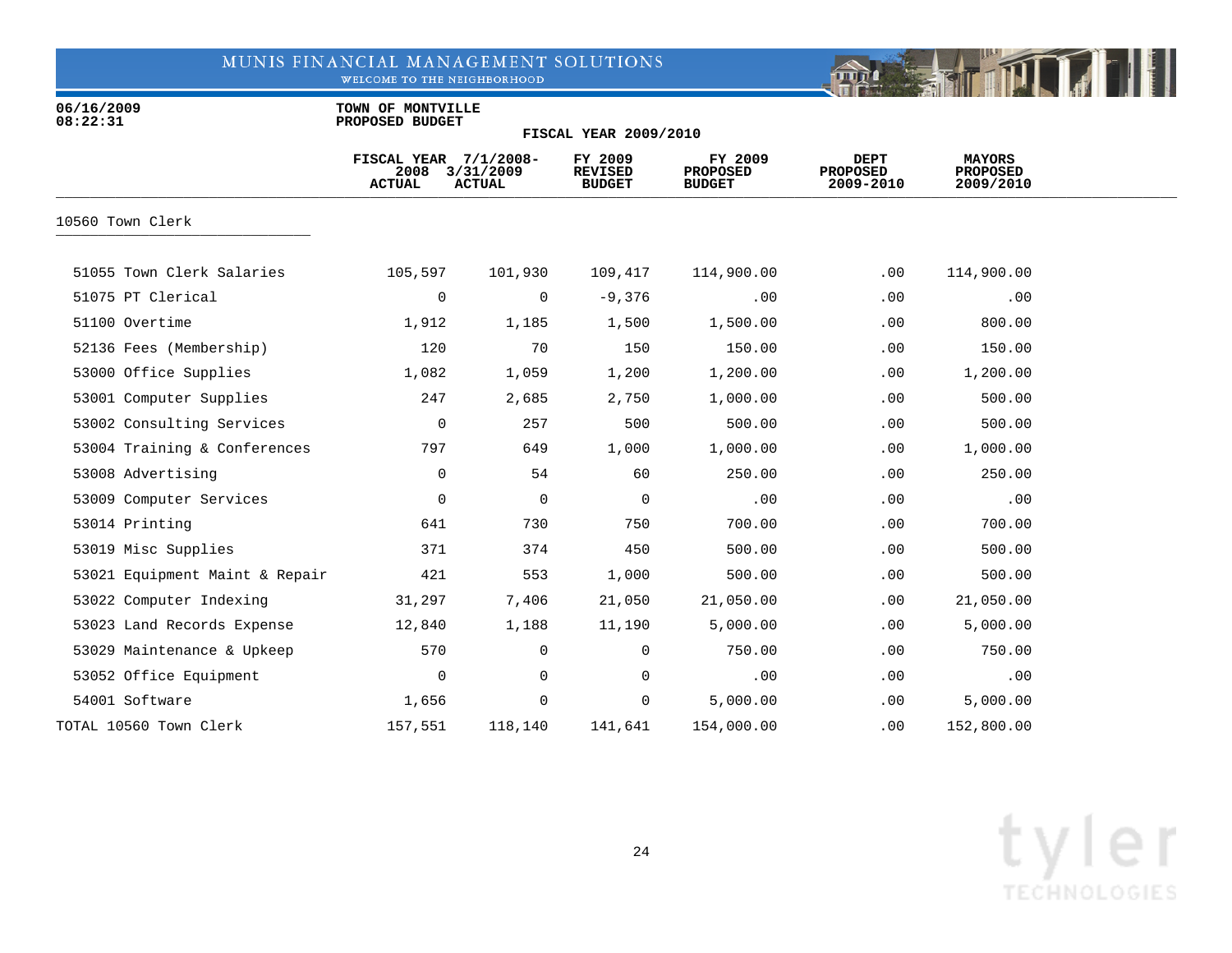WELCOME TO THE NEIGHBORHOOD



06/16/2009 **TOWN OF MONTVILLE**<br>08:22:31 **PROPOSED BUDGET 08:22:31 PROPOSED BUDGET**

|                              | FISCAL YEAR 7/1/2008-<br>2008<br><b>ACTUAL</b> | 3/31/2009<br><b>ACTUAL</b> | FY 2009<br><b>REVISED</b><br><b>BUDGET</b> | FY 2009<br><b>PROPOSED</b><br><b>BUDGET</b> | <b>DEPT</b><br><b>PROPOSED</b><br>2009-2010 | <b>MAYORS</b><br><b>PROPOSED</b><br>2009/2010 |  |
|------------------------------|------------------------------------------------|----------------------------|--------------------------------------------|---------------------------------------------|---------------------------------------------|-----------------------------------------------|--|
| 10570 Registrars             |                                                |                            |                                            |                                             |                                             |                                               |  |
| 51014 Registrar Salary       | 34,921                                         | 33,136                     | 35,900                                     | 35,900.00                                   | .00                                         | 35,900.00                                     |  |
| 51056 Registrars Clerk       | 17,063                                         | 16,517                     | 16,965                                     | 18,165.00                                   | .00                                         | .00                                           |  |
| 52042 Elections              | 0                                              | 0                          | 0                                          | .00                                         | .00                                         | .00                                           |  |
| 52136 Fees (Membership)      | 100                                            | 100                        | 100                                        | 100.00                                      | .00                                         | 100.00                                        |  |
| 52169 Annual Canvas          | 86                                             | 86                         | 300                                        | 300.00                                      | .00                                         | 300.00                                        |  |
| 53000 Office Supplies        | 179                                            | 618                        | 750                                        | 750.00                                      | .00                                         | 750.00                                        |  |
| 53001 Computer Supplies      | 0                                              | $\mathbf 0$                | 0                                          | .00                                         | .00                                         | .00                                           |  |
| 53004 Training & Conferences | 1,204                                          | 1,263                      | 1,400                                      | 1,500.00                                    | .00                                         | 1,500.00                                      |  |
| 53005 Mileage                | 49                                             | $\mathbf 0$                | $\mathbf 0$                                | .00                                         | .00                                         | .00                                           |  |
| 53008 Advertising            | $\mathbf 0$                                    | $\mathbf 0$                | $\mathbf 0$                                | .00                                         | .00                                         | .00                                           |  |
| 53009 Computer Services      | 0                                              | $\mathbf 0$                | $\mathbf 0$                                | .00                                         | .00                                         | .00                                           |  |
| 53014 Printing               | 0                                              | 150                        | 200                                        | 150.00                                      | .00                                         | 150.00                                        |  |
| 53019 Misc Supplies          | 0                                              | $\mathbf 0$                | $\mathbf 0$                                | .00                                         | .00                                         | .00                                           |  |
| 53057 Pagers                 | 0                                              | $\mathbf 0$                | $\mathbf 0$                                | .00                                         | .00                                         | .00                                           |  |
| TOTAL 10570 Registrars       | 53,602                                         | 51,870                     | 55,615                                     | 56,865.00                                   | .00                                         | 38,700.00                                     |  |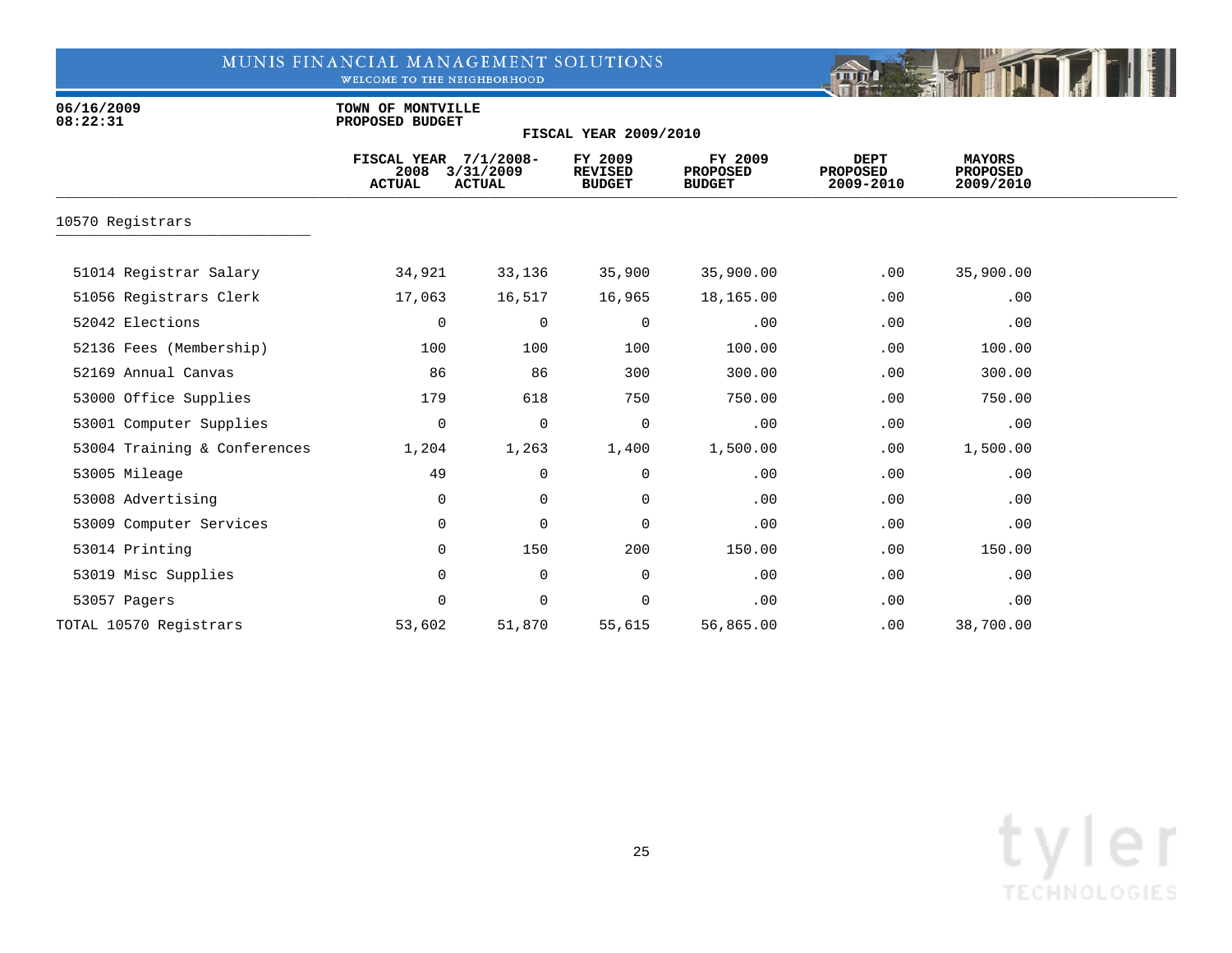WELCOME TO THE NEIGHBORHOOD



06/16/2009 **TOWN OF MONTVILLE**<br>08:22:31 **PROPOSED BUDGET 08:22:31 PROPOSED BUDGET**

|                                  | FISCAL YEAR<br>2008<br><b>ACTUAL</b> | $7/1/2008 -$<br>3/31/2009<br><b>ACTUAL</b> | FY 2009<br><b>REVISED</b><br><b>BUDGET</b> | FY 2009<br><b>PROPOSED</b><br><b>BUDGET</b> | <b>DEPT</b><br><b>PROPOSED</b><br>2009-2010 | <b>MAYORS</b><br>PROPOSED<br>2009/2010 |  |
|----------------------------------|--------------------------------------|--------------------------------------------|--------------------------------------------|---------------------------------------------|---------------------------------------------|----------------------------------------|--|
| 10580 Elections/Referendum       |                                      |                                            |                                            |                                             |                                             |                                        |  |
| 52003 Telephone/Internet         | 3,520                                | 5,006                                      | 5,400                                      | 6,000.00                                    | .00                                         | 6,000.00                               |  |
| 52037 Poll Workers               | 20,020                               | 20,632                                     | 21,500                                     | 18,500.00                                   | .00                                         | 18,500.00                              |  |
| 53000 Office Supplies            | 255                                  | 152                                        | 500                                        | 500.00                                      | .00                                         | 500.00                                 |  |
| 53008 Advertising                | 700                                  | 704                                        | 1,000                                      | 1,000.00                                    | .00                                         | 1,000.00                               |  |
| 53014 Printing                   | 5,069                                | 5,018                                      | 6,000                                      | 6,000.00                                    | .00                                         | 6,000.00                               |  |
| 53021 Equipment Maint & Repair   | 371                                  | 836                                        | 900                                        | 500.00                                      | .00                                         | 500.00                                 |  |
| 53052 Office Equipment           | 3,450                                | 1,880                                      | 2,000                                      | 1,000.00                                    | .00                                         | 1,000.00                               |  |
| 53087 Food/Meals                 | 1,400                                | 1,025                                      | 1,100                                      | 1,200.00                                    | .00                                         | 1,200.00                               |  |
| TOTAL 10580 Elections/Referendum | 34,785                               | 35,253                                     | 38,400                                     | 34,700.00                                   | .00                                         | 34,700.00                              |  |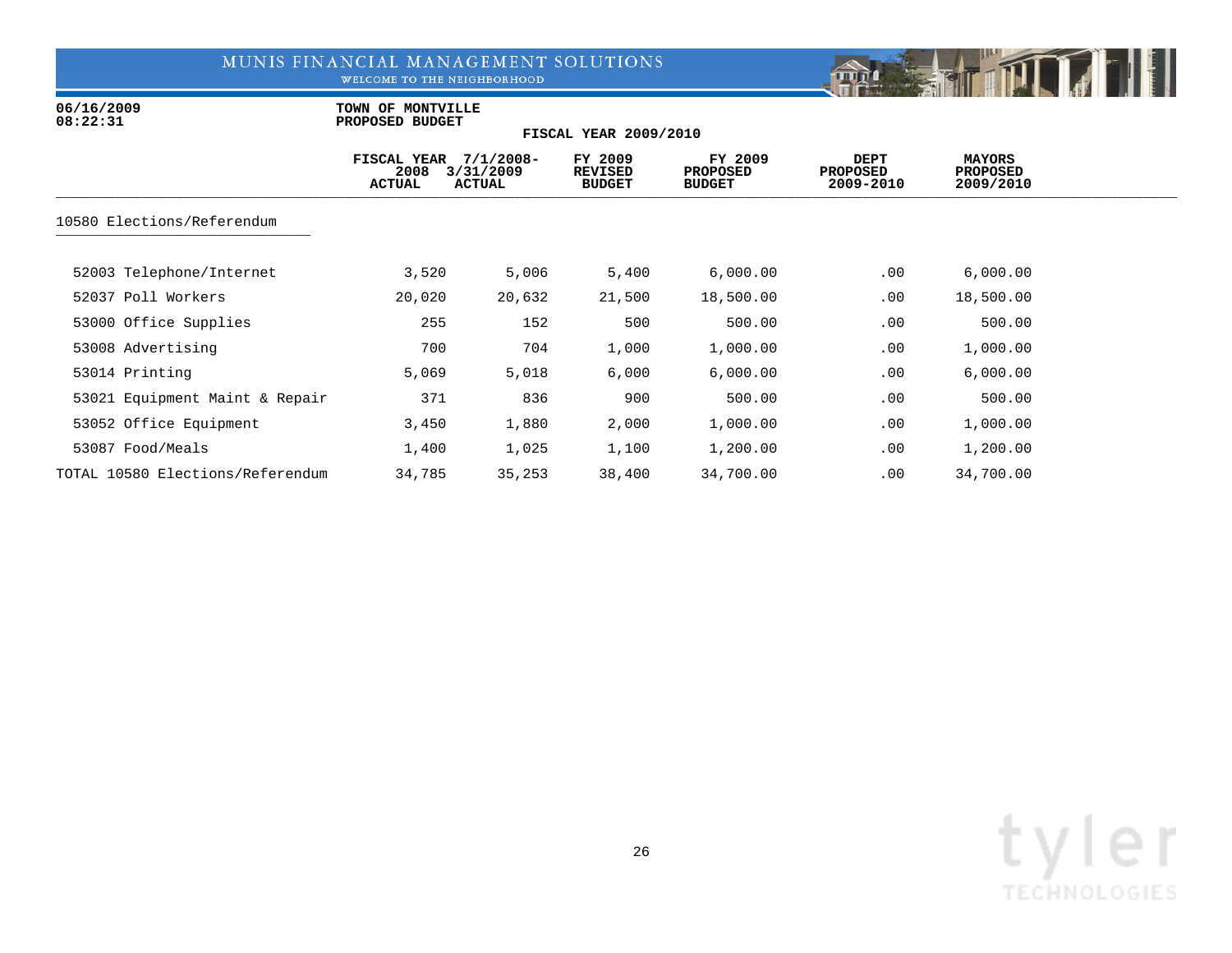WELCOME TO THE NEIGHBORHOOD



06/16/2009 **TOWN OF MONTVILLE**<br>08:22:31 **PROPOSED BUDGET 08:22:31 PROPOSED BUDGET**

| <b>FISCAL YEAR 2009/2010</b> |  |  |  |  |
|------------------------------|--|--|--|--|
|------------------------------|--|--|--|--|

|                              | FISCAL YEAR 7/1/2008-<br>2008<br><b>ACTUAL</b> | 3/31/2009<br><b>ACTUAL</b> | FY 2009<br><b>REVISED</b><br><b>BUDGET</b> | FY 2009<br><b>PROPOSED</b><br><b>BUDGET</b> | <b>DEPT</b><br><b>PROPOSED</b><br>2009-2010 | <b>MAYORS</b><br><b>PROPOSED</b><br>2009/2010 |  |
|------------------------------|------------------------------------------------|----------------------------|--------------------------------------------|---------------------------------------------|---------------------------------------------|-----------------------------------------------|--|
| 10610 Land Use               |                                                |                            |                                            |                                             |                                             |                                               |  |
| 51003 Town Planner Salary    | 71,924                                         | 68,347                     | 73,348                                     | 77,027.00                                   | .00                                         | 77,027.00                                     |  |
| 51016 Secretaries Salary     | 33,657                                         | 32,745                     | 36,150                                     | 39,585.00                                   | .00                                         | 39,585.00                                     |  |
| 51017 Assistants Salary      | 52,989                                         | 49,171                     | 52,769                                     | 55,553.00                                   | .00                                         | 55,553.00                                     |  |
| 51100 Overtime               | 891                                            | 2,863                      | 1,000                                      | 4,000.00                                    | .00                                         | 4,000.00                                      |  |
| 51136 Planner 2              | 43,315                                         | 41,089                     | 43,149                                     | 46,218.00                                   | .00                                         | 46,218.00                                     |  |
| 52136 Fees (Membership)      | 784                                            | 193                        | 600                                        | 600.00                                      | .00                                         | 600.00                                        |  |
| 53000 Office Supplies        | 3,262                                          | 1,337                      | 4,350                                      | 3,000.00                                    | .00                                         | 2,000.00                                      |  |
| 53001 Computer Supplies      | 862                                            | 0                          | $-2,285$                                   | .00                                         | .00                                         | .00                                           |  |
| 53002 Consulting Services    | 14,903                                         | 3,038                      | 7,000                                      | 7,000.00                                    | .00                                         | 7,000.00                                      |  |
| 53004 Training & Conferences | 790                                            | 807                        | 1,000                                      | 1,000.00                                    | .00                                         | 1,000.00                                      |  |
| 53008 Advertising            | 12,338                                         | 8,058                      | 10,900                                     | 10,900.00                                   | .00                                         | 10,900.00                                     |  |
| 53014 Printing               | 0                                              | $\mathbf 0$                | 800                                        | 700.00                                      | .00                                         | 200.00                                        |  |
| 53019 Misc Supplies          | 190                                            | 249                        | 300                                        | 500.00                                      | .00                                         | 500.00                                        |  |
| 53024 Reference Materials    | 234                                            | 380                        | 500                                        | 500.00                                      | .00                                         | 500.00                                        |  |
| 54000 Equipment              | 0                                              | $\mathbf 0$                | $\mathbf 0$                                | 250.00                                      | .00                                         | 250.00                                        |  |
| 54001 Software               | 401                                            | 0                          | 0                                          | .00                                         | .00                                         | .00                                           |  |
| 54004 Furniture              | 1,146                                          | $\mathbf 0$                | $\mathbf 0$                                | 900.00                                      | .00                                         | .00                                           |  |
| 54114 OPM-POD GRANT          | 0                                              | 0                          | $\mathbf 0$                                | .00                                         | $.00 \ \rm$                                 | .00                                           |  |
| TOTAL 10610 Land Use         | 237,686                                        | 208,277                    | 229,581                                    | 247,733.00                                  | .00                                         | 245, 333.00                                   |  |

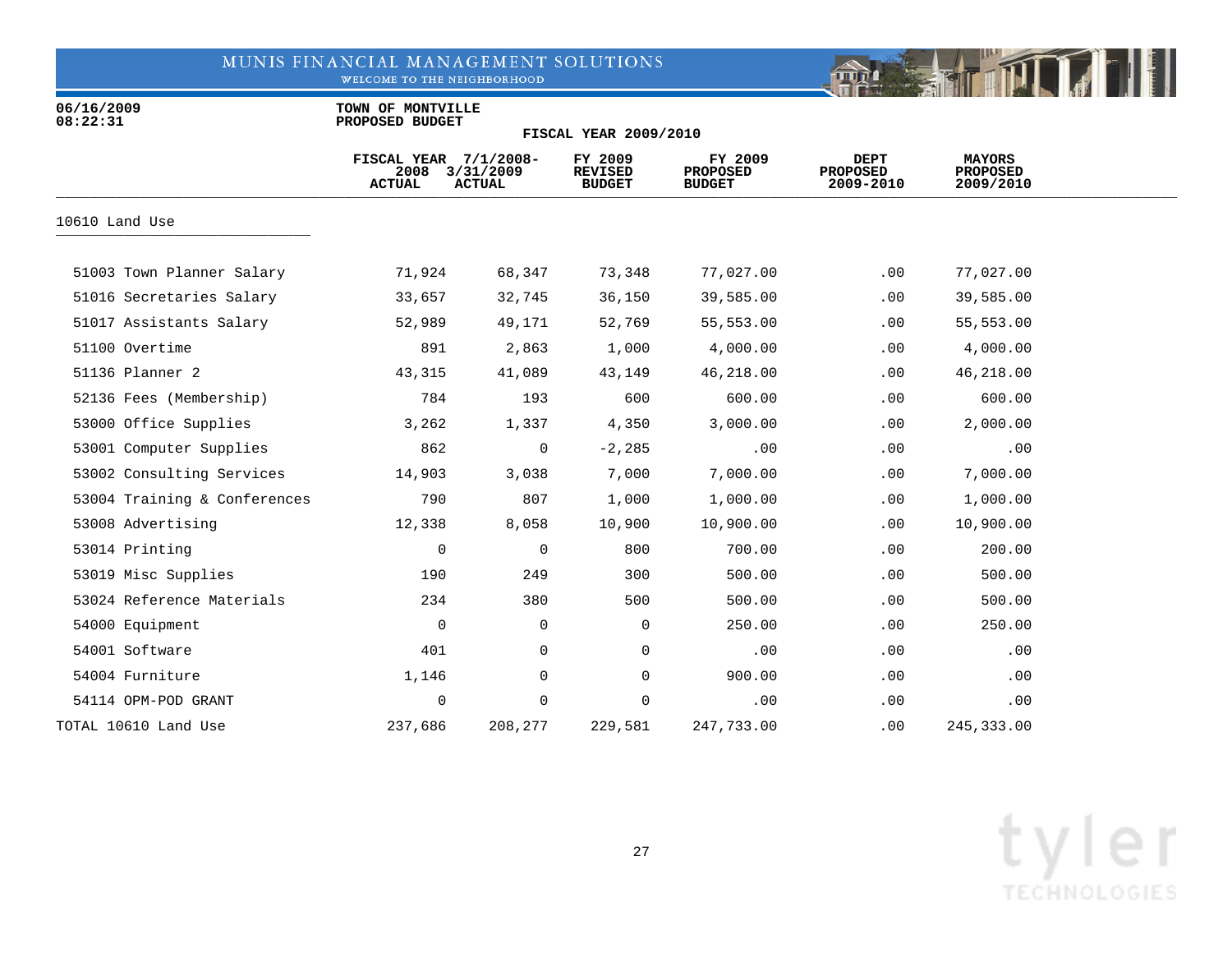WELCOME TO THE NEIGHBORHOOD



06/16/2009 **TOWN OF MONTVILLE**<br>08:22:31 **PROPOSED BUDGET 08:22:31 PROPOSED BUDGET**

|                                  | FISCAL YEAR<br>2008<br>ACTUAL | $7/1/2008 -$<br>3/31/2009<br><b>ACTUAL</b> | FY 2009<br><b>REVISED</b><br><b>BUDGET</b> | FY 2009<br><b>PROPOSED</b><br><b>BUDGET</b> | DEPT<br><b>PROPOSED</b><br>2009-2010 | <b>MAYORS</b><br><b>PROPOSED</b><br>2009/2010 |  |
|----------------------------------|-------------------------------|--------------------------------------------|--------------------------------------------|---------------------------------------------|--------------------------------------|-----------------------------------------------|--|
| 10620 Engineering Services       |                               |                                            |                                            |                                             |                                      |                                               |  |
| 52123 Engineering Land Use       | 51,226                        | 48,106                                     | 60,000                                     | 60,000.00                                   | .00                                  | 60,000.00                                     |  |
| 52148 Engineering-Developement   | 0                             | $\overline{0}$                             | 0                                          | .00.                                        | .00                                  | .00                                           |  |
| 52184 Engineering Public Works   | 60,069                        | 98,890                                     | 90,000                                     | 60,000.00                                   | .00                                  | 75,000.00                                     |  |
| TOTAL 10620 Engineering Services | 111,295                       | 146,996                                    | 150,000                                    | 120,000.00                                  | .00                                  | 135,000.00                                    |  |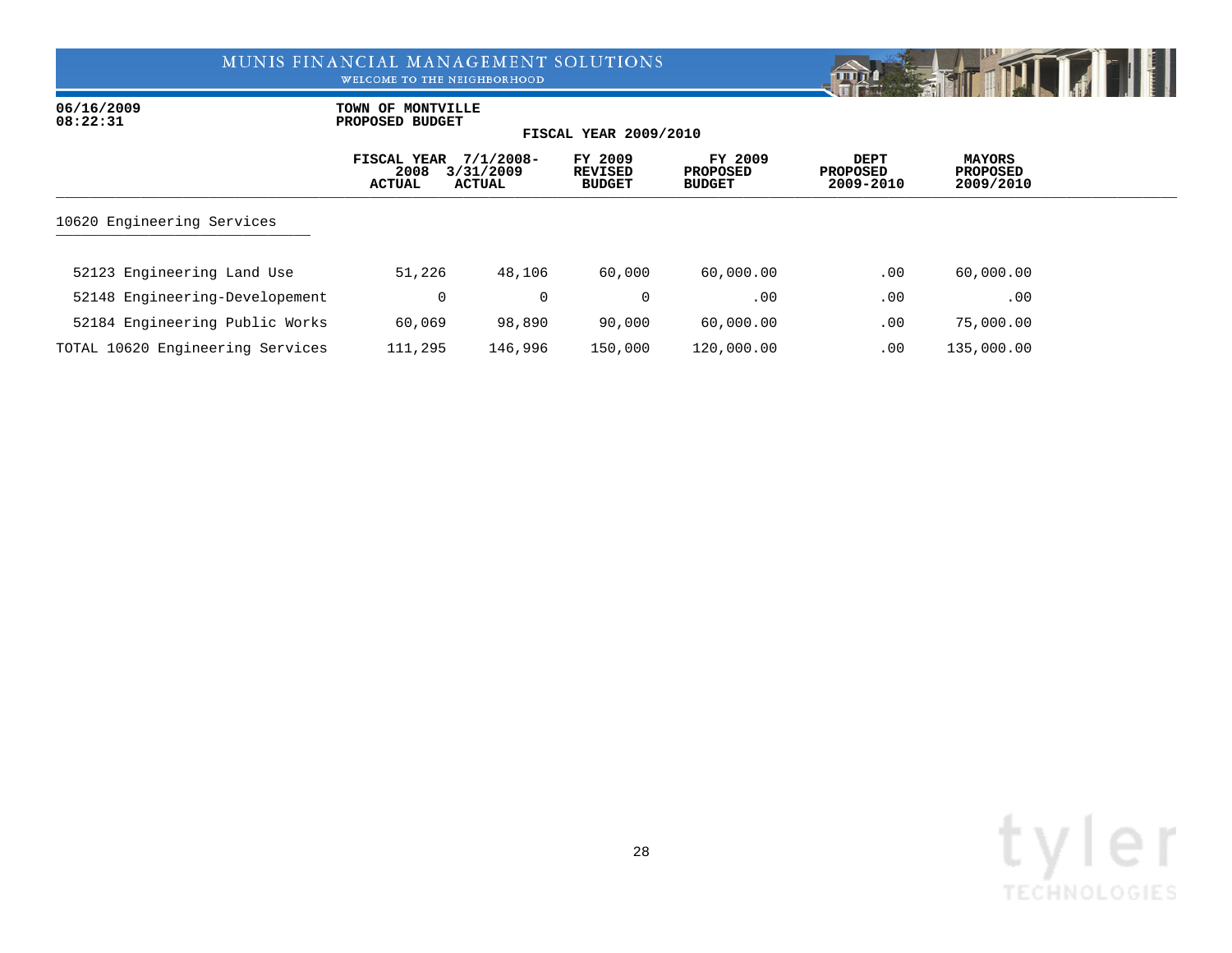WELCOME TO THE NEIGHBORHOOD



06/16/2009 **TOWN OF MONTVILLE**<br>08:22:31 **PROPOSED BUDGET 08:22:31 PROPOSED BUDGET**

|                              | FISCAL YEAR<br>2008<br><b>ACTUAL</b> | $7/1/2008 -$<br>3/31/2009<br><b>ACTUAL</b> | FY 2009<br><b>REVISED</b><br><b>BUDGET</b> | FY 2009<br><b>PROPOSED</b><br><b>BUDGET</b> | <b>DEPT</b><br><b>PROPOSED</b><br>2009-2010 | <b>MAYORS</b><br><b>PROPOSED</b><br>2009/2010 |  |
|------------------------------|--------------------------------------|--------------------------------------------|--------------------------------------------|---------------------------------------------|---------------------------------------------|-----------------------------------------------|--|
| 10640 Inland Wetlands        |                                      |                                            |                                            |                                             |                                             |                                               |  |
| 51016 Secretaries Salary     | 832                                  | 1,140                                      | 1,300                                      | 1,300.00                                    | .00                                         | 1,300.00                                      |  |
| 53002 Consulting Services    | 0                                    | 0                                          | 500                                        | 500.00                                      | .00                                         | .00                                           |  |
| 53004 Training & Conferences | 0                                    | $\mathbf 0$                                | 250                                        | 250.00                                      | .00                                         | 50.00                                         |  |
| 53005 Mileage                | 0                                    | $\mathbf 0$                                | 0                                          | .00                                         | .00                                         | .00                                           |  |
| 53008 Advertising            | 0                                    | 0                                          | 0                                          | .00                                         | .00                                         | .00                                           |  |
| 53024 Reference Materials    | 0                                    | 0                                          | 200                                        | 200.00                                      | .00                                         | .00                                           |  |
| TOTAL 10640 Inland Wetlands  | 832                                  | 1,140                                      | 2,250                                      | 2,250.00                                    | .00                                         | 1,350.00                                      |  |

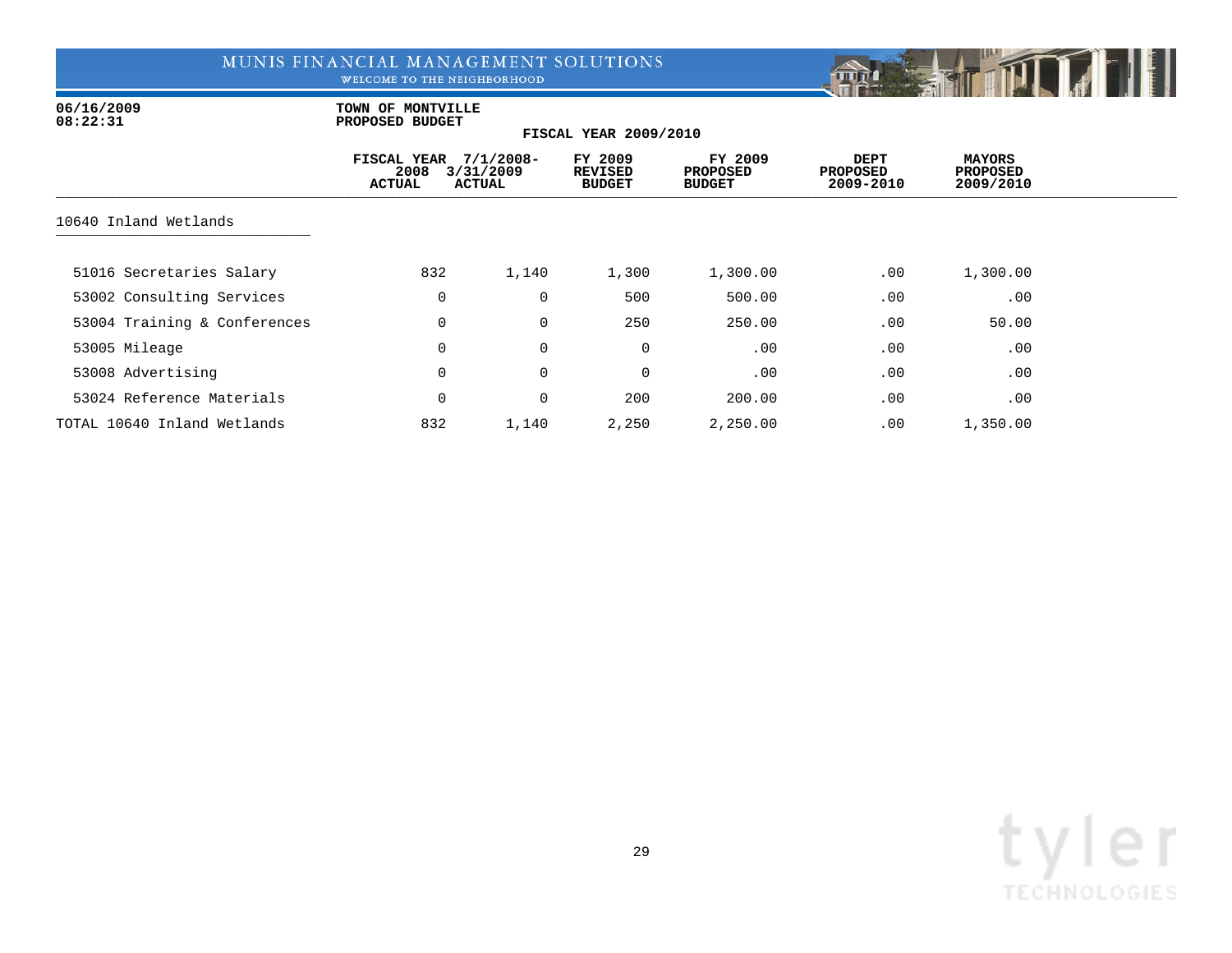WELCOME TO THE NEIGHBORHOOD



06/16/2009 **TOWN OF MONTVILLE**<br>08:22:31 **PROPOSED BUDGET 08:22:31 PROPOSED BUDGET**

|                                  | FISCAL YEAR<br>2008<br><b>ACTUAL</b> | $7/1/2008 -$<br>3/31/2009<br><b>ACTUAL</b> | FY 2009<br><b>REVISED</b><br><b>BUDGET</b> | FY 2009<br><b>PROPOSED</b><br><b>BUDGET</b> | DEPT<br><b>PROPOSED</b><br>2009-2010 | <b>MAYORS</b><br><b>PROPOSED</b><br>2009/2010 |  |
|----------------------------------|--------------------------------------|--------------------------------------------|--------------------------------------------|---------------------------------------------|--------------------------------------|-----------------------------------------------|--|
| 10650 Economic Development Comm  |                                      |                                            |                                            |                                             |                                      |                                               |  |
| 51016 Secretaries Salary         | 512                                  | 272                                        | 600                                        | 600.00                                      | .00                                  | 600.00                                        |  |
| 53004 Training & Conferences     | 10                                   | $\mathbf{0}$                               | 400                                        | 50.00                                       | .00                                  | 50.00                                         |  |
| 53008 Advertising                | 0                                    | $\overline{0}$                             | 65                                         | 50.00                                       | .00                                  | 50.00                                         |  |
| 53014 Printing                   | 0                                    | 38                                         | 500                                        | 100.00                                      | .00                                  | 100.00                                        |  |
| 53024 Reference Materials        | 0                                    | 247                                        | 400                                        | 200.00                                      | .00                                  | 200.00                                        |  |
| TOTAL 10650 Economic Development | 522                                  | 557                                        | 1,965                                      | 1,000.00                                    | .00                                  | 1,000.00                                      |  |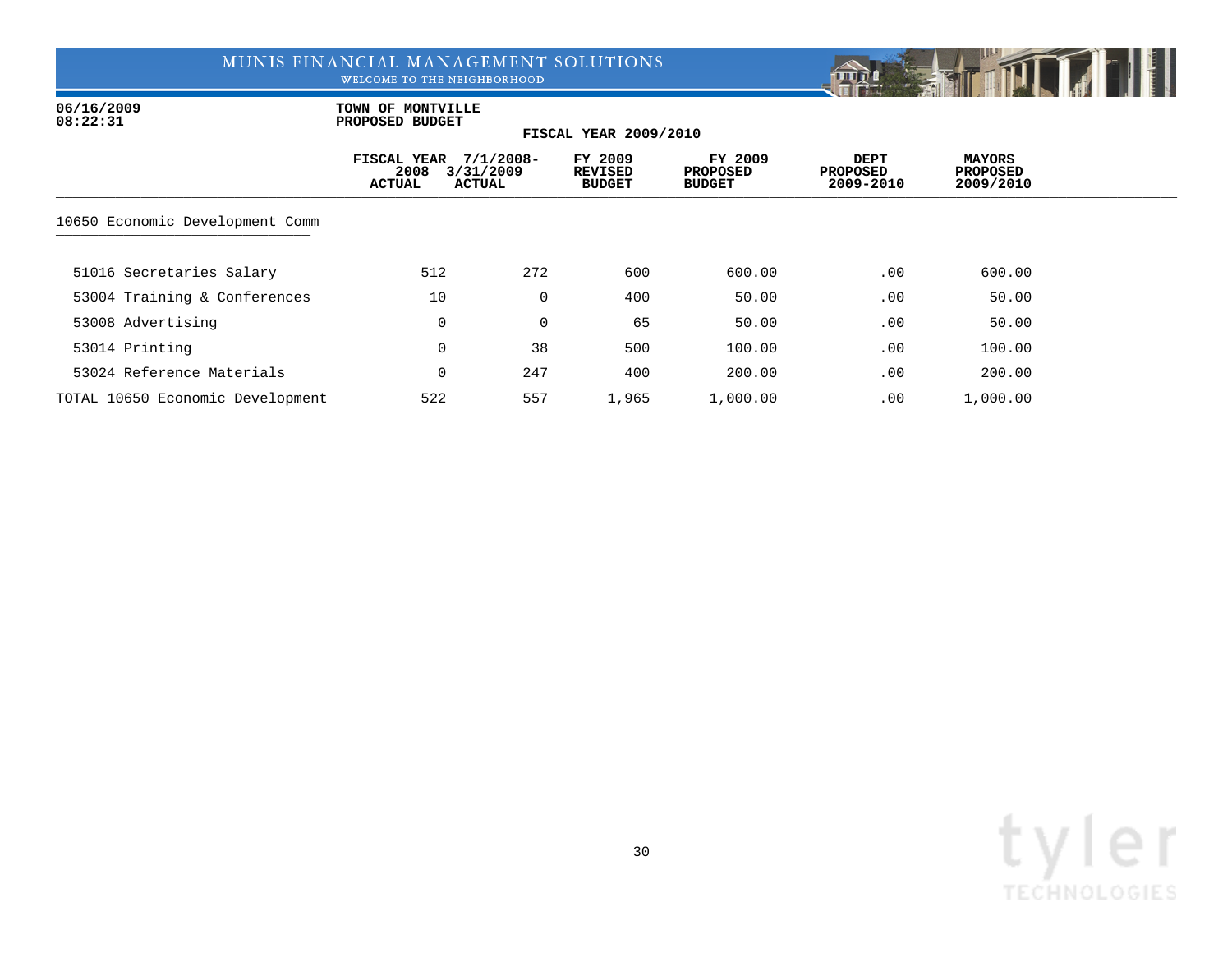WELCOME TO THE NEIGHBORHOOD



06/16/2009 **TOWN OF MONTVILLE**<br>08:22:31 **PROPOSED BUDGET 08:22:31 PROPOSED BUDGET**

|                                   | FISCAL YEAR<br>2008<br>ACTUAL | $7/1/2008 -$<br>3/31/2009<br>ACTUAL |                | FY 2009<br><b>REVISED</b><br><b>BUDGET</b> | FY 2009<br><b>PROPOSED</b><br><b>BUDGET</b> | DEPT<br><b>PROPOSED</b><br>2009-2010 | <b>MAYORS</b><br><b>PROPOSED</b><br>2009/2010 |  |
|-----------------------------------|-------------------------------|-------------------------------------|----------------|--------------------------------------------|---------------------------------------------|--------------------------------------|-----------------------------------------------|--|
| 10660 Building Board of Appeals   |                               |                                     |                |                                            |                                             |                                      |                                               |  |
| 51016 Secretaries Salary          |                               | 0                                   | $\Omega$       | $\Omega$                                   | .00                                         | .00                                  | .00                                           |  |
| 53019 Misc Supplies               |                               | 0                                   | $\overline{0}$ | 100                                        | 50.00                                       | .00                                  | 50.00                                         |  |
| TOTAL 10660 Building Board of App |                               | 0                                   | 0              | 100                                        | 50.00                                       | .00                                  | 50.00                                         |  |

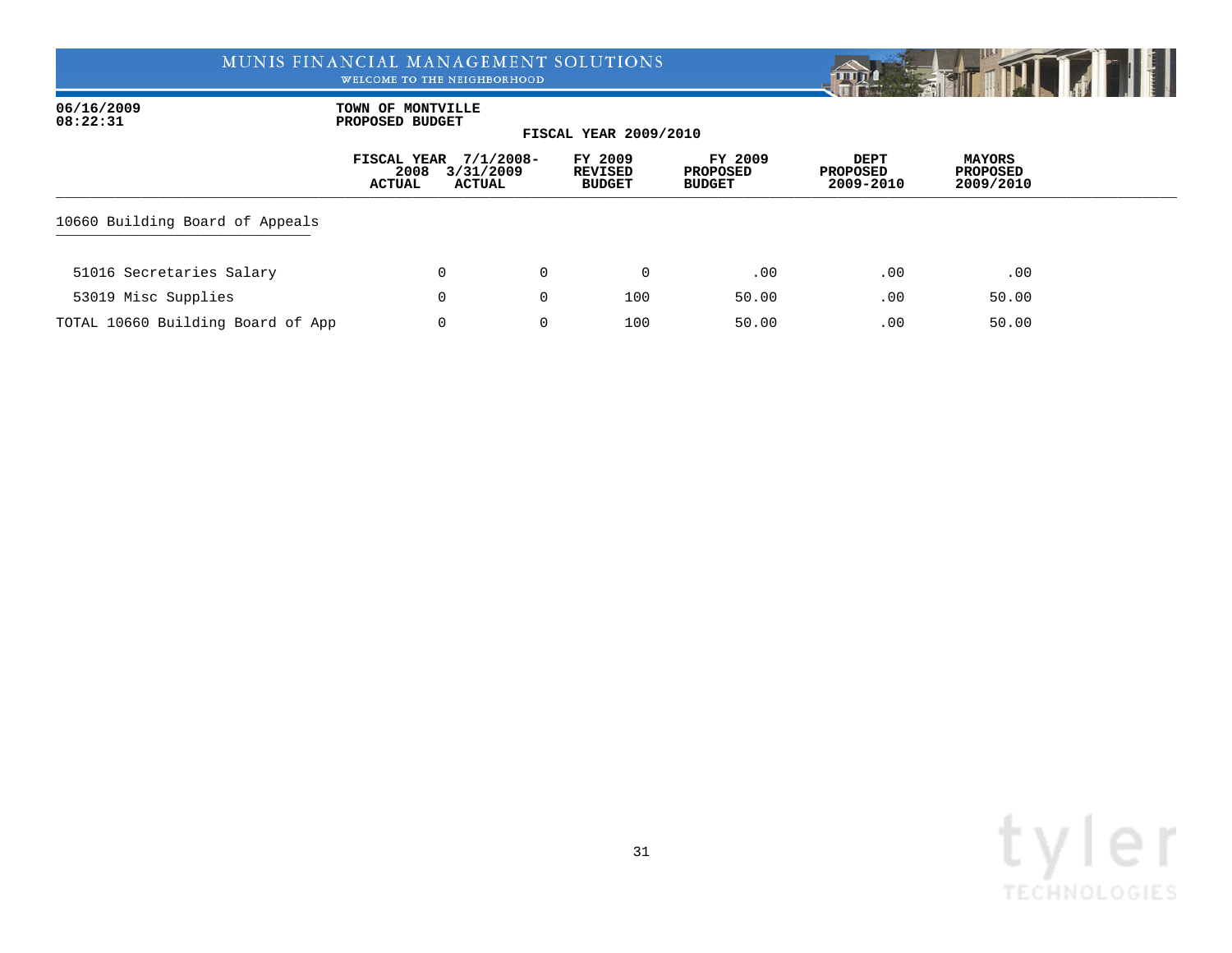WELCOME TO THE NEIGHBORHOOD



06/16/2009 **TOWN OF MONTVILLE**<br>08:22:31 **PROPOSED BUDGET 08:22:31 PROPOSED BUDGET**

|                                   | FISCAL YEAR<br>2008<br><b>ACTUAL</b> | $7/1/2008 -$<br>3/31/2009<br>ACTUAL | FY 2009<br><b>REVISED</b><br><b>BUDGET</b> | FY 2009<br><b>PROPOSED</b><br><b>BUDGET</b> | DEPT<br><b>PROPOSED</b><br>2009-2010 | <b>MAYORS</b><br><b>PROPOSED</b><br>2009/2010 |  |
|-----------------------------------|--------------------------------------|-------------------------------------|--------------------------------------------|---------------------------------------------|--------------------------------------|-----------------------------------------------|--|
| 10670 Zoning Board of Appeals     |                                      |                                     |                                            |                                             |                                      |                                               |  |
| 51016 Secretaries Salary          | 1,628                                | 0                                   | 1,100                                      | 1,100.00                                    | .00                                  | 1,100.00                                      |  |
| 53004 Training & Conferences      | 0                                    | 100                                 | 100                                        | 100.00                                      | .00                                  | 100.00                                        |  |
| 53008 Advertising                 | 0                                    | 0                                   | 0                                          | .00                                         | .00                                  | .00                                           |  |
| 53024 Reference Materials         | 0                                    | $\mathbf 0$                         | 0                                          | .00                                         | .00                                  | .00                                           |  |
| TOTAL 10670 Zoning Board of Appea | 1,628                                | 100                                 | 1,200                                      | 1,200.00                                    | .00                                  | 1,200.00                                      |  |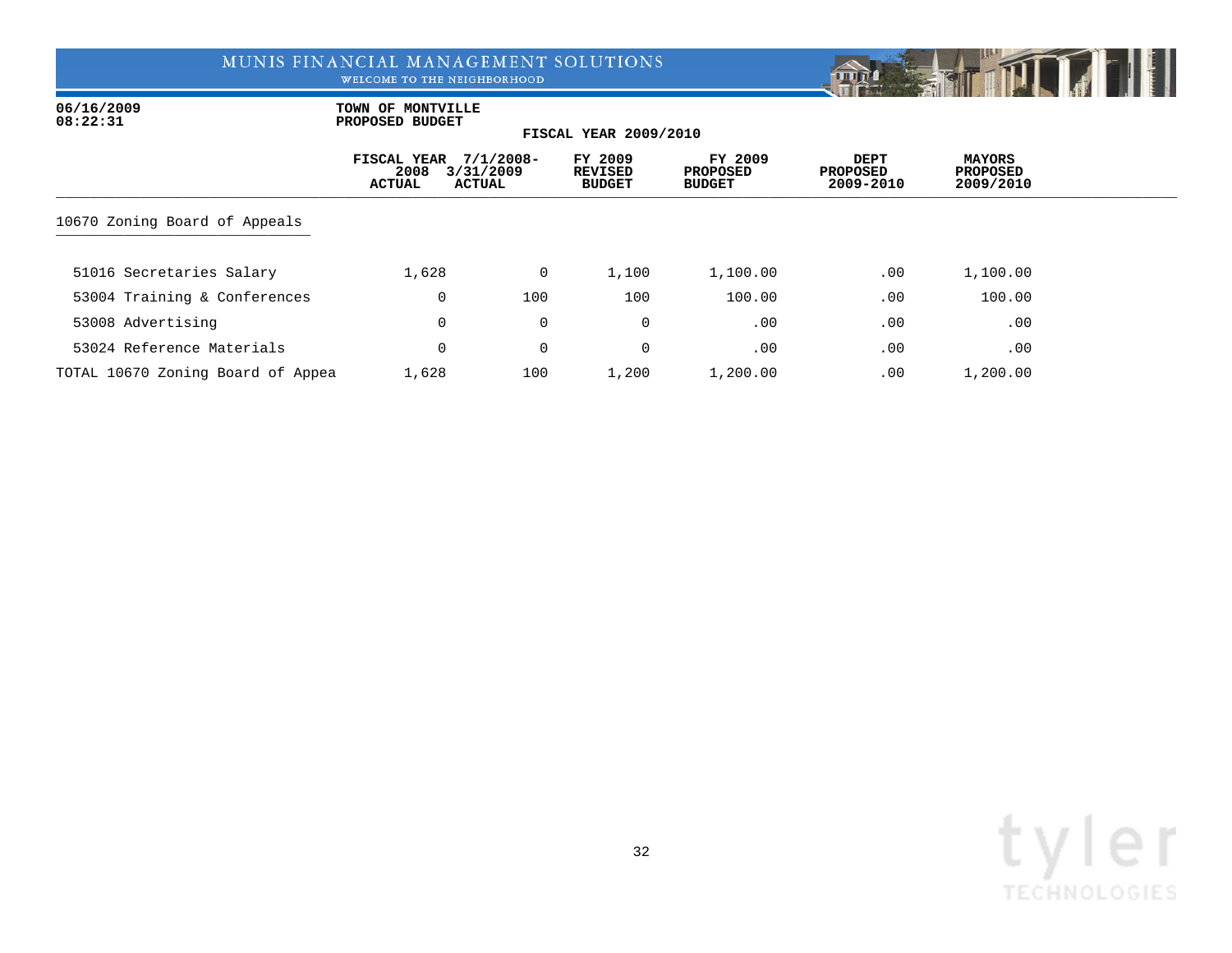WELCOME TO THE NEIGHBORHOOD



06/16/2009 **TOWN OF MONTVILLE**<br>08:22:31 **PROPOSED BUDGET 08:22:31 PROPOSED BUDGET**

|                                  | FISCAL YEAR<br>2008<br><b>ACTUAL</b><br>ACTUAL | $7/1/2008 -$<br>3/31/2009 | FY 2009<br><b>REVISED</b><br><b>BUDGET</b> | FY 2009<br><b>PROPOSED</b><br><b>BUDGET</b> | <b>DEPT</b><br>PROPOSED<br>2009-2010 | MAYORS<br><b>PROPOSED</b><br>2009/2010 |  |
|----------------------------------|------------------------------------------------|---------------------------|--------------------------------------------|---------------------------------------------|--------------------------------------|----------------------------------------|--|
| 10690 School Building Comm       |                                                |                           |                                            |                                             |                                      |                                        |  |
| 51016 Secretaries Salary         | 1,704                                          | 820                       | 2,000                                      | 1,500.00                                    | .00                                  | 500.00                                 |  |
| 53000 Office Supplies            | 0                                              | 0                         | 100                                        | 50.00                                       | .00                                  | 50.00                                  |  |
| 53014 Printing                   | 0                                              | 0                         | 0                                          | .00                                         | .00                                  | .00                                    |  |
| TOTAL 10690 School Building Comm | 1,704                                          | 820                       | 2,100                                      | 1,550.00                                    | .00                                  | 550.00                                 |  |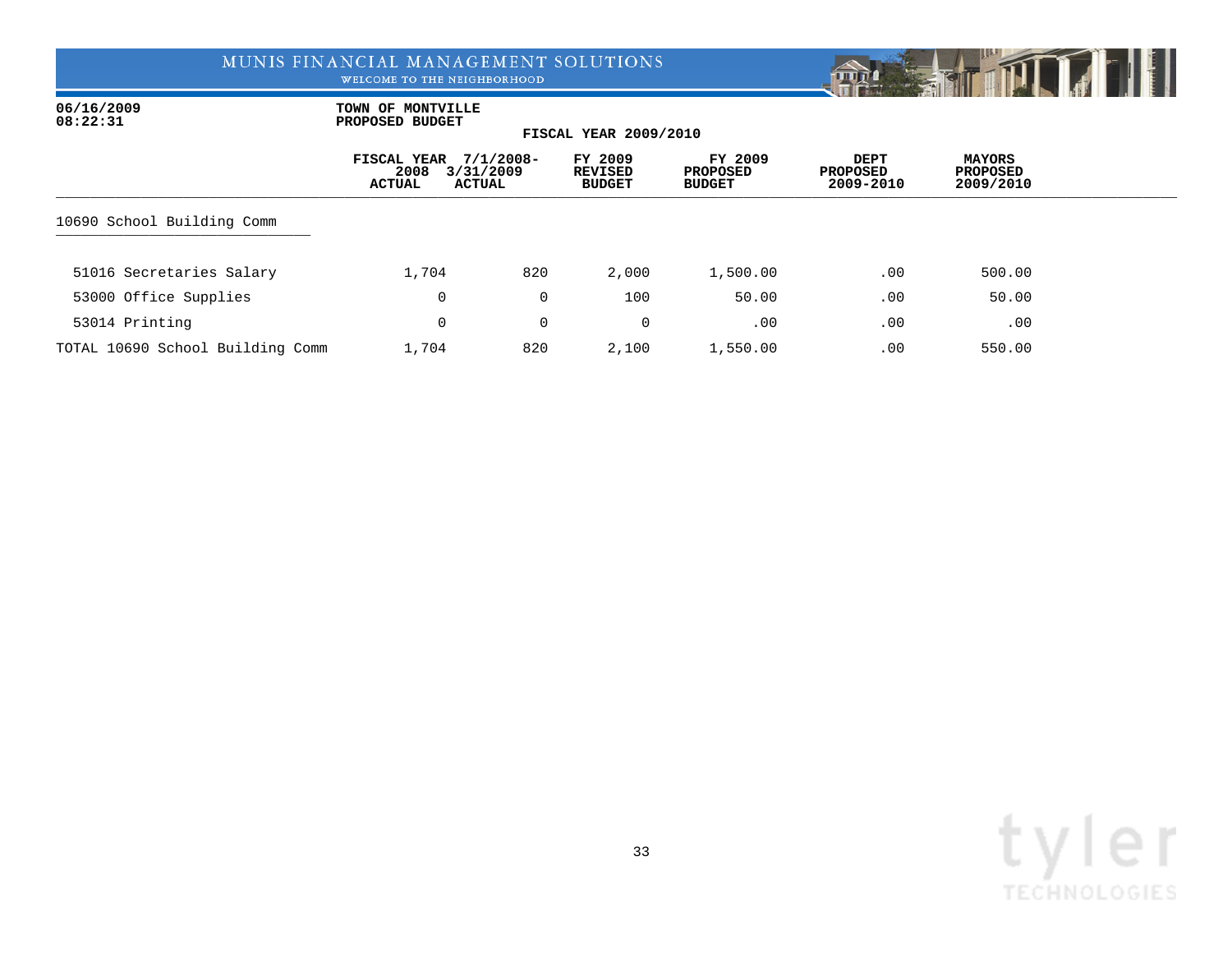WELCOME TO THE NEIGHBORHOOD



06/16/2009 **TOWN OF MONTVILLE**<br>08:22:31 **PROPOSED BUDGET 08:22:31 PROPOSED BUDGET**

|                                 | FISCAL YEAR<br>2008<br><b>ACTUAL</b> | $7/1/2008 -$<br>3/31/2009<br>ACTUAL | FY 2009<br><b>REVISED</b><br><b>BUDGET</b> | FY 2009<br><b>PROPOSED</b><br><b>BUDGET</b> | <b>DEPT</b><br><b>PROPOSED</b><br>2009-2010 | <b>MAYORS</b><br><b>PROPOSED</b><br>2009/2010 |  |
|---------------------------------|--------------------------------------|-------------------------------------|--------------------------------------------|---------------------------------------------|---------------------------------------------|-----------------------------------------------|--|
| 10710 Health                    |                                      |                                     |                                            |                                             |                                             |                                               |  |
| 52091 St Bernard Health Service | 18,767                               | $\mathbf{0}$                        | 15,920                                     | 25,000.00                                   | .00                                         | 25,000.00                                     |  |
| 52125 Uncas Health Center       | 126,105                              | 130,346                             | 130,346                                    | 134,858.68                                  | .00                                         | 134,859.00                                    |  |
| 52131 Senior Health Clinic      | 4,500                                | 4,425                               | 4,500                                      | 4,500.00                                    | .00                                         | 4,500.00                                      |  |
| 53010 Vital Statistics          | 582                                  | 562                                 | 700                                        | 700.00                                      | .00                                         | 700.00                                        |  |
| TOTAL 10710 Health              | 149,954                              | 135,333                             | 151,466                                    | 165,058.68                                  | $.00 \,$                                    | 165,059.00                                    |  |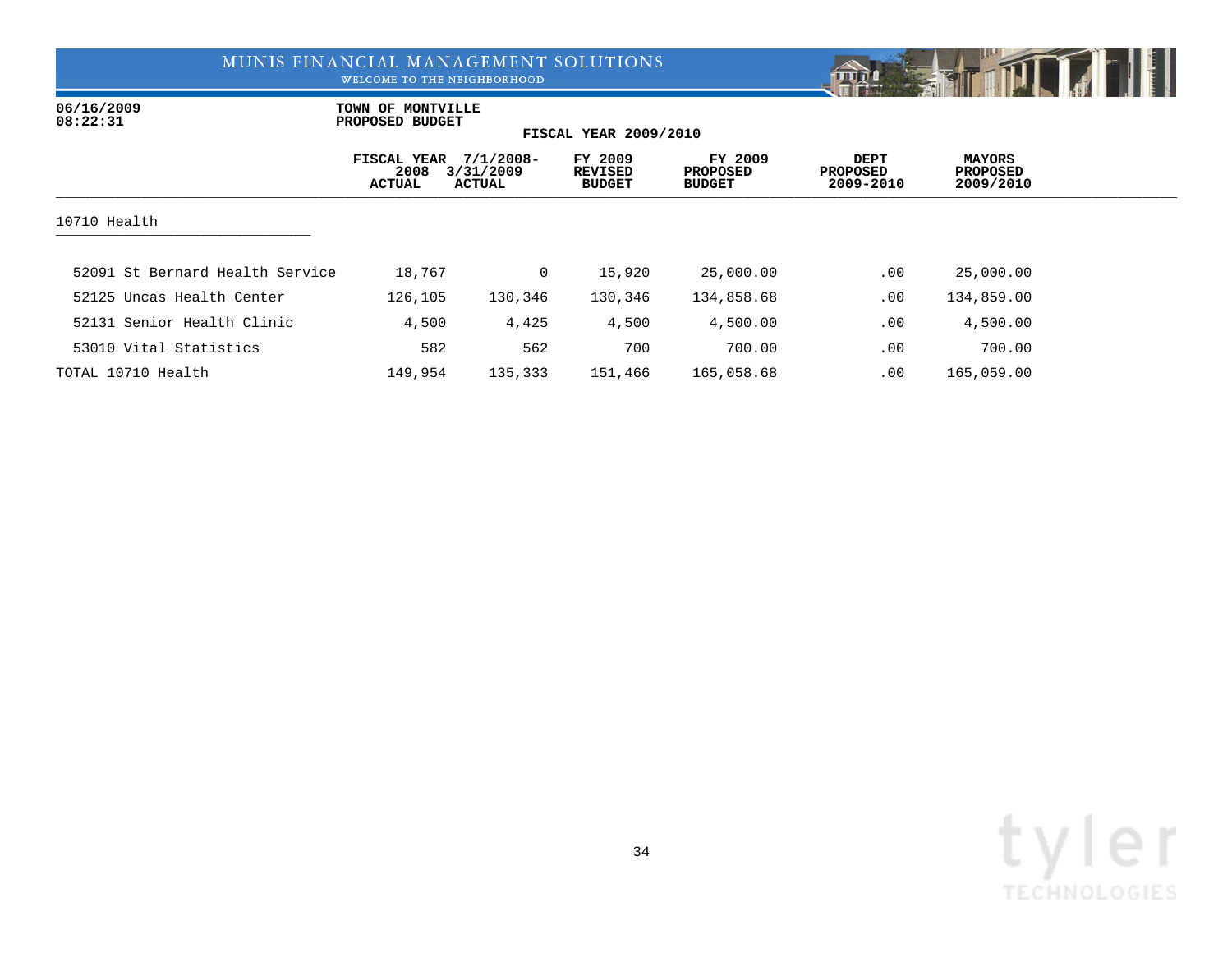WELCOME TO THE NEIGHBORHOOD



06/16/2009 **TOWN OF MONTVILLE**<br>08:22:31 **PROPOSED BUDGET 08:22:31 PROPOSED BUDGET**

|                              | FISCAL YEAR 7/1/2008-<br>2008<br>ACTUAL | 3/31/2009<br><b>ACTUAL</b> | FY 2009<br><b>REVISED</b><br><b>BUDGET</b> | FY 2009<br><b>PROPOSED</b><br><b>BUDGET</b> | <b>DEPT</b><br><b>PROPOSED</b><br>2009-2010 | <b>MAYORS</b><br><b>PROPOSED</b><br>2009/2010 |  |
|------------------------------|-----------------------------------------|----------------------------|--------------------------------------------|---------------------------------------------|---------------------------------------------|-----------------------------------------------|--|
| 10720 Social Services        |                                         |                            |                                            |                                             |                                             |                                               |  |
| 51057 Soc.Serv. Secr./Clerk  | 25,112                                  | 24,486                     | 26,500                                     | 28,380.00                                   | .00                                         | 28,380.00                                     |  |
| 51100 Overtime               | 309                                     | 250                        | 400                                        | 350.00                                      | .00                                         | 350.00                                        |  |
| 52000 Electricity            | 1,197                                   | 1,082                      | 1,350                                      | 1,350.00                                    | .00                                         | 1,200.00                                      |  |
| 52005 Fuel Oil               | 1,168                                   | 784                        | 1,500                                      | 1,250.00                                    | .00                                         | 1,000.00                                      |  |
| 52126 Leases                 | 198                                     | 191                        | 1,000                                      | 500.00                                      | .00                                         | 300.00                                        |  |
| 52128 Water & Sewer Charges  | $\mathbf 0$                             | $\mathbf 0$                | 250                                        | 250.00                                      | .00                                         | 250.00                                        |  |
| 53000 Office Supplies        | 653                                     | 137                        | 400                                        | 300.00                                      | .00                                         | 300.00                                        |  |
| 53001 Computer Supplies      | 0                                       | $\mathbf 0$                | 0                                          | .00                                         | .00                                         | .00                                           |  |
| 53004 Training & Conferences | 125                                     | 120                        | 150                                        | 150.00                                      | .00                                         | 150.00                                        |  |
| 53005 Mileage                | 386                                     | 172                        | 500                                        | 500.00                                      | .00                                         | 500.00                                        |  |
| 53019 Misc Supplies          | 192                                     | $\overline{0}$             | 200                                        | 200.00                                      | .00                                         | 200.00                                        |  |
| 53031 General Assistance     | 0                                       | $\overline{0}$             | $-1,000$                                   | .00                                         | .00                                         | .00                                           |  |
| TOTAL 10720 Social Services  | 29,340                                  | 27,222                     | 31,250                                     | 33,230.00                                   | .00                                         | 32,630.00                                     |  |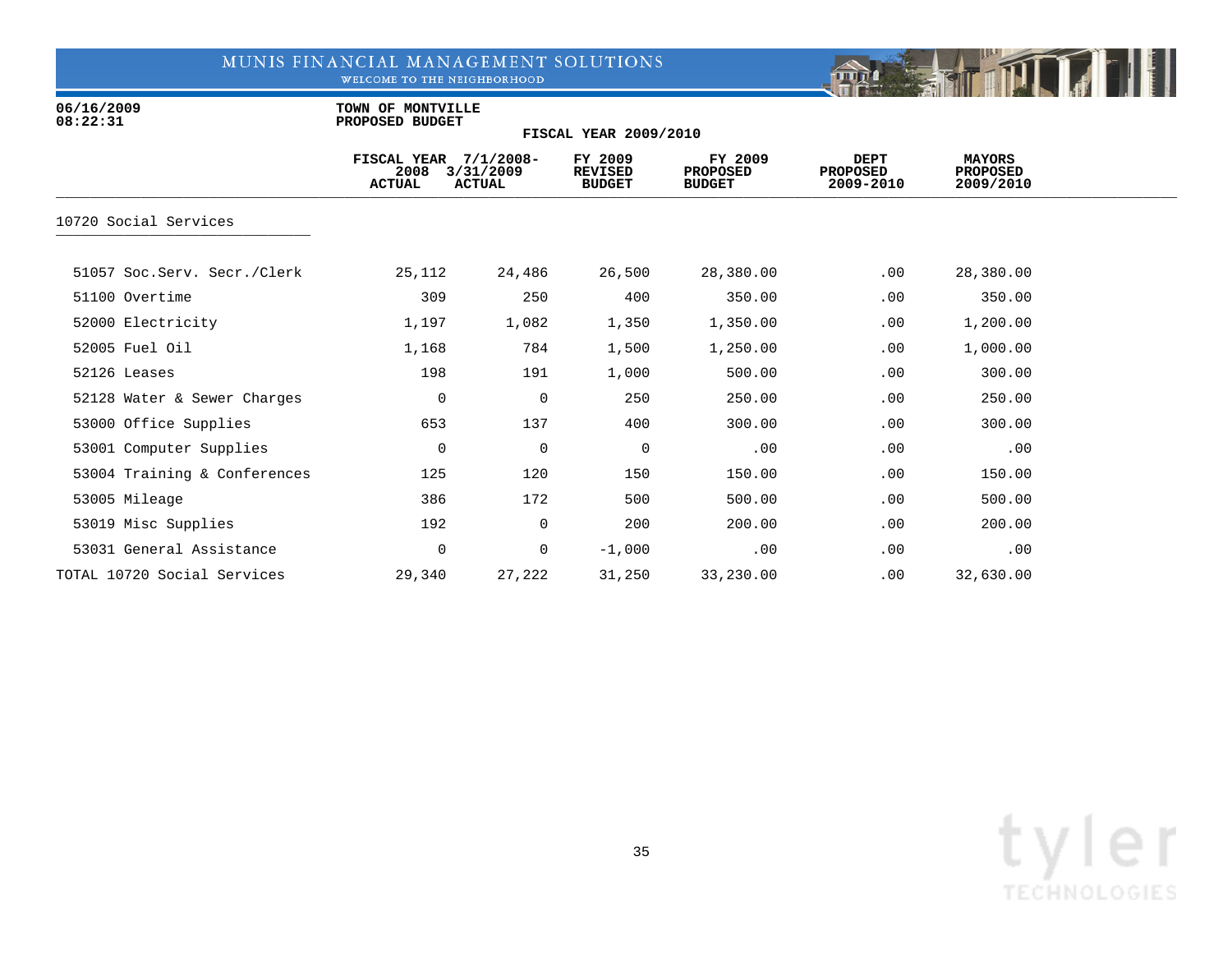WELCOME TO THE NEIGHBORHOOD



06/16/2009 **TOWN OF MONTVILLE**<br>08:22:31 **PROPOSED BUDGET 08:22:31 PROPOSED BUDGET**

|                               | FISCAL YEAR 7/1/2008-<br>2008<br><b>ACTUAL</b> | 3/31/2009<br><b>ACTUAL</b> | FY 2009<br><b>REVISED</b><br><b>BUDGET</b> | FY 2009<br><b>PROPOSED</b><br><b>BUDGET</b> | <b>DEPT</b><br><b>PROPOSED</b><br>2009-2010 | <b>MAYORS</b><br><b>PROPOSED</b><br>2009/2010 |  |
|-------------------------------|------------------------------------------------|----------------------------|--------------------------------------------|---------------------------------------------|---------------------------------------------|-----------------------------------------------|--|
| 10730 Recreation              |                                                |                            |                                            |                                             |                                             |                                               |  |
| 51016 Secretaries Salary      | 37,104                                         | 35,167                     | 37,742                                     | 39,604.00                                   | .00                                         | 39,604.00                                     |  |
| 51058 Recreation Director     | 60,837                                         | 57,884                     | 62,119                                     | 65,310.00                                   | .00                                         | 65,310.00                                     |  |
| 51073 PT Recreation Programs  | 11,718                                         | 10,544                     | 24,562                                     | 12,000.00                                   | .00                                         | 12,000.00                                     |  |
| 51074 PT Camp Oakdale         | 58,962                                         | 50,332                     | 56,000                                     | 58,500.00                                   | .00                                         | 58,500.00                                     |  |
| 51075 PT Clerical             | 0                                              | $\mathbf 0$                | 600                                        | 100.00                                      | .00                                         | 100.00                                        |  |
| 51076 Special Needs Salaries  | 0                                              | 3,062                      | 1,938                                      | .00                                         | .00                                         | .00                                           |  |
| 51100 Overtime                | 200                                            | 298                        | 500                                        | 300.00                                      | .00                                         | 300.00                                        |  |
| 52007 Holiday Parade Expenses | 124                                            | $\mathbf 0$                | 750                                        | 750.00                                      | .00                                         | 750.00                                        |  |
| 52036 Support/Access Fees     | 140                                            | 0                          | 0                                          | .00                                         | .00                                         | .00                                           |  |
| 52129 Outside Contractors     | 0                                              | 0                          | $\mathbf 0$                                | .00                                         | .00                                         | .00                                           |  |
| 52136 Fees (Membership)       | 125                                            | 125                        | 150                                        | 150.00                                      | .00                                         | 150.00                                        |  |
| 52158 Softball League         | 0                                              | 0                          | $-8,000$                                   | .00                                         | .00                                         | .00                                           |  |
| 52174 Fireworks               | 0                                              | $\mathbf 0$                | 0                                          | .00                                         | .00                                         | .00                                           |  |
| 53000 Office Supplies         | 1,624                                          | 946                        | 1,600                                      | 1,875.00                                    | .00                                         | 1,875.00                                      |  |
| 53001 Computer Supplies       | 0                                              | $\mathbf 0$                | 0                                          | .00                                         | .00                                         | .00                                           |  |
| 53004 Training & Conferences  | 150                                            | 259                        | 300                                        | 300.00                                      | .00                                         | 300.00                                        |  |
| 53005 Mileage                 | 0                                              | 0                          | 100                                        | 25.00                                       | .00                                         | 25.00                                         |  |
| 53008 Advertising             | 502                                            | 410                        | 500                                        | 500.00                                      | .00                                         | 500.00                                        |  |
| 53009 Computer Services       | 0                                              | 0                          | 0                                          | .00                                         | .00                                         | .00                                           |  |
| 53014 Printing                | 2,374                                          | 0                          | 4,000                                      | 3,000.00                                    | .00                                         | 3,000.00                                      |  |
| 53019 Misc Supplies           | 97                                             | 0                          | 275                                        | .00                                         | .00.                                        | .00                                           |  |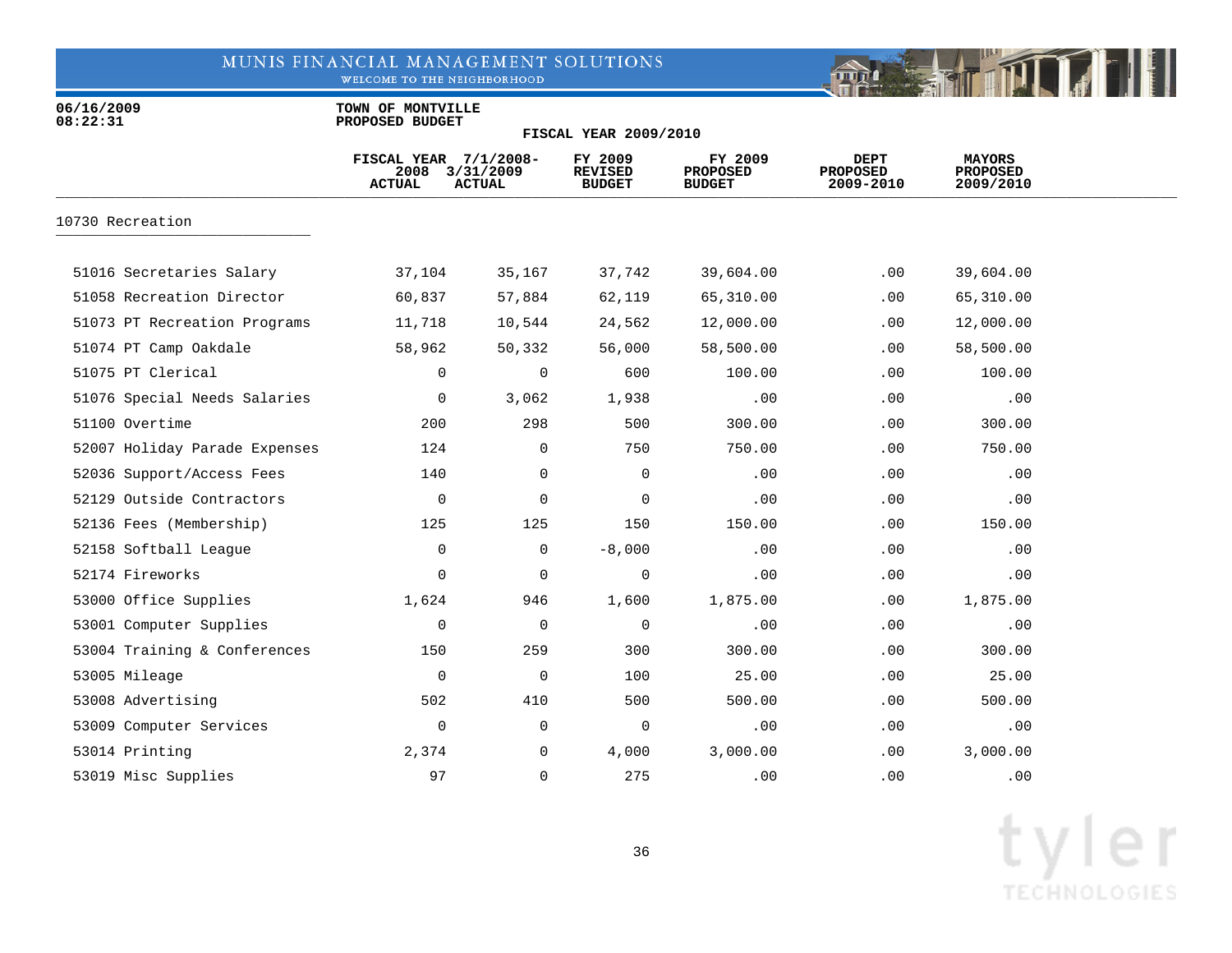WELCOME TO THE NEIGHBORHOOD

06/16/2009 **TOWN OF MONTVILLE**<br>08:22:31 **PROPOSED BUDGET 08:22:31 PROPOSED BUDGET**

|                                | FISCAL YEAR 7/1/2008-<br>2008<br><b>ACTUAL</b> | 3/31/2009<br><b>ACTUAL</b> | FY 2009<br>REVISED<br><b>BUDGET</b> | FY 2009<br><b>PROPOSED</b><br><b>BUDGET</b> | DEPT<br><b>PROPOSED</b><br>2009-2010 | MAYORS<br><b>PROPOSED</b><br>2009/2010 |  |
|--------------------------------|------------------------------------------------|----------------------------|-------------------------------------|---------------------------------------------|--------------------------------------|----------------------------------------|--|
| 53021 Equipment Maint & Repair | 121                                            | 0                          | 1,500                               | .00                                         | .00                                  | .00                                    |  |
| 53024 Reference Materials      | 83                                             | 0                          | 100                                 | .00                                         | .00                                  | .00                                    |  |
| 53029 Maintenance & Upkeep     | 125                                            | 0                          | 0                                   | .00                                         | .00                                  | .00                                    |  |
| 53038 Programs                 | 26,581                                         | 8,745                      | 21,000                              | 12,000.00                                   | .00                                  | 10,000.00                              |  |
| 53039 Trips                    | 3,979                                          | 3,675                      | 4,500                               | .00                                         | .00                                  | .00                                    |  |
| 53041 Safety Equipment         | 456                                            | 0                          | 1,000                               | 1,000.00                                    | .00                                  | 1,000.00                               |  |
| 53047 Tools                    | 0                                              | $\mathbf 0$                | 100                                 | .00                                         | .00                                  | .00                                    |  |
| 53070 Summer Camp Programs     | 6,498                                          | 8,301                      | 9,000                               | 2,500.00                                    | .00                                  | 2,500.00                               |  |
| 53071 Recreation Refunds       | 447                                            | 0                          | 0                                   | .00                                         | .00                                  | .00                                    |  |
| 53073 Rental Refunds           | $\mathbf 0$                                    | $\mathbf 0$                | 0                                   | .00                                         | .00                                  | .00                                    |  |
| 53085 Summer Program Transport | 3,500                                          | 0                          | 3,200                               | 3,200.00                                    | .00                                  | 3,200.00                               |  |
| 53114 BASKETBALL REFEREES      | $\mathbf 0$                                    | 3,625                      | 4,700                               | 4,700.00                                    | .00                                  | 4,700.00                               |  |
| 54000 Equipment                | 1,322                                          | 0                          | 2,300                               | 3,000.00                                    | .00                                  | 1,000.00                               |  |
| 54001 Software                 | 4,444                                          | 0                          | 0                                   | .00                                         | .00                                  | .00                                    |  |
| TOTAL 10730 Recreation         | 221,513                                        | 183,373                    | 230,536                             | 208,814.00                                  | .00                                  | 204,814.00                             |  |
|                                |                                                |                            |                                     |                                             |                                      |                                        |  |

**FISCAL YEAR 2009/2010**

Fill

mar is the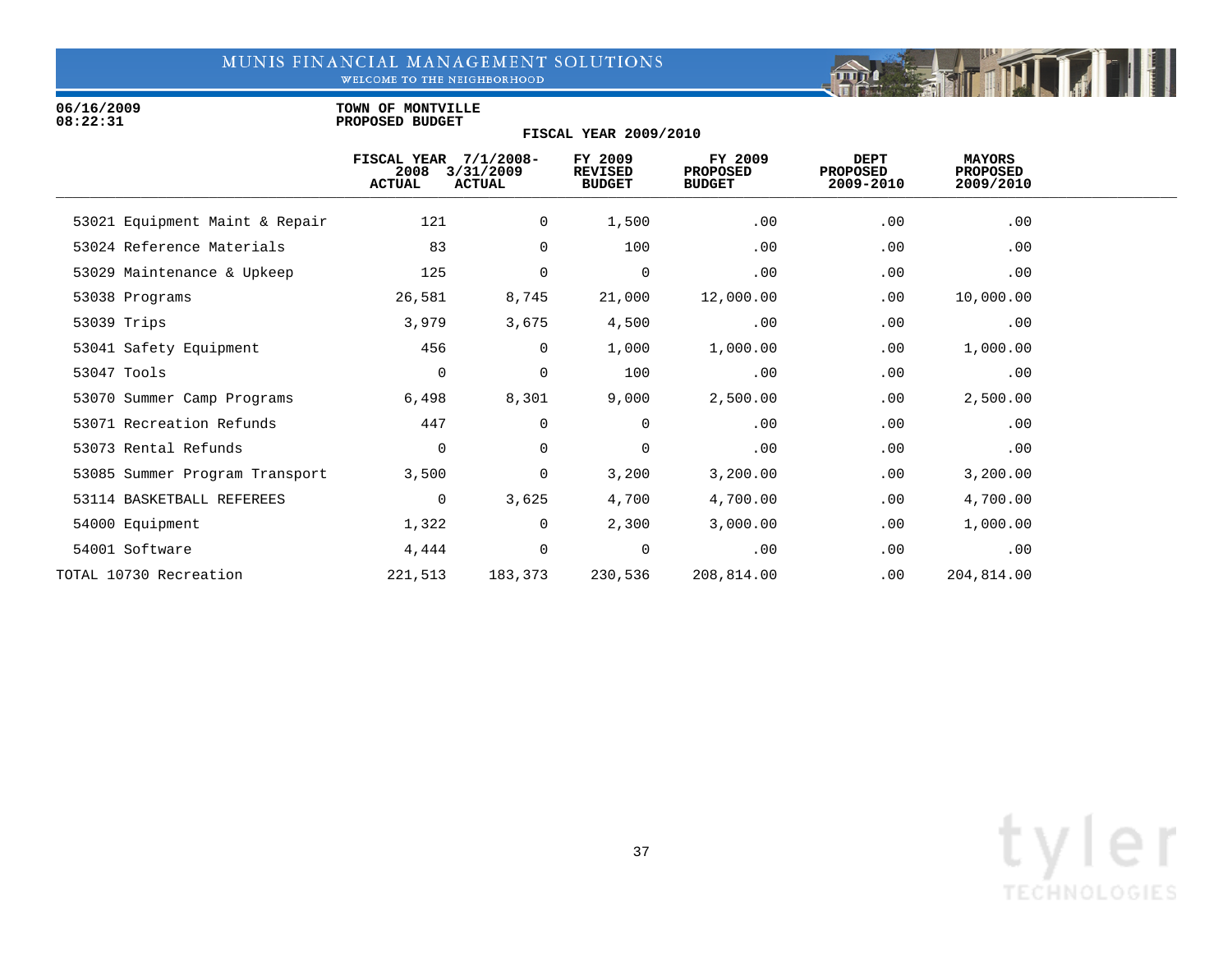WELCOME TO THE NEIGHBORHOOD



06/16/2009 **TOWN OF MONTVILLE**<br>08:22:31 **PROPOSED BUDGET 08:22:31 PROPOSED BUDGET**

|                                | FISCAL YEAR 7/1/2008-<br>2008<br><b>ACTUAL</b> | 3/31/2009<br><b>ACTUAL</b> | FY 2009<br><b>REVISED</b><br><b>BUDGET</b> | FY 2009<br><b>PROPOSED</b><br><b>BUDGET</b> | DEPT<br><b>PROPOSED</b><br>2009-2010 | <b>MAYORS</b><br><b>PROPOSED</b><br>2009/2010 |  |
|--------------------------------|------------------------------------------------|----------------------------|--------------------------------------------|---------------------------------------------|--------------------------------------|-----------------------------------------------|--|
| 10740 Senior Center            |                                                |                            |                                            |                                             |                                      |                                               |  |
| 51015 Elderly Assistant Salary | 48,922                                         | 48,258                     | 51,816                                     | 54,445.00                                   | $.00 \,$                             | 54,445.00                                     |  |
| 51016 Secretaries Salary       | 29,595                                         | 28,099                     | 30,156                                     | 31,616.00                                   | .00                                  | 31,616.00                                     |  |
| 51019 Bus Driver Salary        | 33,281                                         | 31,572                     | 33,893                                     | 35,610.00                                   | .00                                  | 35,610.00                                     |  |
| 51024 Kitchen Site Server      | 0                                              | 5,095                      | 6,500                                      | 6,500.00                                    | .00                                  | 6,500.00                                      |  |
| 51100 Overtime                 | 5,305                                          | 2,021                      | 6,000                                      | 5,000.00                                    | .00                                  | 3,885.00                                      |  |
| 52000 Electricity              | 27,479                                         | 17,394                     | 26,000                                     | 26,000.00                                   | .00                                  | 20,500.00                                     |  |
| 52002 Spring Water             | 0                                              | $\overline{0}$             | 0                                          | .00                                         | .00                                  | .00                                           |  |
| 52003 Telephone/Internet       | 5,466                                          | 4,614                      | 5,300                                      | 5,300.00                                    | .00                                  | 5,300.00                                      |  |
| 52011 Building Services        | 1,226                                          | 737                        | 1,999                                      | 1,500.00                                    | .00                                  | 1,500.00                                      |  |
| 52013 Propane/heat             | 4,955                                          | 3,268                      | 7,000                                      | 7,000.00                                    | .00                                  | 7,000.00                                      |  |
| 52126 Leases                   | 1,345                                          | 797                        | 1,001                                      | 1,000.00                                    | .00                                  | 1,000.00                                      |  |
| 52128 Water & Sewer Charges    | 1,532                                          | 1,152                      | 1,700                                      | 1,700.00                                    | .00                                  | 1,700.00                                      |  |
| 52136 Fees (Membership)        | 217                                            | 227                        | 227                                        | 150.00                                      | .00                                  | 150.00                                        |  |
| 53000 Office Supplies          | 1,306                                          | 546                        | 1,173                                      | 1,000.00                                    | .00                                  | 1,000.00                                      |  |
| 53004 Training & Conferences   | 0                                              | $\overline{0}$             | 150                                        | 100.00                                      | .00                                  | 100.00                                        |  |
| 53005 Mileage                  | 619                                            | 432                        | 500                                        | 500.00                                      | .00                                  | 500.00                                        |  |
| 53008 Advertising              | $\mathbf 0$                                    | 120                        | 200                                        | 100.00                                      | .00                                  | 100.00                                        |  |
| 53009 Computer Services        | 289                                            | $\mathsf{O}$               | $-300$                                     | .00                                         | .00                                  | .00                                           |  |
| 53014 Printing                 | 195                                            | 0                          | 400                                        | 200.00                                      | .00                                  | 200.00                                        |  |
| 53015 Uniforms                 | 415                                            | 414                        | 415                                        | 415.00                                      | .00                                  | 415.00                                        |  |
| 53019 Misc Supplies            | 1,397                                          | 1,288                      | 1,400                                      | 1,200.00                                    | $.00 \,$                             | 1,200.00                                      |  |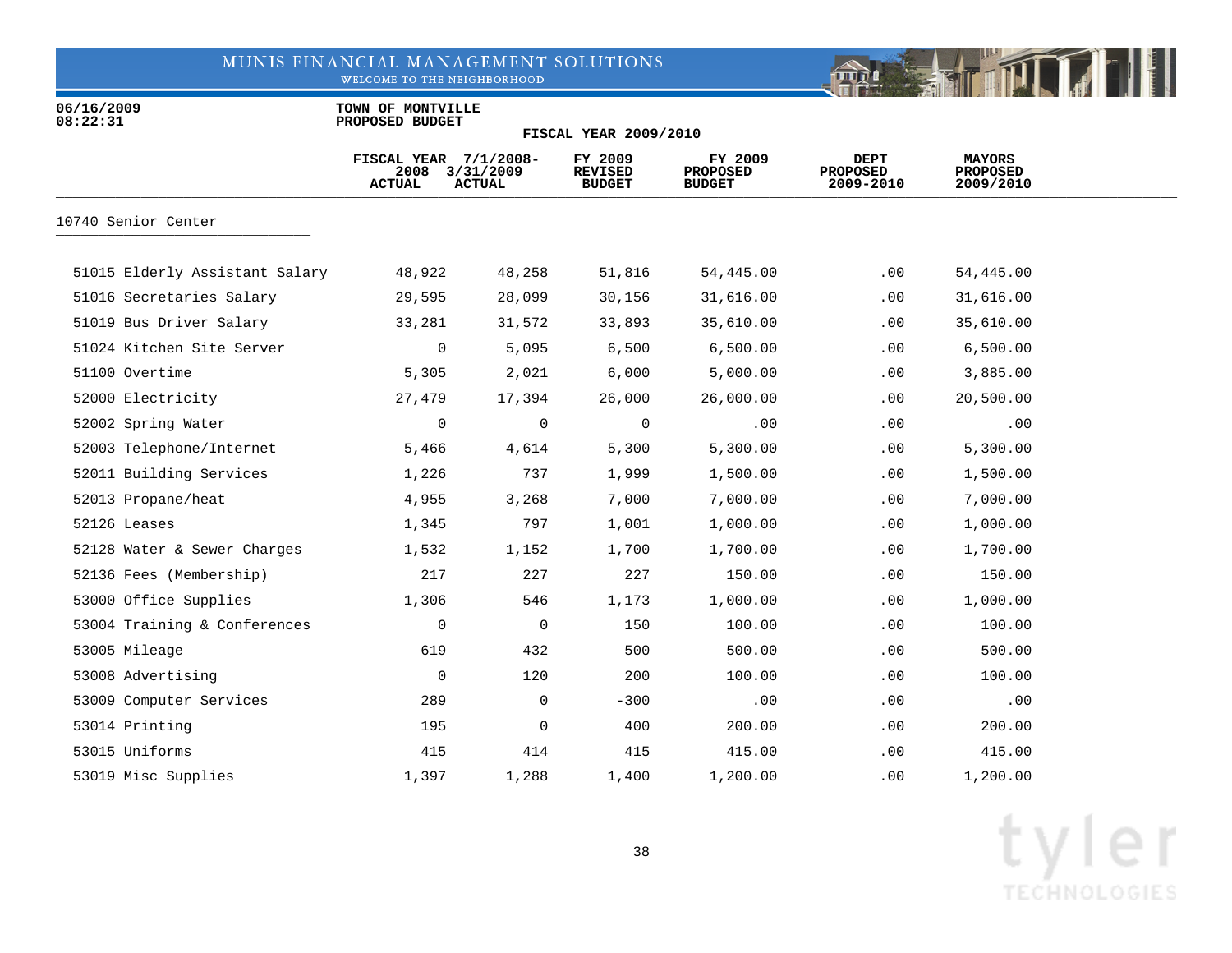WELCOME TO THE NEIGHBORHOOD

### 06/16/2009 **TOWN OF MONTVILLE**<br>08:22:31 **PROPOSED BUDGET 08:22:31 PROPOSED BUDGET**

|  | <b>FISCAL YEAR 2009/2010</b> |
|--|------------------------------|

|                            | FISCAL YEAR<br>2008<br>ACTUAL | $7/1/2008 -$<br>3/31/2009<br>ACTUAL | FY 2009<br><b>REVISED</b><br><b>BUDGET</b> | FY 2009<br><b>PROPOSED</b><br><b>BUDGET</b> | DEPT<br><b>PROPOSED</b><br>2009-2010 | <b>MAYORS</b><br><b>PROPOSED</b><br>2009/2010 |  |
|----------------------------|-------------------------------|-------------------------------------|--------------------------------------------|---------------------------------------------|--------------------------------------|-----------------------------------------------|--|
| 53020 Postage              |                               | 0                                   |                                            | .00                                         | $.00 \,$                             | .00                                           |  |
| 53029 Maintenance & Upkeep | 2,398                         | 1,626                               | 3,400                                      | 3,200.00                                    | .00                                  | 2,500.00                                      |  |
| 53038 Programs             | 8,608                         | 8,500                               | 8,500                                      | 8,500.00                                    | $.00 \,$                             | 8,500.00                                      |  |
| 53113 Kitchen Site Server  |                               | 0                                   |                                            | .00                                         | .00                                  | .00                                           |  |
| TOTAL 10740 Senior Center  | 174,550                       | 156,160                             | 187,430                                    | 191,036.00                                  | $.00 \,$                             | 183,721.00                                    |  |

**RESEARCH TO THE RESEARCH**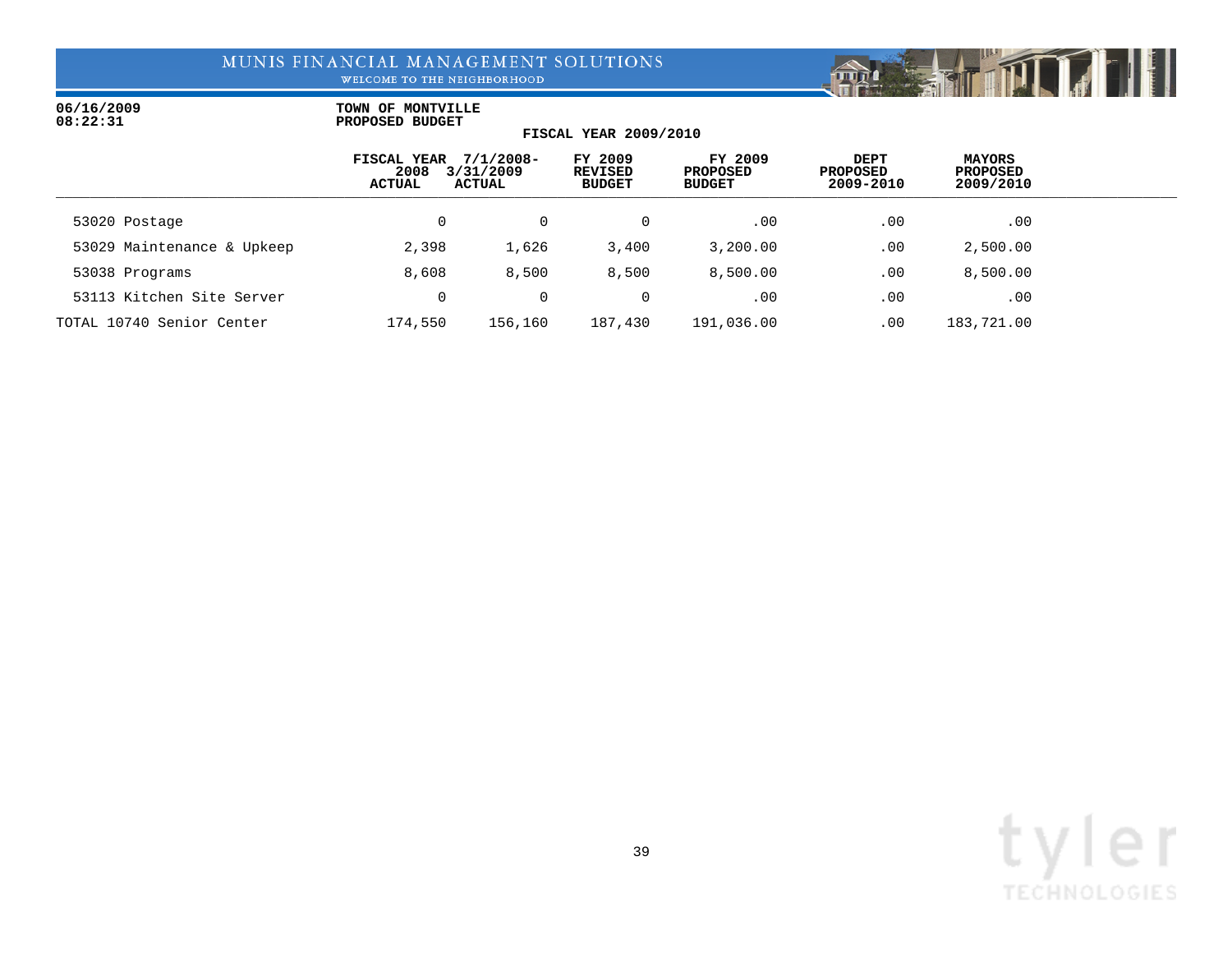WELCOME TO THE NEIGHBORHOOD



06/16/2009 **TOWN OF MONTVILLE**<br>08:22:31 **PROPOSED BUDGET 08:22:31 PROPOSED BUDGET**

|                               | FISCAL YEAR 7/1/2008-<br>2008<br><b>ACTUAL</b> | 3/31/2009<br><b>ACTUAL</b> | FY 2009<br><b>REVISED</b><br><b>BUDGET</b> | FY 2009<br><b>PROPOSED</b><br><b>BUDGET</b> | <b>DEPT</b><br><b>PROPOSED</b><br>2009-2010 | <b>MAYORS</b><br><b>PROPOSED</b><br>2009/2010 |  |
|-------------------------------|------------------------------------------------|----------------------------|--------------------------------------------|---------------------------------------------|---------------------------------------------|-----------------------------------------------|--|
| 10750 Youth Services          |                                                |                            |                                            |                                             |                                             |                                               |  |
| 51005 Youth Svcs Coord Salary | 49,445                                         | 47,133                     | 50,582                                     | 53,271.00                                   | .00                                         | 53,271.00                                     |  |
| 51016 Secretaries Salary      | 22,304                                         | 21,373                     | 22,944                                     | 24,154.00                                   | .00                                         | 24,154.00                                     |  |
| 51073 PT Recreation Programs  | 15,375                                         | 15,940                     | 20,664                                     | 20,664.00                                   | .00                                         | 20,664.00                                     |  |
| 51077 Program Developer       | 35,412                                         | 33,578                     | 36,035                                     | 37,795.00                                   | .00                                         | 37,795.00                                     |  |
| 51100 Overtime                | 25                                             | 675                        | 675                                        | 1,200.00                                    | .00                                         | 1,200.00                                      |  |
| 52000 Electricity             | 6,056                                          | 5,026                      | 6,500                                      | 6,500.00                                    | .00                                         | 6,000.00                                      |  |
| 52002 Spring Water            | 0                                              | 0                          | 0                                          | .00                                         | .00                                         | .00                                           |  |
| 52003 Telephone/Internet      | 1,938                                          | 1,682                      | 1,900                                      | 1,900.00                                    | .00                                         | 1,900.00                                      |  |
| 52005 Fuel Oil                | 6,966                                          | 4,584                      | 6,000                                      | 6,000.00                                    | .00                                         | 5,000.00                                      |  |
| 52011 Building Services       | 1,293                                          | $\overline{0}$             | $-1,275$                                   | .00                                         | .00                                         | .00                                           |  |
| 52014 Pest Control            | 444                                            | 370                        | 650                                        | 650.00                                      | .00                                         | 650.00                                        |  |
| 52128 Water & Sewer Charges   | 433                                            | 393                        | 400                                        | 400.00                                      | .00                                         | 400.00                                        |  |
| 52136 Fees (Membership)       | 525                                            | 475                        | 475                                        | 525.00                                      | .00                                         | 525.00                                        |  |
| 52146 DMHAS Grant             | 3,300                                          | 418                        | 3,218                                      | 3,300.00                                    | .00                                         | 3,300.00                                      |  |
| 52157 Lease of Copier         | 3,809                                          | 2,923                      | 4,750                                      | 4,750.00                                    | .00                                         | 2,000.00                                      |  |
| 52159 Family Counseling       | 22,994                                         | 20,405                     | 23,083                                     | 23,000.00                                   | .00                                         | 23,000.00                                     |  |
| 53000 Office Supplies         | 1,099                                          | 1,017                      | 1,220                                      | 1,020.00                                    | .00                                         | 1,020.00                                      |  |
| 53001 Computer Supplies       | 0                                              | 0                          | 0                                          | .00                                         | .00                                         | .00                                           |  |
| 53002 Consulting Services     | 0                                              | 0                          | 0                                          | .00                                         | .00                                         | .00                                           |  |
| 53004 Training & Conferences  | 253                                            | 100                        | 300                                        | 500.00                                      | .00                                         | 500.00                                        |  |
| 53014 Printing                | $\Omega$                                       | $\mathbf 0$                | 0                                          | .00                                         | $.00 \,$                                    | .00                                           |  |

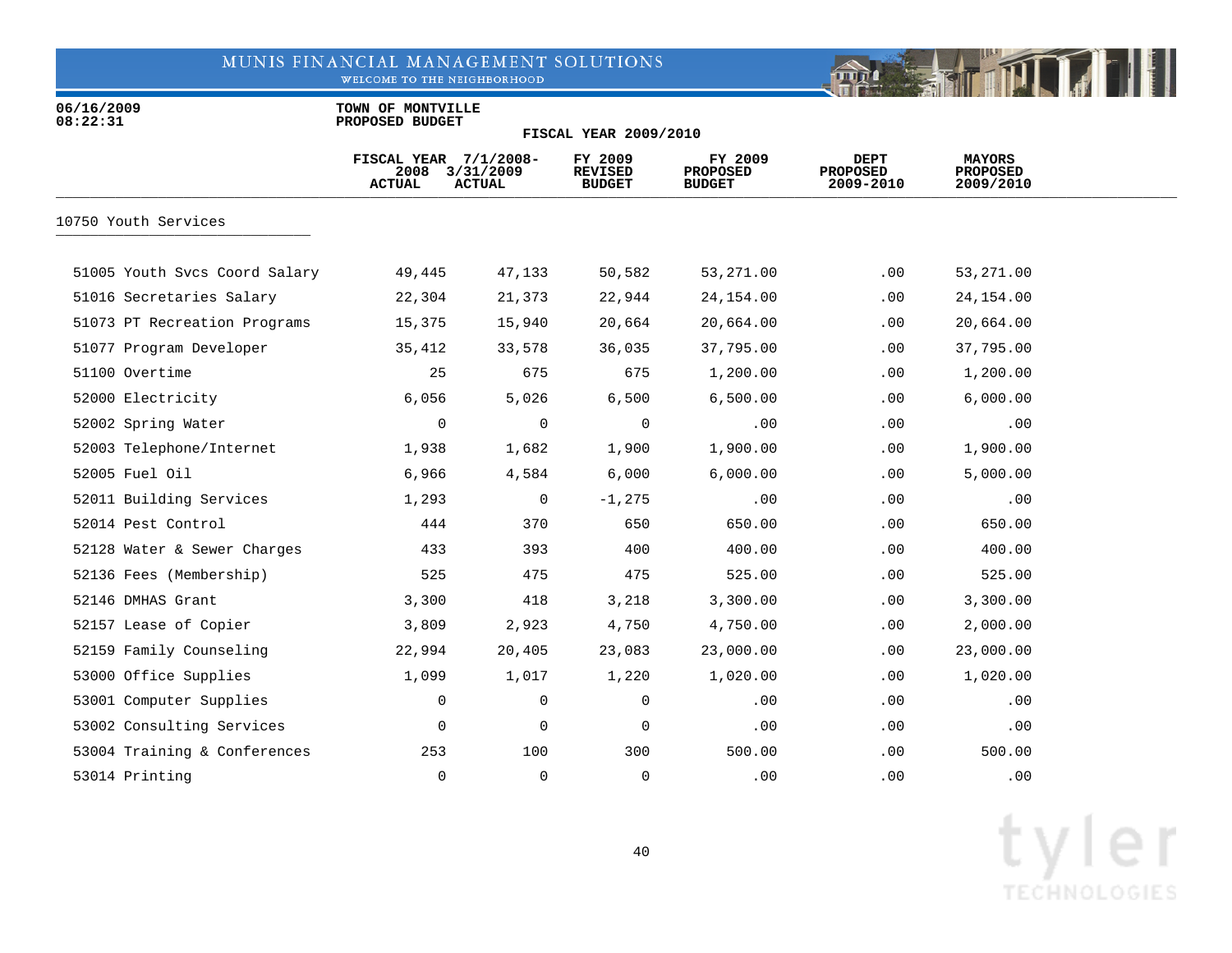WELCOME TO THE NEIGHBORHOOD

### 06/16/2009 **TOWN OF MONTVILLE**<br>08:22:31 **PROPOSED BUDGET 08:22:31 PROPOSED BUDGET**

### **FISCAL YEAR 2009/2010 FISCAL YEAR 7/1/2008- FY 2009 FY 2009 DEPT MAYORS**

|                            | FISCAL YEAR<br>2008<br>ACTUAL | 77172008-<br>3/31/2009<br>ACTUAL | FY ZOOS<br>REVISED<br><b>BUDGET</b> | FY ZOOS<br>PROPOSED<br><b>BUDGET</b> | DEP T<br>PROPOSED<br>2009-2010 | <b>MAYORS</b><br><b>PROPOSED</b><br>2009/2010 |  |
|----------------------------|-------------------------------|----------------------------------|-------------------------------------|--------------------------------------|--------------------------------|-----------------------------------------------|--|
| 53019 Misc Supplies        | 230                           | 260                              | 280                                 | 230.00                               | .00                            | 230.00                                        |  |
| 53029 Maintenance & Upkeep | 146                           | 26                               | 335                                 | 335.00                               | .00                            | 335.00                                        |  |
| 53038 Programs             | 3,299                         | 3,315                            | 4,400                               | 4,400.00                             | .00                            | 4,400.00                                      |  |
| 53057 Pagers               | $\Omega$                      | 0                                | $-79$                               | .00                                  | .00                            | .00                                           |  |
| TOTAL 10750 Youth Services | 175,346                       | 159,693                          | 183,057                             | 190,594.00                           | .00                            | 186,344.00                                    |  |

**TITT** 

min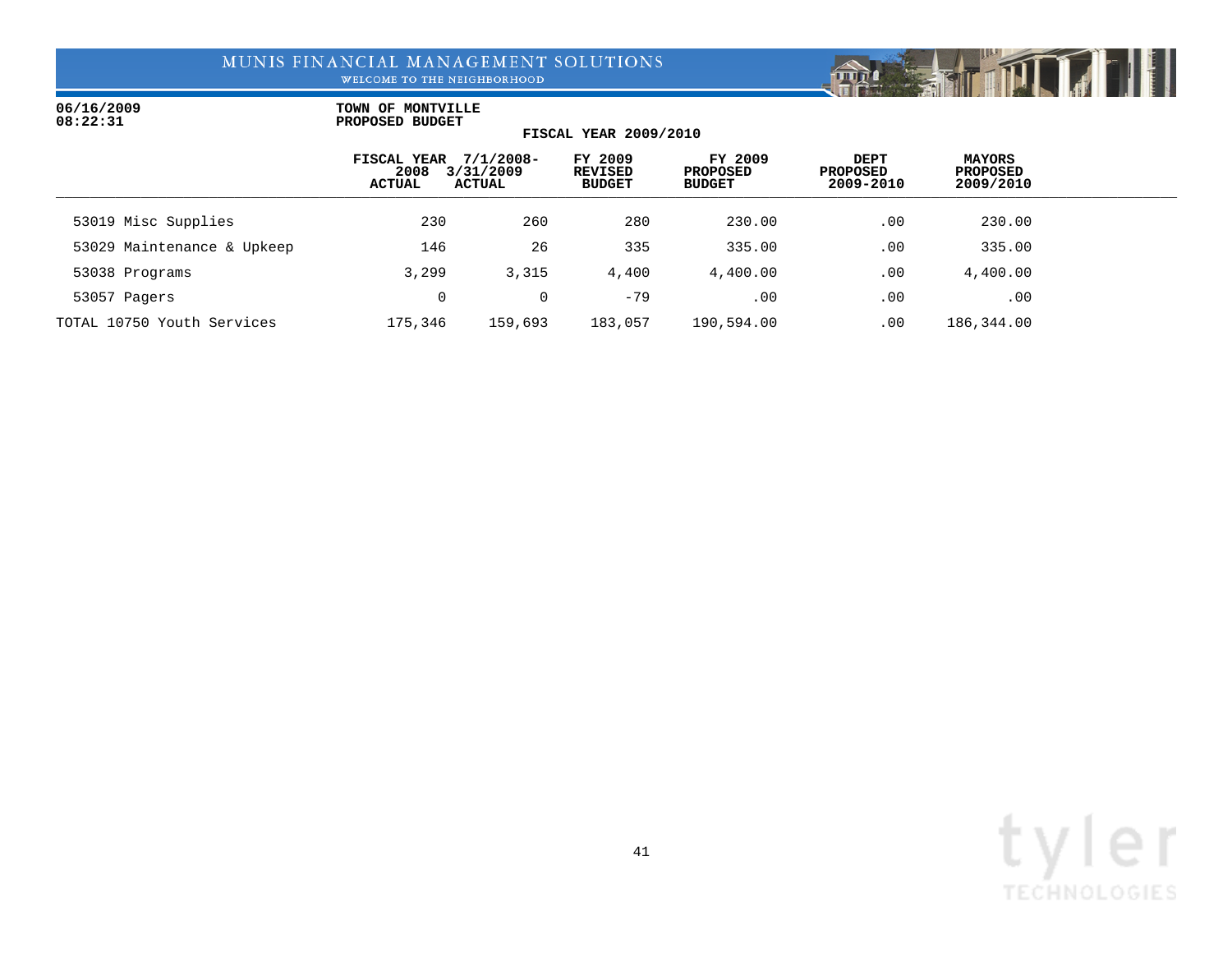WELCOME TO THE NEIGHBORHOOD



06/16/2009 **TOWN OF MONTVILLE**<br>08:22:31 **PROPOSED BUDGET 08:22:31 PROPOSED BUDGET**

|                                   | FISCAL YEAR<br>2008<br>ACTUAL | $7/1/2008 -$<br>3/31/2009<br>ACTUAL | FY 2009<br>REVISED<br><b>BUDGET</b> | FY 2009<br><b>PROPOSED</b><br><b>BUDGET</b> | <b>DEPT</b><br><b>PROPOSED</b><br>2009-2010 | <b>MAYORS</b><br><b>PROPOSED</b><br>2009/2010 |  |
|-----------------------------------|-------------------------------|-------------------------------------|-------------------------------------|---------------------------------------------|---------------------------------------------|-----------------------------------------------|--|
| 10760 Parks & Recreation Comm     |                               |                                     |                                     |                                             |                                             |                                               |  |
| 51016 Secretaries Salary          | 1,104                         | 1,300                               | 1,400                               | 1,400.00                                    | .00                                         | 1,400.00                                      |  |
| 53019 Misc Supplies               | 0                             | $\Omega$                            | 100                                 | 100.00                                      | .00                                         | 100.00                                        |  |
| TOTAL 10760 Parks & Recreation Co | 1,104                         | 1,300                               | 1,500                               | 1,500.00                                    | .00                                         | 1,500.00                                      |  |

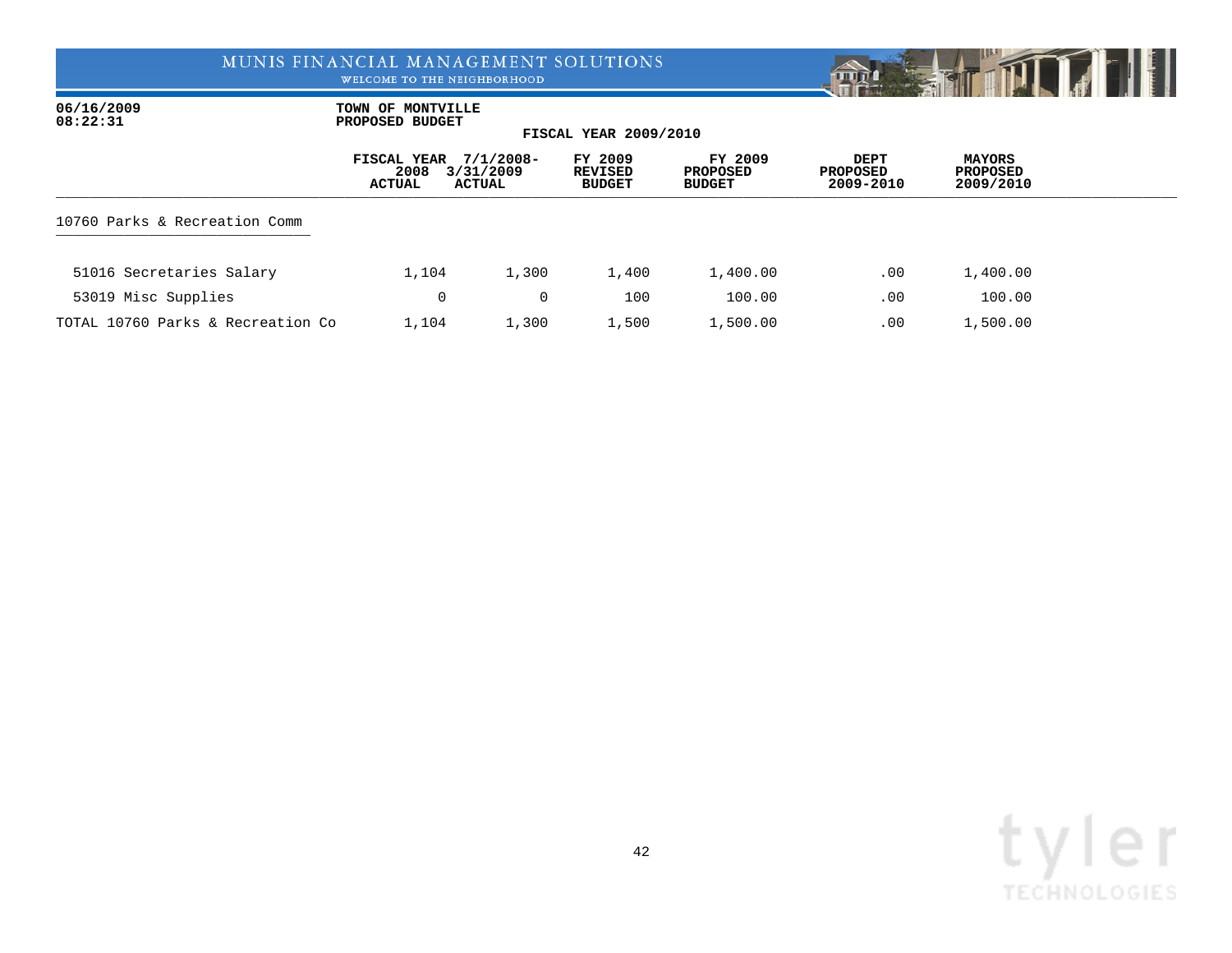WELCOME TO THE NEIGHBORHOOD



06/16/2009 **TOWN OF MONTVILLE**<br>08:22:31 **PROPOSED BUDGET 08:22:31 PROPOSED BUDGET**

|                             | FISCAL YEAR<br>2008<br><b>ACTUAL</b> | $7/1/2008 -$<br>3/31/2009<br><b>ACTUAL</b> | FY 2009<br><b>REVISED</b><br><b>BUDGET</b> | FY 2009<br>PROPOSED<br><b>BUDGET</b> | DEPT<br><b>PROPOSED</b><br>2009-2010 | <b>MAYORS</b><br><b>PROPOSED</b><br>2009/2010 |  |
|-----------------------------|--------------------------------------|--------------------------------------------|--------------------------------------------|--------------------------------------|--------------------------------------|-----------------------------------------------|--|
| 10770 Fair Oaks             |                                      |                                            |                                            |                                      |                                      |                                               |  |
| 52000 Electricity           | 15,623                               | 6,749                                      | 15,000                                     | 9,000.00                             | .00                                  | 7,500.00                                      |  |
| 52003 Telephone/Internet    | 96                                   | $\overline{0}$                             | 0                                          | .00                                  | .00                                  | .00                                           |  |
| 52005 Fuel Oil              | 19,498                               | 27,002                                     | 30,000                                     | 17,000.00                            | .00                                  | 17,000.00                                     |  |
| 52011 Building Services     | 755                                  | 586                                        | 1,877                                      | 1,000.00                             | .00                                  | 1,000.00                                      |  |
| 52128 Water & Sewer Charges | 1,218                                | 1,623                                      | 1,623                                      | 1,500.00                             | .00                                  | 1,500.00                                      |  |
| 53053 Refunds               | 0                                    | 0                                          | 100                                        | 100.00                               | .00                                  | 100.00                                        |  |
| TOTAL 10770 Fair Oaks       | 37,190                               | 35,960                                     | 48,600                                     | 28,600.00                            | .00                                  | 27,100.00                                     |  |

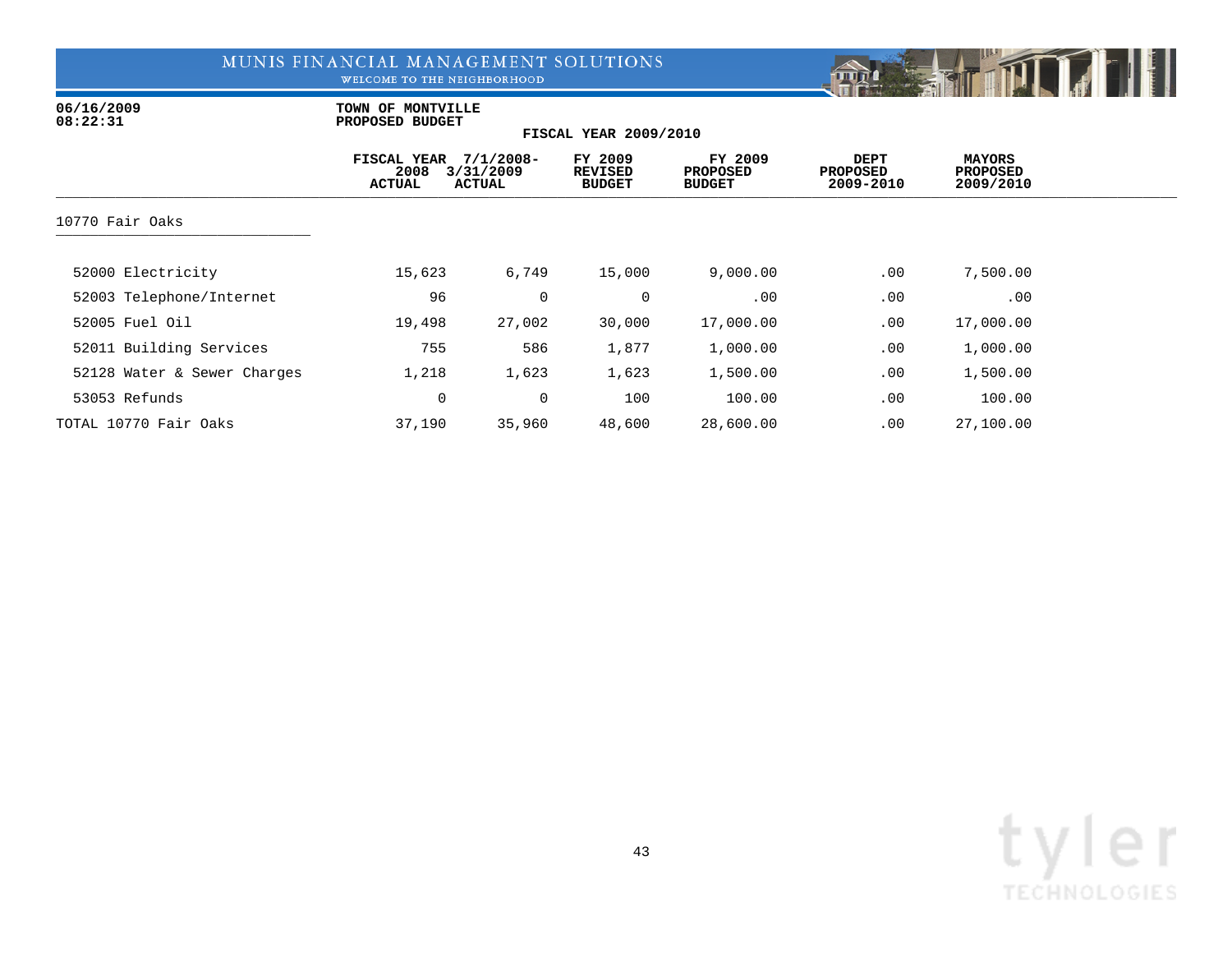WELCOME TO THE NEIGHBORHOOD



06/16/2009 **TOWN OF MONTVILLE**<br>08:22:31 **PROPOSED BUDGET 08:22:31 PROPOSED BUDGET**

|                                   | 2008<br>ACTUAL | FISCAL YEAR 7/1/2008-<br>3/31/2009<br>ACTUAL | FY 2009<br>REVISED<br><b>BUDGET</b> | FY 2009<br>PROPOSED<br><b>BUDGET</b> | DEPT<br>PROPOSED<br>2009-2010 | <b>MAYORS</b><br>PROPOSED<br>2009/2010 |  |
|-----------------------------------|----------------|----------------------------------------------|-------------------------------------|--------------------------------------|-------------------------------|----------------------------------------|--|
| 10780 Commission on the Aging     |                |                                              |                                     |                                      |                               |                                        |  |
| 53019 Misc Supplies               | 44             | $\Omega$                                     | 100                                 | 100.00                               | .00                           | 100.00                                 |  |
| TOTAL 10780 Commission on the Agi | 44             | 0                                            | 100                                 | 100.00                               | .00                           | 100.00                                 |  |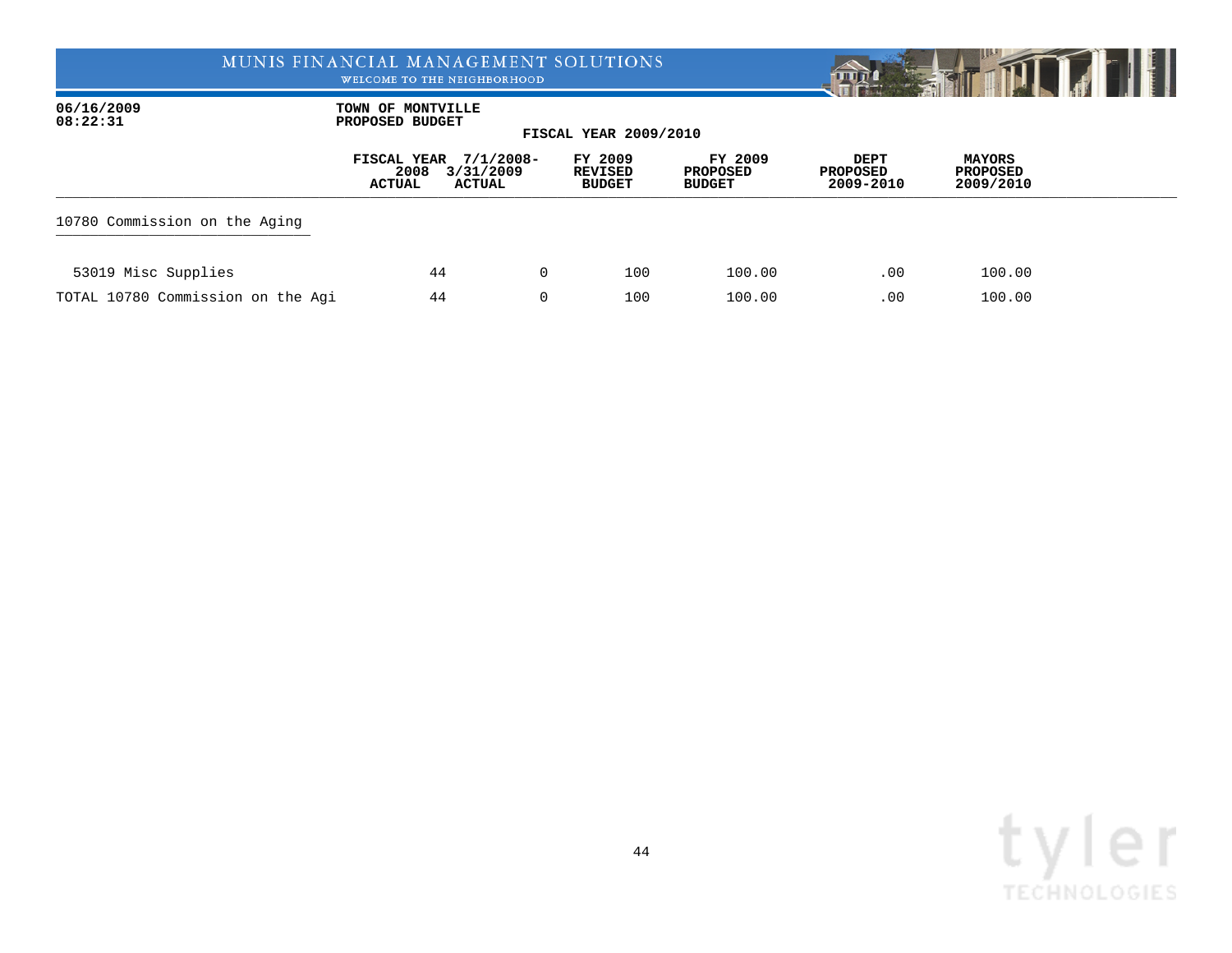WELCOME TO THE NEIGHBORHOOD



06/16/2009 **TOWN OF MONTVILLE**<br>08:22:31 **PROPOSED BUDGET 08:22:31 PROPOSED BUDGET**

|                                  | FISCAL YEAR 7/1/2008-<br>2008<br><b>ACTUAL</b> | 3/31/2009<br><b>ACTUAL</b> | FY 2009<br><b>REVISED</b><br><b>BUDGET</b> | FY 2009<br><b>PROPOSED</b><br><b>BUDGET</b> | <b>DEPT</b><br><b>PROPOSED</b><br>2009-2010 | <b>MAYORS</b><br><b>PROPOSED</b><br>2009/2010 |  |
|----------------------------------|------------------------------------------------|----------------------------|--------------------------------------------|---------------------------------------------|---------------------------------------------|-----------------------------------------------|--|
| 10810 Emergency Management       |                                                |                            |                                            |                                             |                                             |                                               |  |
| 51006 Fire Marshal Salary        | 29,741                                         | 28,231                     | 33,101                                     | 32,820.00                                   | .00                                         | 32,820.00                                     |  |
| 51016 Secretaries Salary         | 13,747                                         | 12,985                     | 14,760                                     | 15,409.00                                   | .00                                         | 15,409.00                                     |  |
| 51100 Overtime                   | 0                                              | $\overline{0}$             | 500                                        | 500.00                                      | .00                                         | 100.00                                        |  |
| 51134 Fire Inspector             | 19,749                                         | 18,597                     | 20,250                                     | 20,250.00                                   | .00                                         | 20,250.00                                     |  |
| 52120 Millstone Drill Expenses   | 14,279                                         | 6,845                      | 13,370                                     | 10,000.00                                   | .00                                         | 10,000.00                                     |  |
| 53000 Office Supplies            | 847                                            | 911                        | 1,000                                      | 1,000.00                                    | .00                                         | 1,000.00                                      |  |
| 53001 Computer Supplies          | 0                                              | $\overline{0}$             | 0                                          | .00                                         | .00                                         | .00                                           |  |
| 53004 Training & Conferences     | 180                                            | 295                        | 500                                        | 500.00                                      | .00                                         | 500.00                                        |  |
| 53015 Uniforms                   | 530                                            | 507                        | 600                                        | 600.00                                      | .00                                         | 600.00                                        |  |
| 53019 Misc Supplies              | 693                                            | 493                        | 700                                        | 700.00                                      | .00                                         | 700.00                                        |  |
| 53021 Equipment Maint & Repair   | 258                                            | $\Omega$                   | 500                                        | 500.00                                      | .00                                         | 500.00                                        |  |
| 53024 Reference Materials        | 475                                            | 201                        | 500                                        | 1,000.00                                    | .00                                         | 500.00                                        |  |
| 53052 Office Equipment           | 434                                            | 250                        | 500                                        | 500.00                                      | .00                                         | 500.00                                        |  |
| 53059 Photo Supplies             | 0                                              | 0                          | 0                                          | .00                                         | .00                                         | .00                                           |  |
| 53060 Cellular Phone             | 530                                            | 322                        | 700                                        | 385.00                                      | .00                                         | 385.00                                        |  |
| TOTAL 10810 Emergency Management | 81,463                                         | 69,637                     | 86,981                                     | 84,164.00                                   | .00                                         | 83,264.00                                     |  |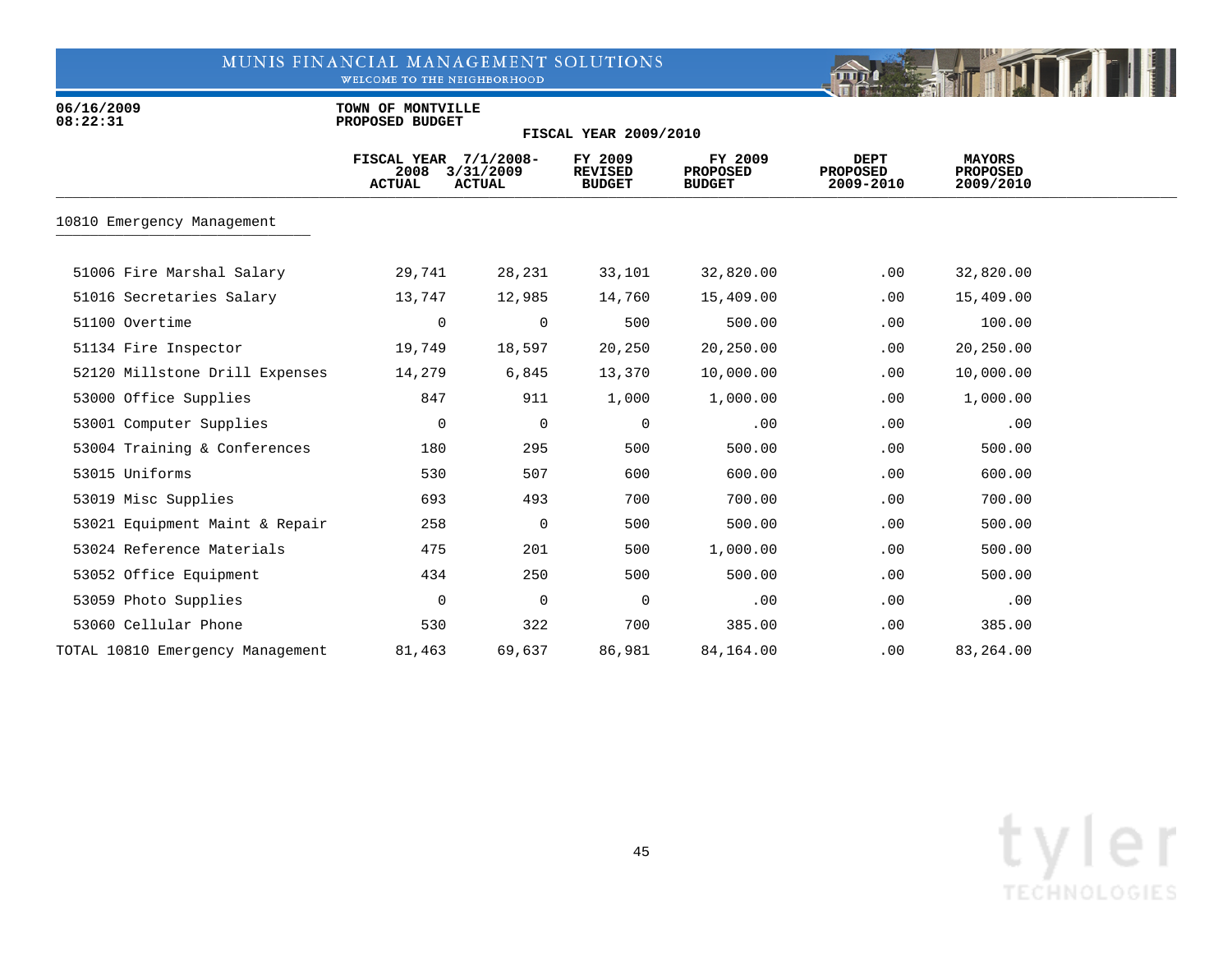WELCOME TO THE NEIGHBORHOOD



06/16/2009 **TOWN OF MONTVILLE**<br>08:22:31 **PROPOSED BUDGET 08:22:31 PROPOSED BUDGET**

|                                 | FISCAL YEAR 7/1/2008-<br>2008<br><b>ACTUAL</b> | 3/31/2009<br><b>ACTUAL</b> | FY 2009<br><b>REVISED</b><br><b>BUDGET</b> | FY 2009<br><b>PROPOSED</b><br><b>BUDGET</b> | DEPT<br><b>PROPOSED</b><br>2009-2010 | <b>MAYORS</b><br><b>PROPOSED</b><br>2009/2010 |  |
|---------------------------------|------------------------------------------------|----------------------------|--------------------------------------------|---------------------------------------------|--------------------------------------|-----------------------------------------------|--|
| 10820 Police Protection         |                                                |                            |                                            |                                             |                                      |                                               |  |
| 51016 Secretaries Salary        | 37,104                                         | 35,174                     | 37,748                                     | 38,252.00                                   | $.00 \,$                             | 39,604.00                                     |  |
| 51021 Student Resource Officer  | 21,028                                         | 38,694                     | 41,419                                     | .00                                         | .00                                  | .00                                           |  |
| 51040 Police Salaries           | 999,661                                        | 1,037,769                  | 1,078,463                                  | 1,235,042.00                                | .00                                  | 1,139,163.00                                  |  |
| 51071 PT Police                 | 15,095                                         | 3,885                      | 14,400                                     | 15,000.00                                   | .00                                  | 15,000.00                                     |  |
| 51075 PT Clerical               | 9,466                                          | 6,032                      | 6,032                                      | 11,197.00                                   | .00                                  | .00                                           |  |
| 51100 Overtime                  | 203,533                                        | 180,812                    | 172,480                                    | 121,000.00                                  | .00                                  | 121,000.00                                    |  |
| 51105 Special Events            | 17,003                                         | 9,168                      | 13,788                                     | 11,000.00                                   | .00                                  | 11,000.00                                     |  |
| 51106 Overtime-Grants           | 21,213                                         | 25,852                     | 39,200                                     | 30,000.00                                   | .00                                  | 30,000.00                                     |  |
| 52036 Support/Access Fees       | 15,942                                         | $\mathbf 0$                | 0                                          | .00                                         | .00                                  | .00                                           |  |
| 52132 Resident Trooper          | 105,501                                        | $\overline{0}$             | 107,519                                    | 110,744.00                                  | .00                                  | 108,751.00                                    |  |
| 52138 Resident Trooper Overtime | 38,424                                         | 18,308                     | 30,000                                     | 33,000.00                                   | .00                                  | 33,000.00                                     |  |
| 53000 Office Supplies           | 3,780                                          | 3,712                      | 4,500                                      | 4,500.00                                    | .00                                  | 4,000.00                                      |  |
| 53003 Copy Supplies             | 768                                            | 204                        | 745                                        | 745.00                                      | .00                                  | 745.00                                        |  |
| 53004 Training & Conferences    | 9,068                                          | 3,045                      | 10,000                                     | 10,000.00                                   | .00                                  | 9,000.00                                      |  |
| 53009 Computer Services         | 299                                            | $\mathbf 0$                | $\mathbf 0$                                | .00                                         | .00                                  | .00                                           |  |
| 53014 Printing                  | 0                                              | 0                          | 0                                          | .00                                         | .00                                  | .00                                           |  |
| 53015 Uniforms                  | 24,536                                         | 13,718                     | 18,395                                     | 20,000.00                                   | .00                                  | 20,000.00                                     |  |
| 53019 Misc Supplies             | 2,470                                          | 3,083                      | 3,605                                      | 2,000.00                                    | .00                                  | 2,000.00                                      |  |
| 53021 Equipment Maint & Repair  | 3,150                                          | 3,276                      | 3,900                                      | 8,000.00                                    | .00                                  | 8,000.00                                      |  |
| 53024 Reference Materials       | 2,275                                          | 1,074                      | 1,000                                      | 1,000.00                                    | .00                                  | 1,000.00                                      |  |
| 53028 Law Enforcement Programs  | 419                                            | 437                        | 600                                        | 800.00                                      | .00.                                 | 800.00                                        |  |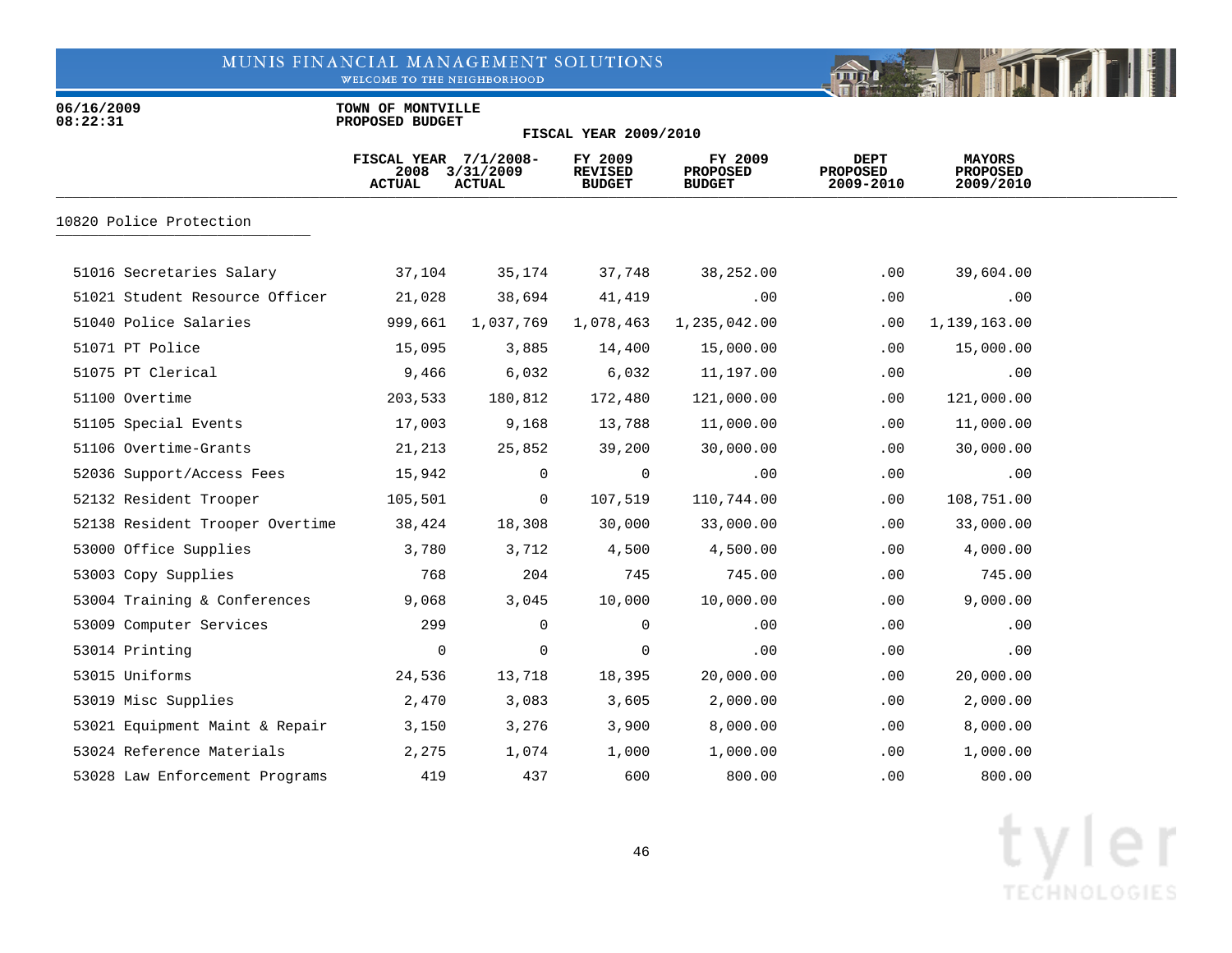WELCOME TO THE NEIGHBORHOOD

06/16/2009 **TOWN OF MONTVILLE**<br>08:22:31 **PROPOSED BUDGET 08:22:31 PROPOSED BUDGET**

| 2008<br><b>ACTUAL</b> | $7/1/2008 -$ | FY 2009<br><b>REVISED</b><br><b>BUDGET</b>                    | FY 2009<br><b>PROPOSED</b><br><b>BUDGET</b> | <b>DEPT</b><br><b>PROPOSED</b><br>2009-2010 | <b>MAYORS</b><br><b>PROPOSED</b><br>2009/2010 |  |
|-----------------------|--------------|---------------------------------------------------------------|---------------------------------------------|---------------------------------------------|-----------------------------------------------|--|
| $\mathbf 0$           | 0            | 0                                                             | .00                                         | .00                                         | .00                                           |  |
| 1,095                 | 1,639        | 2,000                                                         | 2,000.00                                    | .00                                         | 2,000.00                                      |  |
| 1,951                 | 3,146        | 5,000                                                         | 5,000.00                                    | .00                                         | 3,000.00                                      |  |
| 425                   | $\mathbf 0$  | 700                                                           | 1,000.00                                    | .00                                         | 1,000.00                                      |  |
| 28                    | 1,290        | 1,300                                                         | 1,000.00                                    | .00                                         | 1,000.00                                      |  |
| 2,635                 | 2,300        | 2,500                                                         | 2,500.00                                    | .00                                         | 2,500.00                                      |  |
| 0                     | 0            | 0                                                             | .00                                         | .00                                         | .00                                           |  |
| $\mathbf 0$           | 0            | 0                                                             | .00                                         | .00                                         | .00                                           |  |
| 1,406                 | 905          | 1,800                                                         | 1,800.00                                    | .00                                         | 1,800.00                                      |  |
| 2,029                 | 1,349        | 2,100                                                         | 2,100.00                                    | .00                                         | 1,500.00                                      |  |
| 431                   | 352          | 1,500                                                         | 1,500.00                                    | .00                                         | 1,000.00                                      |  |
| 20,242                | 17,960       | 20,665                                                        | 20,665.00                                   | .00                                         | 20,665.00                                     |  |
| 2,205                 | $\mathbf 0$  | $\mathbf 0$                                                   | .00                                         | .00                                         | .00                                           |  |
| 8,512                 | 480          | 1,500                                                         | 1,500.00                                    | .00                                         | .00                                           |  |
| $\mathbf 0$           | $\mathbf 0$  | 5,000                                                         | 5,000.00                                    | .00                                         | 500.00                                        |  |
|                       | 1,413,664    | 1,627,859                                                     | 1,696,345.00                                | .00                                         | 1,578,028.00                                  |  |
|                       |              | <b>FISCAL YEAR</b><br>3/31/2009<br><b>ACTUAL</b><br>1,571,694 |                                             |                                             |                                               |  |

**FISCAL YEAR 2009/2010**

**THEFT** 

**DREAM**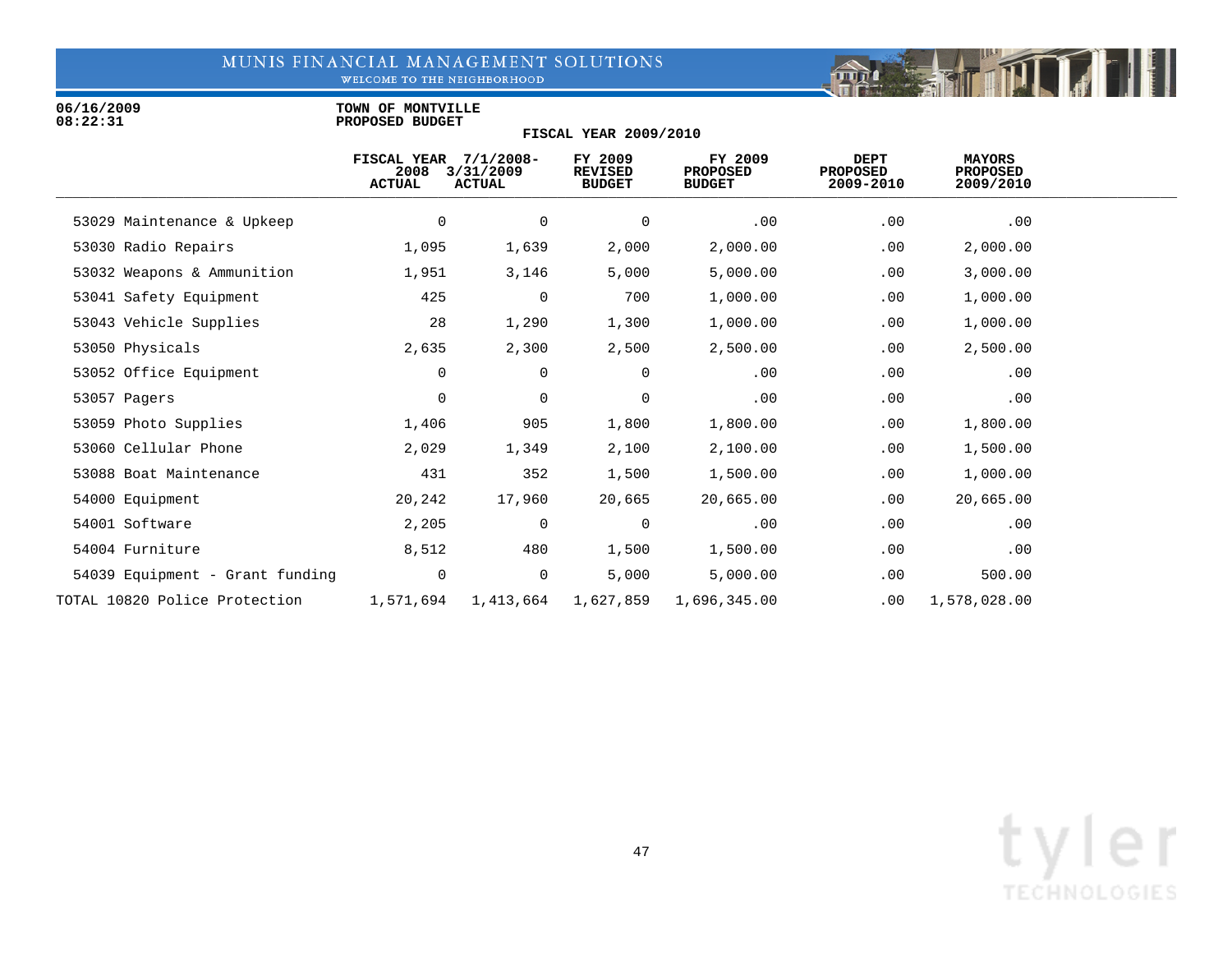WELCOME TO THE NEIGHBORHOOD



06/16/2009 **TOWN OF MONTVILLE**<br>08:22:31 **PROPOSED BUDGET 08:22:31 PROPOSED BUDGET**

|                                | <b>FISCAL YEAR</b><br>2008<br><b>ACTUAL</b> | $7/1/2008 -$<br>3/31/2009<br><b>ACTUAL</b> | FY 2009<br><b>REVISED</b><br><b>BUDGET</b> | FY 2009<br><b>PROPOSED</b><br><b>BUDGET</b> | <b>DEPT</b><br><b>PROPOSED</b><br>2009-2010 | <b>MAYORS</b><br><b>PROPOSED</b><br>2009/2010 |  |
|--------------------------------|---------------------------------------------|--------------------------------------------|--------------------------------------------|---------------------------------------------|---------------------------------------------|-----------------------------------------------|--|
| 10830 Fire Marshal             |                                             |                                            |                                            |                                             |                                             |                                               |  |
| 51006 Fire Marshal Salary      | 29,741                                      | 30,626                                     | 29,980                                     | 32,820.00                                   | .00                                         | 32,820.00                                     |  |
| 51016 Secretaries Salary       | 23,357                                      | 22,185                                     | 22,985                                     | 24,554.00                                   | .00                                         | 24,554.00                                     |  |
| 51134 Fire Inspector           | 19,749                                      | 18,598                                     | 20,250                                     | 20,250.00                                   | .00                                         | 20,858.00                                     |  |
| 52036 Support/Access Fees      | 3,035                                       | $\Omega$                                   | 0                                          | .00                                         | .00                                         | .00                                           |  |
| 53000 Office Supplies          | 459                                         | 129                                        | 500                                        | 500.00                                      | .00                                         | 500.00                                        |  |
| 53002 Consulting Services      | 0                                           | $\mathbf 0$                                | 0                                          | .00                                         | .00                                         | .00                                           |  |
| 53004 Training & Conferences   | 0                                           | $\mathbf 0$                                | 500                                        | 500.00                                      | .00                                         | 500.00                                        |  |
| 53015 Uniforms                 | 0                                           | 420                                        | 500                                        | 500.00                                      | .00                                         | 500.00                                        |  |
| 53019 Misc Supplies            | 382                                         | 420                                        | 550                                        | 550.00                                      | .00                                         | 550.00                                        |  |
| 53021 Equipment Maint & Repair | 40                                          | 65                                         | 500                                        | 550.00                                      | .00                                         | 550.00                                        |  |
| 53024 Reference Materials      | 1,049                                       | 716                                        | 1,000                                      | 1,000.00                                    | .00                                         | 1,000.00                                      |  |
| 53025 Inspection Supplies      | 700                                         | 383                                        | 700                                        | 700.00                                      | .00                                         | 700.00                                        |  |
| 53038 Programs                 | 663                                         | 706                                        | 1,000                                      | 1,000.00                                    | .00                                         | 1,000.00                                      |  |
| 53052 Office Equipment         | 992                                         | 704                                        | 1,000                                      | 1,000.00                                    | .00                                         | 1,000.00                                      |  |
| 53060 Cellular Phone           | 589                                         | 322                                        | 700                                        | 385.00                                      | .00                                         | 385.00                                        |  |
| TOTAL 10830 Fire Marshal       | 80,756                                      | 75,274                                     | 80,165                                     | 84,309.00                                   | .00                                         | 84,917.00                                     |  |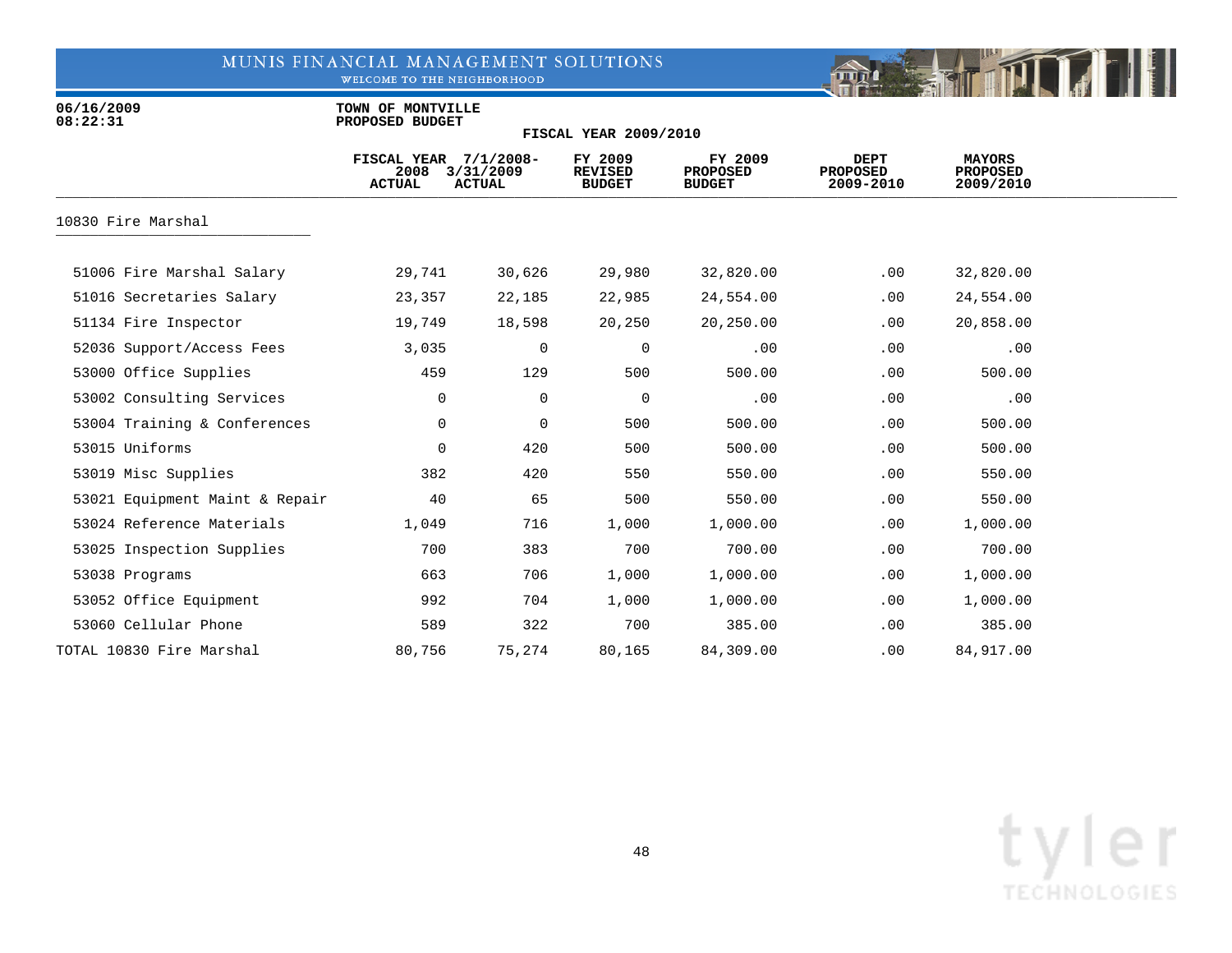WELCOME TO THE NEIGHBORHOOD



06/16/2009 **TOWN OF MONTVILLE**<br>08:22:31 **PROPOSED BUDGET 08:22:31 PROPOSED BUDGET**

|                                | FISCAL YEAR<br>2008<br>ACTUAL | $7/1/2008 -$<br>3/31/2009<br>ACTUAL | FY 2009<br><b>REVISED</b><br><b>BUDGET</b> | FY 2009<br><b>PROPOSED</b><br><b>BUDGET</b> | <b>DEPT</b><br><b>PROPOSED</b><br>2009-2010 | <b>MAYORS</b><br><b>PROPOSED</b><br>2009/2010 |  |
|--------------------------------|-------------------------------|-------------------------------------|--------------------------------------------|---------------------------------------------|---------------------------------------------|-----------------------------------------------|--|
| 10840 Private Duty             |                               |                                     |                                            |                                             |                                             |                                               |  |
| 51041 Police Private Duty      | 201,775                       | 160,206                             | 175,000                                    | 175,000.00                                  | $.00 \,$                                    | 175,000.00                                    |  |
| 51042 Fire Marshal Private Dty | 31,588                        | 1,847                               | 10,000                                     | 10,000.00                                   | .00                                         | 5,000.00                                      |  |
| TOTAL 10840 Private Duty       | 233,363                       | 162,053                             | 185,000                                    | 185,000.00                                  | .00                                         | 180,000.00                                    |  |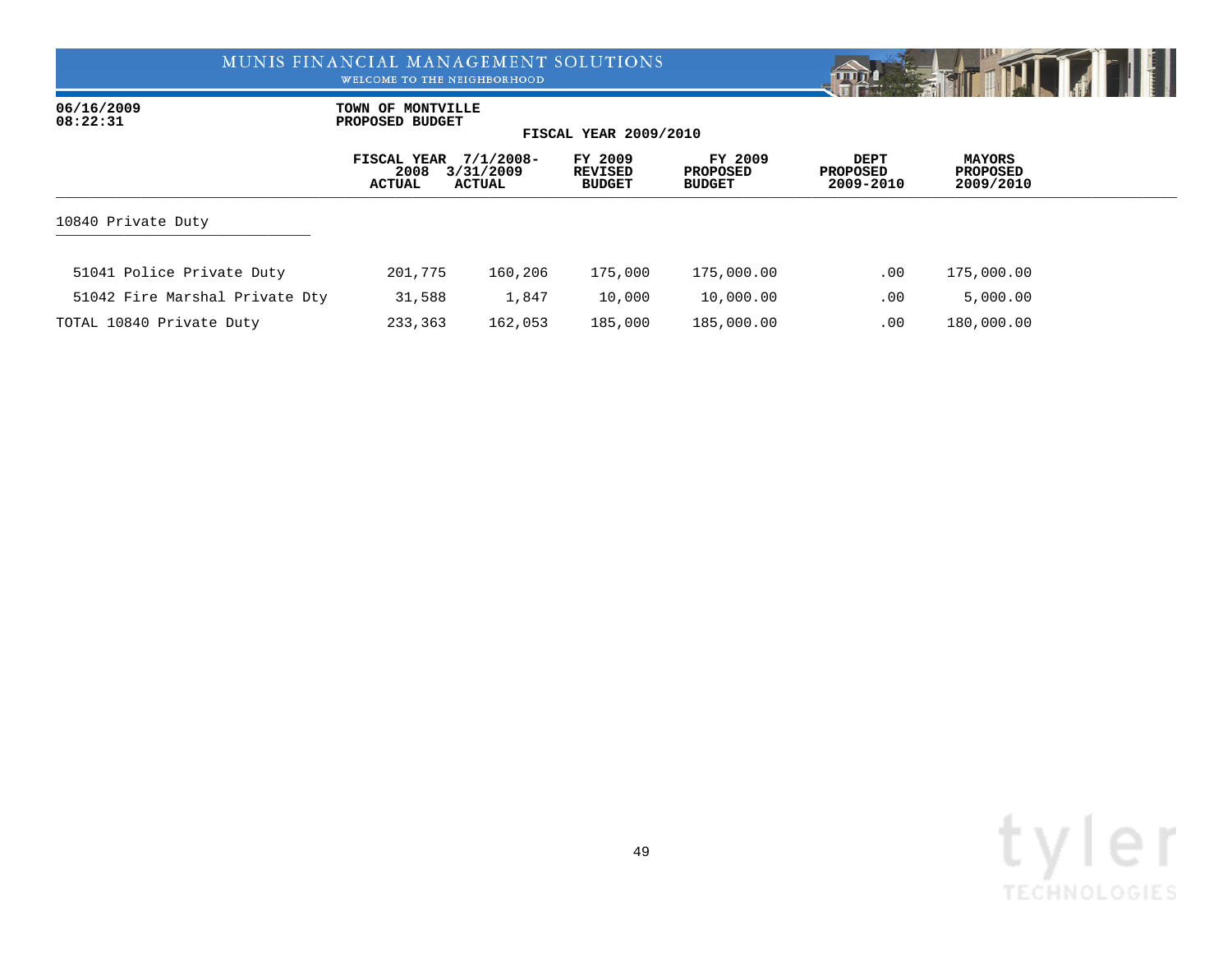WELCOME TO THE NEIGHBORHOOD



06/16/2009 **TOWN OF MONTVILLE**<br>08:22:31 **PROPOSED BUDGET 08:22:31 PROPOSED BUDGET**

|                                 | FISCAL YEAR 7/1/2008-<br>2008<br><b>ACTUAL</b> | 3/31/2009<br><b>ACTUAL</b> | FY 2009<br><b>REVISED</b><br><b>BUDGET</b> | FY 2009<br><b>PROPOSED</b><br><b>BUDGET</b> | DEPT<br><b>PROPOSED</b><br>2009-2010 | <b>MAYORS</b><br><b>PROPOSED</b><br>2009/2010 |  |
|---------------------------------|------------------------------------------------|----------------------------|--------------------------------------------|---------------------------------------------|--------------------------------------|-----------------------------------------------|--|
| 10850 Animal Control            |                                                |                            |                                            |                                             |                                      |                                               |  |
| 51012 Animal Ctrl Office Salary | 33,881                                         | 32,431                     | 34,779                                     | 36,208.00                                   | .00                                  | 36,208.00                                     |  |
| 51017 Assistants Salary         | 13,365                                         | 12,403                     | 17,390                                     | 17,390.00                                   | .00                                  | 13,500.00                                     |  |
| 51100 Overtime                  | 132                                            | 0                          | 0                                          | .00                                         | .00                                  | .00                                           |  |
| 52003 Telephone/Internet        | 1,606                                          | 1,559                      | 1,640                                      | 1,640.00                                    | .00                                  | 850.00                                        |  |
| 52011 Building Services         | 183                                            | 256                        | 600                                        | 600.00                                      | .00                                  | 600.00                                        |  |
| 52013 Propane/heat              | 1,507                                          | 1,018                      | 1,300                                      | 1,300.00                                    | .00                                  | 1,300.00                                      |  |
| 52128 Water & Sewer Charges     | 300                                            | 300                        | 300                                        | 200.00                                      | .00                                  | 200.00                                        |  |
| 52136 Fees (Membership)         | 0                                              | 75                         | 150                                        | 150.00                                      | .00                                  | 150.00                                        |  |
| 53000 Office Supplies           | 144                                            | 126                        | 200                                        | 200.00                                      | .00                                  | 200.00                                        |  |
| 53004 Training & Conferences    | 0                                              | $\mathbf 0$                | $\mathbf 0$                                | .00                                         | .00                                  | .00                                           |  |
| 53008 Advertising               | 197                                            | 26                         | 300                                        | 300.00                                      | .00                                  | 300.00                                        |  |
| 53015 Uniforms                  | 359                                            | 64                         | 550                                        | 550.00                                      | .00                                  | 550.00                                        |  |
| 53019 Misc Supplies             | 483                                            | 178                        | 1,000                                      | 1,000.00                                    | .00                                  | 1,000.00                                      |  |
| 53029 Maintenance & Upkeep      | 0                                              | $\mathbf 0$                | 0                                          | .00                                         | .00                                  | .00                                           |  |
| 53041 Safety Equipment          | 0                                              | 0                          | 175                                        | 175.00                                      | .00                                  | 175.00                                        |  |
| 53057 Pagers                    | 0                                              | $\mathbf 0$                | $\mathbf 0$                                | .00                                         | .00                                  | .00                                           |  |
| 53060 Cellular Phone            | 319                                            | 0                          | 0                                          | .00                                         | .00                                  | 360.00                                        |  |
| 53061 State Licences            | 263                                            | 343                        | 1,500                                      | 1,500.00                                    | .00                                  | 500.00                                        |  |
| 53062 Vet Fees                  | 1,438                                          | 1,164                      | 2,000                                      | 2,000.00                                    | .00                                  | 1,500.00                                      |  |
| 54000 Equipment                 | 0                                              | 0                          | $\mathbf 0$                                | .00                                         | .00                                  | .00                                           |  |
| TOTAL 10850 Animal Control      | 54,177                                         | 49,943                     | 61,884                                     | 63,213.00                                   | .00                                  | 57,393.00                                     |  |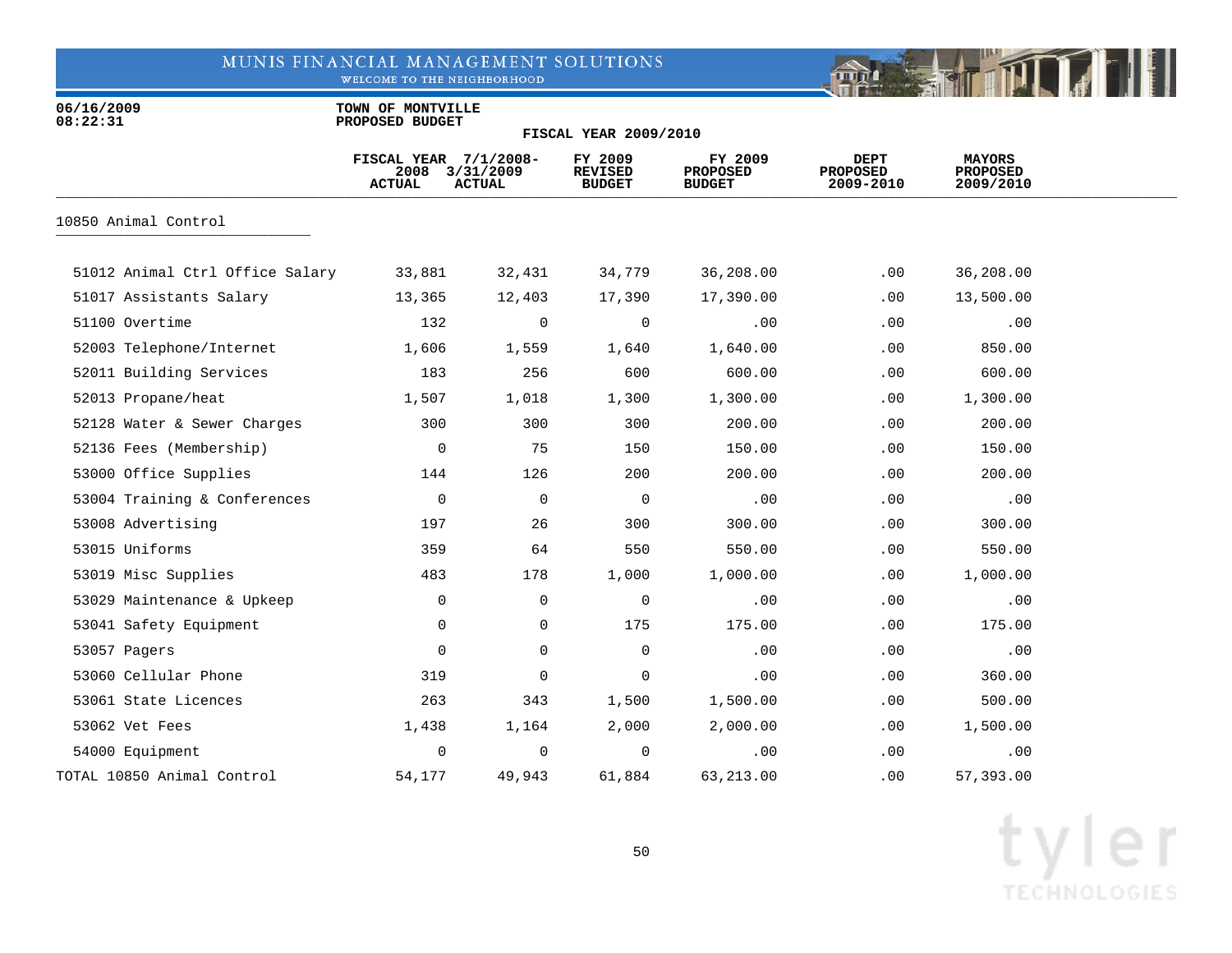WELCOME TO THE NEIGHBORHOOD



06/16/2009 **TOWN OF MONTVILLE**<br>08:22:31 **PROPOSED BUDGET 08:22:31 PROPOSED BUDGET**

|                                | FISCAL YEAR<br>2008<br><b>ACTUAL</b> | $7/1/2008 -$<br>3/31/2009<br><b>ACTUAL</b> | FY 2009<br>REVISED<br><b>BUDGET</b> | FY 2009<br><b>PROPOSED</b><br><b>BUDGET</b> | DEPT<br><b>PROPOSED</b><br>2009-2010 | <b>MAYORS</b><br><b>PROPOSED</b><br>2009/2010 |  |
|--------------------------------|--------------------------------------|--------------------------------------------|-------------------------------------|---------------------------------------------|--------------------------------------|-----------------------------------------------|--|
| 10860 Public Safety Comm       |                                      |                                            |                                     |                                             |                                      |                                               |  |
| 51016 Secretaries Salary       | 2,252                                | 1,776                                      | 1,850                               | 1,650.00                                    | .00                                  | 1,650.00                                      |  |
| 53002 Consulting Services      |                                      | 0<br>$\mathbf 0$                           | 0                                   | .00                                         | .00                                  | .00                                           |  |
| 53004 Training & Conferences   |                                      | 0<br>$\mathbf 0$                           | 500                                 | 500.00                                      | .00                                  | 200.00                                        |  |
| 53019 Misc Supplies            |                                      | 0<br>0                                     | 0                                   | 200.00                                      | .00                                  | 200.00                                        |  |
| TOTAL 10860 Public Safety Comm | 2,252                                | 1,776                                      | 2,350                               | 2,350.00                                    | .00                                  | 2,050.00                                      |  |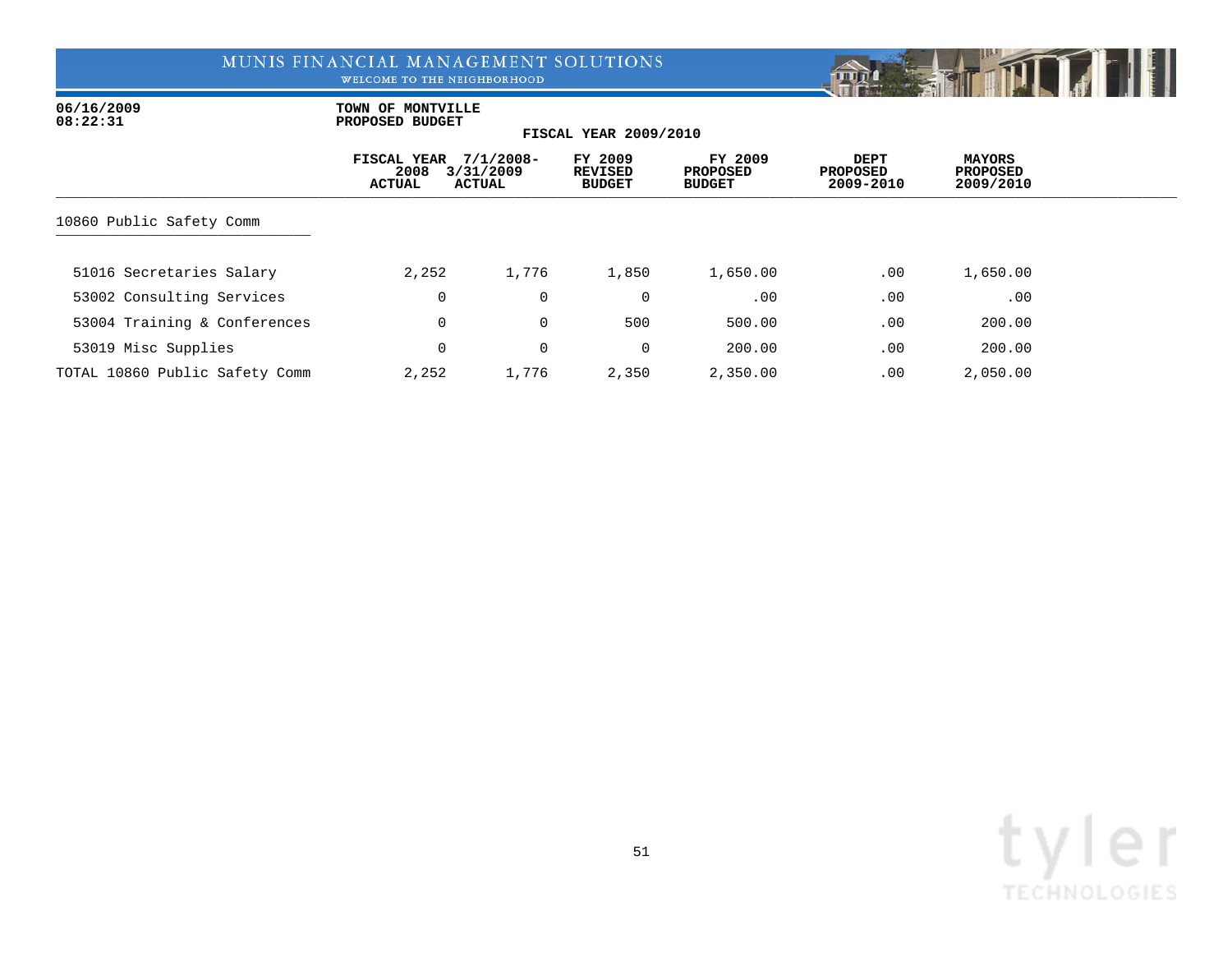WELCOME TO THE NEIGHBORHOOD



06/16/2009 **TOWN OF MONTVILLE**<br>08:22:31 **PROPOSED BUDGET 08:22:31 PROPOSED BUDGET**

|                              | FISCAL YEAR<br>2008<br><b>ACTUAL</b> | $7/1/2008 -$<br>3/31/2009<br><b>ACTUAL</b> | FY 2009<br><b>REVISED</b><br><b>BUDGET</b> | FY 2009<br><b>PROPOSED</b><br><b>BUDGET</b> | DEPT<br><b>PROPOSED</b><br>2009-2010 | <b>MAYORS</b><br><b>PROPOSED</b><br>2009/2010 |  |
|------------------------------|--------------------------------------|--------------------------------------------|--------------------------------------------|---------------------------------------------|--------------------------------------|-----------------------------------------------|--|
| 10870 Dispatch               |                                      |                                            |                                            |                                             |                                      |                                               |  |
| 51044 Dispatchers Salary     | 124,498                              | 119,038                                    | 126,994                                    | 130,000.00                                  | .00                                  | 130,000.00                                    |  |
| 51070 PT Dispatchers         | 29,608                               | 26,243                                     | 32,000                                     | 33,000.00                                   | .00                                  | 33,990.00                                     |  |
| 51100 Overtime               | 55,602                               | 56,716                                     | 59,000                                     | 63,000.00                                   | .00                                  | 63,000.00                                     |  |
| 52036 Support/Access Fees    | 17,765                               | 0                                          | 0                                          | .00                                         | .00                                  | .00                                           |  |
| 53000 Office Supplies        | 338                                  | 241                                        | 400                                        | 400.00                                      | .00                                  | 400.00                                        |  |
| 53004 Training & Conferences | 1,260                                | 245                                        | 1,500                                      | 1,500.00                                    | .00                                  | 1,000.00                                      |  |
| 53015 Uniforms               | 1,211                                | 442                                        | 1,500                                      | 1,500.00                                    | .00                                  | 1,500.00                                      |  |
| 53019 Misc Supplies          | 0                                    | 46                                         | 250                                        | 250.00                                      | .00                                  | 250.00                                        |  |
| 53029 Maintenance & Upkeep   | 838                                  | 203                                        | 300                                        | 300.00                                      | .00                                  | 300.00                                        |  |
| 53030 Radio Repairs          | 1,119                                | 967                                        | 1,500                                      | 3,000.00                                    | .00                                  | 3,000.00                                      |  |
| 53052 Office Equipment       | 378                                  | 2,293                                      | 3,000                                      | 1,500.00                                    | .00                                  | 1,500.00                                      |  |
| TOTAL 10870 Dispatch         | 232,617                              | 206,434                                    | 226,444                                    | 234,450.00                                  | .00                                  | 234,940.00                                    |  |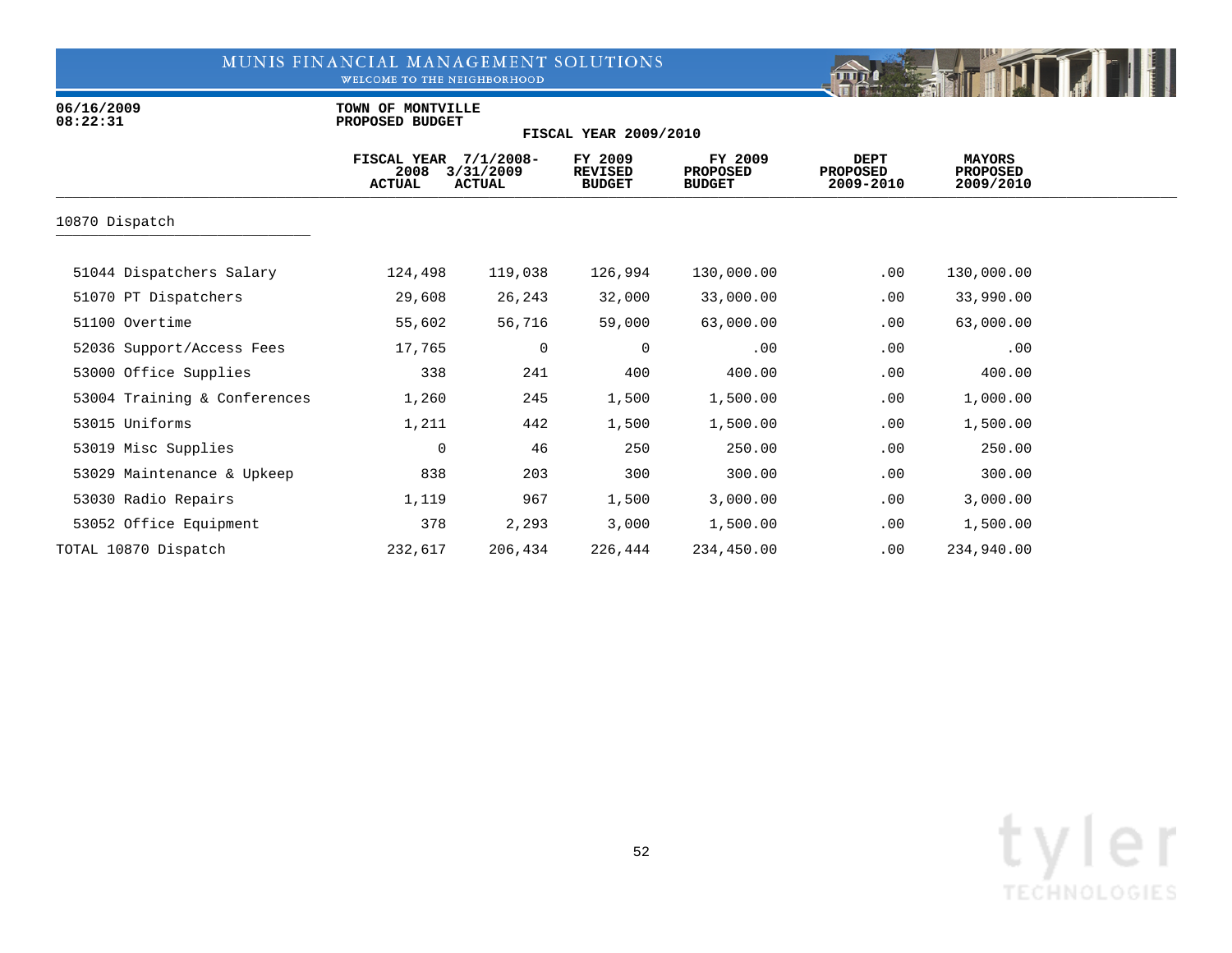WELCOME TO THE NEIGHBORHOOD



06/16/2009 **TOWN OF MONTVILLE**<br>08:22:31 **PROPOSED BUDGET 08:22:31 PROPOSED BUDGET**

|                                  | FISCAL YEAR $7/1/2008$ -<br>2008<br><b>ACTUAL</b> | 3/31/2009<br><b>ACTUAL</b> | FY 2009<br><b>REVISED</b><br><b>BUDGET</b> | FY 2009<br><b>PROPOSED</b><br><b>BUDGET</b> | DEPT<br><b>PROPOSED</b><br>2009-2010 | <b>MAYORS</b><br><b>PROPOSED</b><br>2009/2010 |  |
|----------------------------------|---------------------------------------------------|----------------------------|--------------------------------------------|---------------------------------------------|--------------------------------------|-----------------------------------------------|--|
| 10880 Fire Protection            |                                                   |                            |                                            |                                             |                                      |                                               |  |
| 51045 Firemen Salary             | 438,358                                           | 409,565                    | 473,514                                    | 513,514.00                                  | .00                                  | 513,514.00                                    |  |
| 51100 Overtime                   | 115,874                                           | 134,973                    | 148,000                                    | 105,000.00                                  | .00                                  | 105,000.00                                    |  |
| 51133 Weekend/PT Firefighters    | 56,501                                            | 50,938                     | 61,000                                     | 64,000.00                                   | .00                                  | 65,920.00                                     |  |
| 52060 Chesterfield Firehouse     | 79,520                                            | 82,700                     | 82,700                                     | 82,700.00                                   | .00                                  | 82,700.00                                     |  |
| 52061 Mohegan Firehouse          | 95,052                                            | 83,803                     | 91,422                                     | 117,245.00                                  | .00                                  | 91,422.00                                     |  |
| 52062 Montville Firehouse        | 96,855                                            | 92,817                     | 101,255                                    | 104,275.00                                  | .00                                  | 101,255.00                                    |  |
| 52063 Oakdale Firehouse          | 86,590                                            | 90,353                     | 94,412                                     | 90,353.00                                   | .00                                  | 90,353.00                                     |  |
| 53004 Training & Conferences     | 1,875                                             | 870                        | 4,000                                      | 4,000.00                                    | .00                                  | 2,000.00                                      |  |
| 53015 Uniforms                   | 2,531                                             | 1,061                      | 3,000                                      | 4,000.00                                    | .00                                  | 4,000.00                                      |  |
| 53016 Contract Uniform Allowance | 1,200                                             | 900                        | 1,500                                      | 1,500.00                                    | .00                                  | 1,500.00                                      |  |
| 53019 Misc Supplies              | 816                                               | 354                        | 1,000                                      | 1,000.00                                    | .00                                  | 1,000.00                                      |  |
| 53021 Equipment Maint & Repair   | 19,584                                            | 13,143                     | 20,000                                     | 20,000.00                                   | .00                                  | 20,000.00                                     |  |
| 53050 Physicals                  | 9,730                                             | 7,270                      | 10,000                                     | 10,000.00                                   | .00                                  | 10,000.00                                     |  |
| 53069 Medical Waste Removal      | 1,035                                             | 1,159                      | 1,200                                      | 1,440.00                                    | .00                                  | 1,440.00                                      |  |
| 53084 Fire Hydrant Maintenance   | 14,592                                            | 30,000                     | 30,000                                     | 32,500.00                                   | .00                                  | 30,000.00                                     |  |
| 53086 Replacement Gear/Equipment | 8,102                                             | 7,369                      | 14,275                                     | 10,000.00                                   | .00                                  | 10,000.00                                     |  |
| 54000 Equipment                  | 0                                                 | 0                          | 0                                          | .00                                         | .00                                  | .00                                           |  |
| TOTAL 10880 Fire Protection      | 1,028,215                                         | 1,007,275                  | 1,137,278                                  | 1,161,527.00                                | .00                                  | 1,130,104.00                                  |  |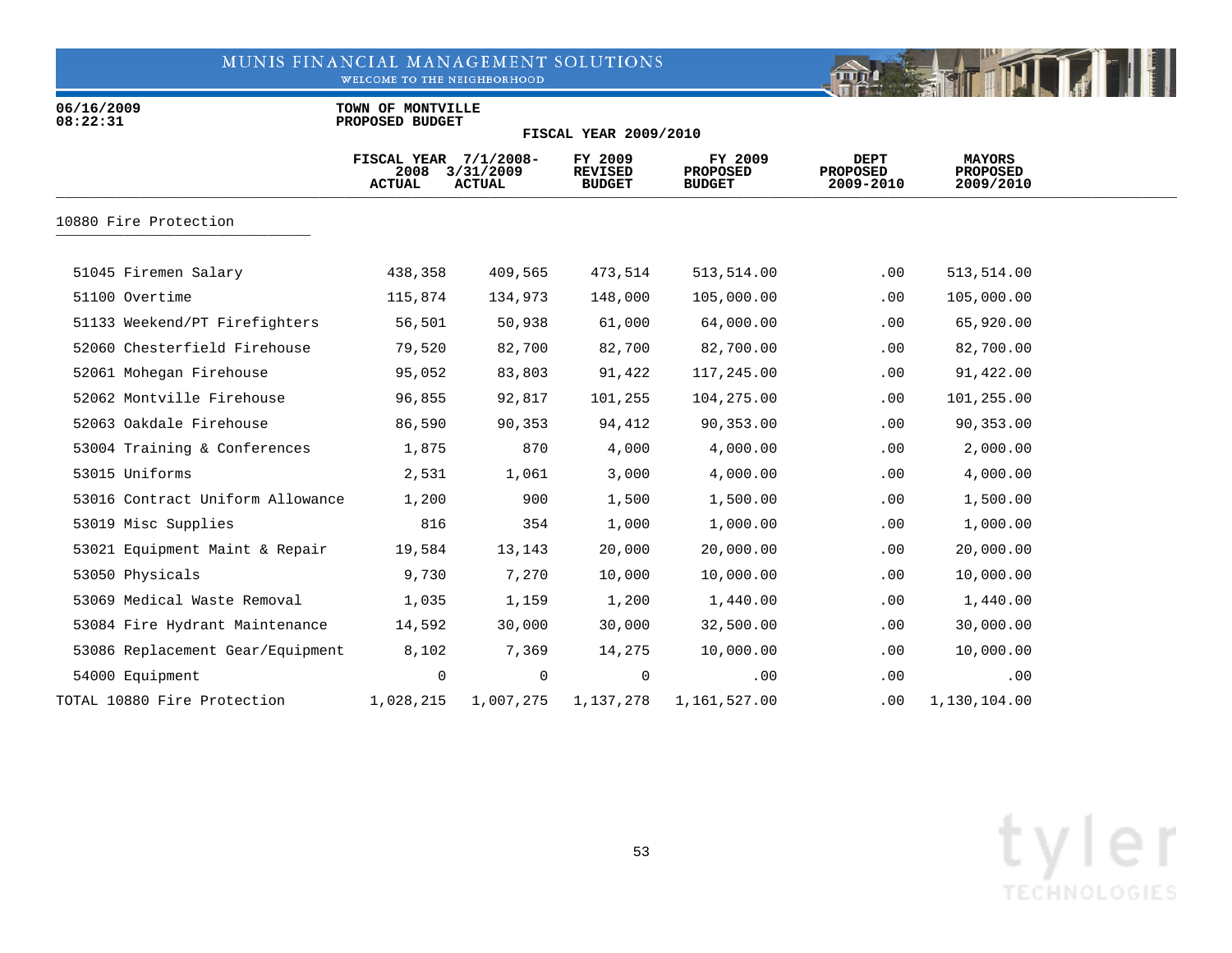WELCOME TO THE NEIGHBORHOOD



06/16/2009 **TOWN OF MONTVILLE**<br>08:22:31 **PROPOSED BUDGET 08:22:31 PROPOSED BUDGET**

|                                   | FISCAL YEAR<br>2008<br><b>ACTUAL</b> | $7/1/2008 -$<br>3/31/2009<br><b>ACTUAL</b> | FY 2009<br><b>REVISED</b><br><b>BUDGET</b> | FY 2009<br><b>PROPOSED</b><br><b>BUDGET</b> | <b>DEPT</b><br><b>PROPOSED</b><br>2009-2010 | <b>MAYORS</b><br><b>PROPOSED</b><br>2009/2010 |  |
|-----------------------------------|--------------------------------------|--------------------------------------------|--------------------------------------------|---------------------------------------------|---------------------------------------------|-----------------------------------------------|--|
| 10890 Public Safety Building      |                                      |                                            |                                            |                                             |                                             |                                               |  |
| 52000 Electricity                 | 20,226                               | 14,088                                     | 23,340                                     | 23,340.00                                   | .00                                         | 20,000.00                                     |  |
| 52002 Spring Water                | 458                                  | 433                                        | 1,000                                      | 1,000.00                                    | .00                                         | 500.00                                        |  |
| 52003 Telephone/Internet          | 18,586                               | 15,125                                     | 15,400                                     | 15,400.00                                   | .00                                         | 15,400.00                                     |  |
| 52005 Fuel Oil                    | 3,768                                | 4,182                                      | 8,000                                      | 8,000.00                                    | .00                                         | 5,000.00                                      |  |
| 52011 Building Services           | 3,145                                | 4,297                                      | 6,000                                      | 1,000.00                                    | .00                                         | 1,000.00                                      |  |
| 52126 Leases                      | 10,200                               | 9,350                                      | 10,200                                     | 10,200.00                                   | .00                                         | 10,200.00                                     |  |
| 52157 Lease of Copier             | 1,686                                | 1,483                                      | 2,700                                      | 2,700.00                                    | .00                                         | 1,700.00                                      |  |
| 53003 Copy Supplies               | 0                                    | $\mathbf 0$                                | $\mathbf 0$                                | .00                                         | .00                                         | .00                                           |  |
| 53019 Misc Supplies               | 426                                  | 518                                        | 1,000                                      | 1,000.00                                    | .00                                         | 700.00                                        |  |
| 53021 Equipment Maint & Repair    | 0                                    | $\mathbf 0$                                | 500                                        | 500.00                                      | .00                                         | 500.00                                        |  |
| 53029 Maintenance & Upkeep        | 218                                  | 0                                          | 0                                          | .00                                         | .00                                         | .00                                           |  |
| TOTAL 10890 Public Safety Buildin | 58,713                               | 49,476                                     | 68,140                                     | 63,140.00                                   | .00                                         | 55,000.00                                     |  |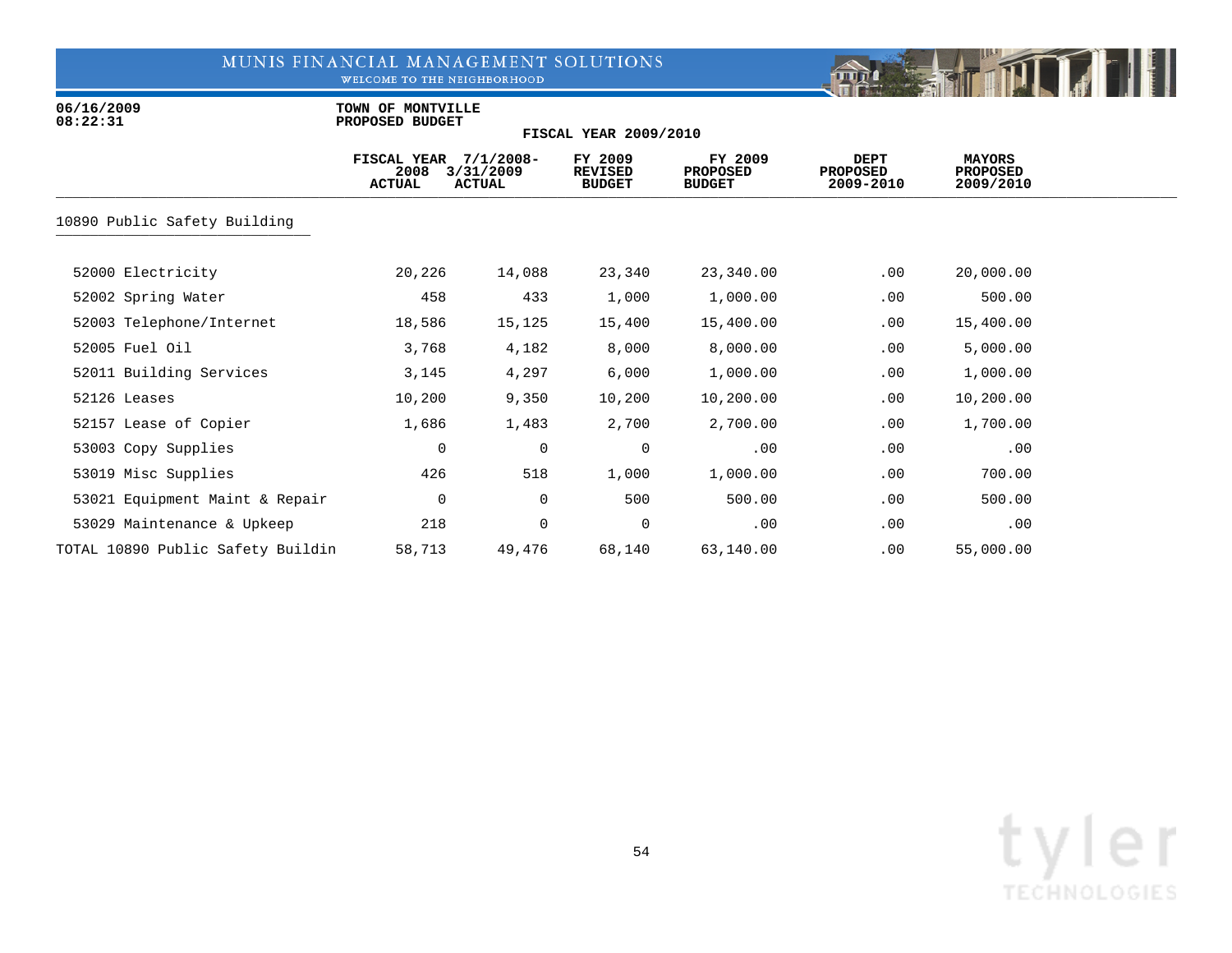WELCOME TO THE NEIGHBORHOOD



06/16/2009 **TOWN OF MONTVILLE**<br>08:22:31 **PROPOSED BUDGET 08:22:31 PROPOSED BUDGET**

|                               | FISCAL YEAR 7/1/2008-<br>2008<br><b>ACTUAL</b> | 3/31/2009<br><b>ACTUAL</b> | FY 2009<br><b>REVISED</b><br><b>BUDGET</b> | FY 2009<br><b>PROPOSED</b><br><b>BUDGET</b> | DEPT<br><b>PROPOSED</b><br>2009-2010 | <b>MAYORS</b><br><b>PROPOSED</b><br>2009/2010 |  |
|-------------------------------|------------------------------------------------|----------------------------|--------------------------------------------|---------------------------------------------|--------------------------------------|-----------------------------------------------|--|
| 10910 Public Works            |                                                |                            |                                            |                                             |                                      |                                               |  |
| 51008 Public Works Dir Salary | 72,500                                         | 66,658                     | 72,622                                     | 72,622.00                                   | .00                                  | 72,622.00                                     |  |
| 51018 Public Works Salaries   | 865,182                                        | 813,313                    | 872,409                                    | 869,108.00                                  | .00                                  | 914,802.00                                    |  |
| 51019 Bus Driver Salary       | 0                                              | $\mathbf 0$                | 0                                          | .00                                         | .00                                  | .00                                           |  |
| 51020 FT Clerical             | 34,651                                         | 31,600                     | 35,514                                     | 34,695.00                                   | .00                                  | 37,076.00                                     |  |
| 51050 Admin Secretary Salary  | 42,922                                         | 40,995                     | 43,988                                     | 42,973.00                                   | .00                                  | 45,922.00                                     |  |
| 51100 Overtime                | 26,997                                         | 19,380                     | 44,500                                     | 44,500.00                                   | .00                                  | 44,500.00                                     |  |
| 51110 Overtime Snowplowing    | 62,083                                         | 111,957                    | 103,500                                    | 83,500.00                                   | .00                                  | 83,500.00                                     |  |
| 51130 Seasonal Help           | 13,425                                         | 6,195                      | 12,000                                     | 12,000.00                                   | .00                                  | 12,000.00                                     |  |
| 52000 Electricity             | 27,393                                         | 21,602                     | 32,000                                     | 30,000.00                                   | .00                                  | 26,000.00                                     |  |
| 52001 Street Lights           | 150,341                                        | 124,647                    | 148,755                                    | 148,755.00                                  | .00                                  | 130,000.00                                    |  |
| 52002 Spring Water            | 445                                            | 482                        | 1,100                                      | 1,100.00                                    | .00                                  | 600.00                                        |  |
| 52003 Telephone/Internet      | 4,675                                          | 4,461                      | 4,800                                      | 5,000.00                                    | .00                                  | 5,000.00                                      |  |
| 52004 Diesel Fuel             | 97,503                                         | 93,738                     | 147,500                                    | 147,500.00                                  | .00                                  | 112,000.00                                    |  |
| 52005 Fuel Oil                | 21,712                                         | 17,822                     | 25,000                                     | 25,000.00                                   | $.00 \,$                             | 20,000.00                                     |  |
| 52006 Gasoline                | 87,427                                         | 108,570                    | 148,000                                    | 148,000.00                                  | .00                                  | 75,000.00                                     |  |
| 52008 Streetlight Repairs     | 19,594                                         | 12,116                     | 25,000                                     | 25,000.00                                   | .00                                  | 20,000.00                                     |  |
| 52011 Building Services       | 2,842                                          | $\overline{0}$             | 0                                          | .00                                         | .00                                  | .00                                           |  |
| 52012 Paving & Curbing        | 15,000                                         | 490                        | 15,500                                     | 33,500.00                                   | .00                                  | 15,500.00                                     |  |
| 52013 Propane/heat            | 22,954                                         | 12,271                     | 14,300                                     | 17,000.00                                   | .00                                  | 13,000.00                                     |  |
| 52126 Leases                  | 2,250                                          | $\mathbf 0$                | 0                                          | .00                                         | .00                                  | .00                                           |  |
| 52128 Water & Sewer Charges   | 600                                            | 600                        | 850                                        | 850.00                                      | .00.                                 | 850.00                                        |  |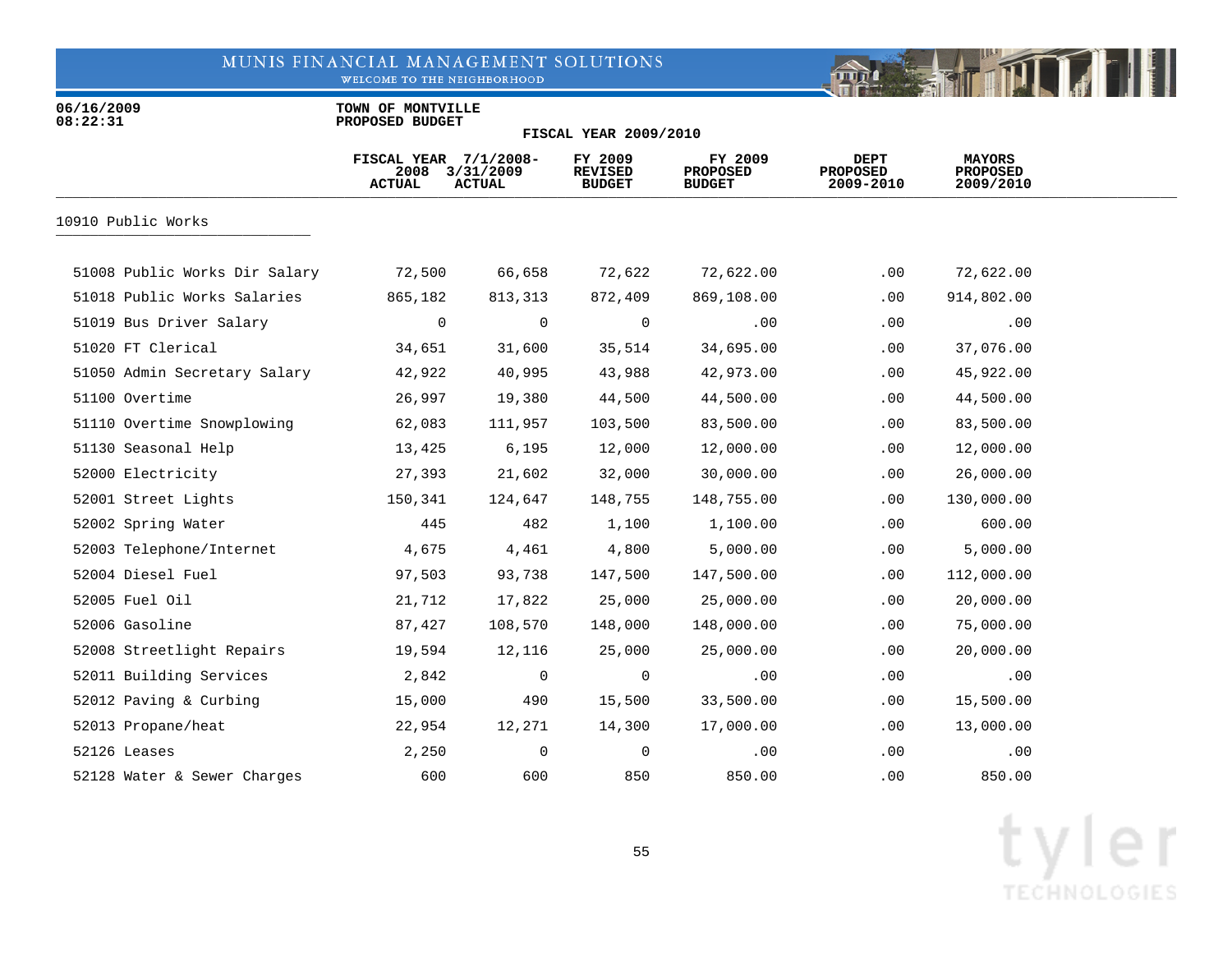WELCOME TO THE NEIGHBORHOOD



06/16/2009 **TOWN OF MONTVILLE**<br>08:22:31 **PROPOSED BUDGET 08:22:31 PROPOSED BUDGET**

#### **FISCAL YEAR 2009/2010**

|                                | FISCAL YEAR 7/1/2008-<br>2008<br><b>ACTUAL</b> | 3/31/2009<br><b>ACTUAL</b> | FY 2009<br><b>REVISED</b><br><b>BUDGET</b> | FY 2009<br><b>PROPOSED</b><br><b>BUDGET</b> | DEPT<br><b>PROPOSED</b><br>2009-2010 | <b>MAYORS</b><br><b>PROPOSED</b><br>2009/2010 |  |
|--------------------------------|------------------------------------------------|----------------------------|--------------------------------------------|---------------------------------------------|--------------------------------------|-----------------------------------------------|--|
| 52129 Outside Contractors      | 0                                              | $\mathbf 0$                | 0                                          | .00                                         | .00                                  | .00                                           |  |
| 52136 Fees (Membership)        | 705                                            | 275                        | 800                                        | 600.00                                      | .00                                  | 600.00                                        |  |
| 52156 Boat Launch              | 273                                            | 733                        | 800                                        | 600.00                                      | .00                                  | 600.00                                        |  |
| 52157 Lease of Copier          | 437                                            | 463                        | 1,500                                      | 1,500.00                                    | .00                                  | 500.00                                        |  |
| 52173 Evictions                | 3,411                                          | 0                          | 1,000                                      | 2,000.00                                    | .00                                  | 2,000.00                                      |  |
| 53000 Office Supplies          | 2,529                                          | 1,957                      | 2,000                                      | 2,000.00                                    | $.00 \,$                             | 2,000.00                                      |  |
| 53002 Consulting Services      | 0                                              | $\mathbf 0$                | $\mathbf 0$                                | .00                                         | .00                                  | .00                                           |  |
| 53004 Training & Conferences   | 2,749                                          | 195                        | 1,100                                      | 1,000.00                                    | $.00 \,$                             | 1,000.00                                      |  |
| 53011 Vehicle Expenses-Trucks  | 38,444                                         | 33,758                     | 39,000                                     | 35,000.00                                   | $.00 \,$                             | 35,000.00                                     |  |
| 53012 Vehicle Expenses-Police  | 14,907                                         | 5,989                      | 13,500                                     | 25,000.00                                   | .00                                  | 20,000.00                                     |  |
| 53013 Vehicle Expenses-Other   | 19,720                                         | 6,364                      | 15,000                                     | 15,000.00                                   | .00                                  | 14,000.00                                     |  |
| 53014 Printing                 | 1,175                                          | 0                          | 500                                        | 500.00                                      | .00                                  | 500.00                                        |  |
| 53015 Uniforms                 | 10,310                                         | 8,771                      | 12,000                                     | 12,000.00                                   | .00                                  | 12,000.00                                     |  |
| 53017 Plowing Supplies         | 9,442                                          | 13,038                     | 13,040                                     | 13,000.00                                   | .00                                  | 11,000.00                                     |  |
| 53018 Sand & Salt              | 190,513                                        | 370,080                    | 370,080                                    | 150,000.00                                  | .00                                  | 150,000.00                                    |  |
| 53019 Misc Supplies            | 6,833                                          | 5,248                      | 6,805                                      | 7,000.00                                    | .00                                  | 7,000.00                                      |  |
| 53021 Equipment Maint & Repair | 30,242                                         | 23,652                     | 25,500                                     | 23,500.00                                   | .00                                  | 23,500.00                                     |  |
| 53024 Reference Materials      | 2,861                                          | 1,715                      | 2,100                                      | 1,700.00                                    | .00                                  | 1,700.00                                      |  |
| 53027 Mechanic Tools           | 5,117                                          | 4,747                      | 5,455                                      | 4,000.00                                    | .00                                  | 4,000.00                                      |  |
| 53029 Maintenance & Upkeep     | 20,620                                         | 19,007                     | 21,000                                     | 15,000.00                                   | $.00 \,$                             | 15,000.00                                     |  |
| 53034 Signs & Markers          | 12,010                                         | 8,248                      | 10,000                                     | 14,000.00                                   | $.00 \,$                             | 14,000.00                                     |  |
| 53035 Tires - Trucks           | 6,035                                          | 8,232                      | 10,000                                     | 7,000.00                                    | .00                                  | 7,000.00                                      |  |
| 53036 Tires - Police Cars      | 7,205                                          | 6,043                      | 8,000                                      | 8,000.00                                    | .00                                  | 8,000.00                                      |  |

FITT

mar is the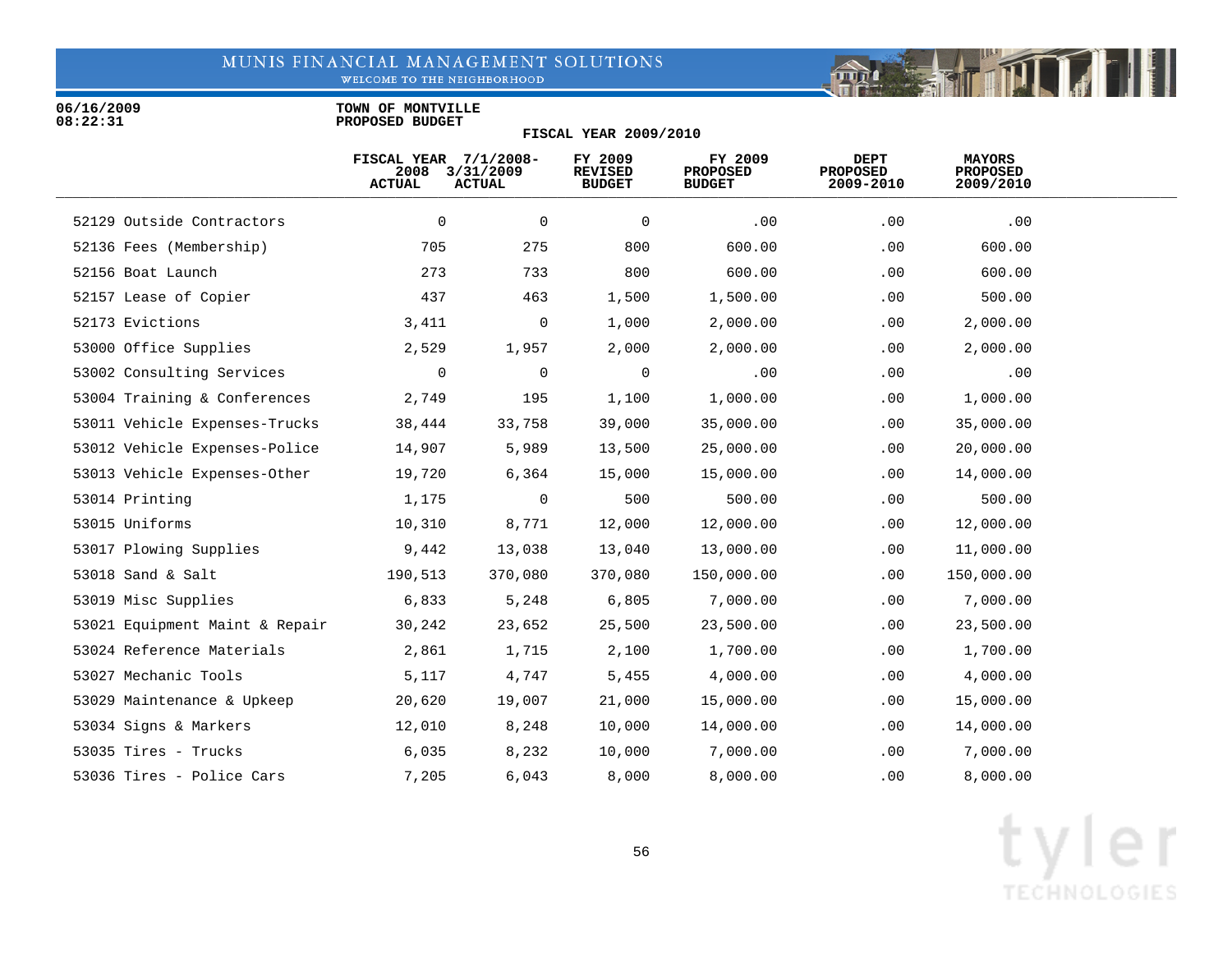WELCOME TO THE NEIGHBORHOOD

06/16/2009 **TOWN OF MONTVILLE**<br>08:22:31 **PROPOSED BUDGET 08:22:31 PROPOSED BUDGET**

| <b>FISCAL YEAR 2009/2010</b>     |                                                  |                            |                                            |                                             |                                      |                                               |  |  |  |
|----------------------------------|--------------------------------------------------|----------------------------|--------------------------------------------|---------------------------------------------|--------------------------------------|-----------------------------------------------|--|--|--|
|                                  | FISCAL YEAR $7/1/2008-$<br>2008<br><b>ACTUAL</b> | 3/31/2009<br><b>ACTUAL</b> | FY 2009<br><b>REVISED</b><br><b>BUDGET</b> | FY 2009<br><b>PROPOSED</b><br><b>BUDGET</b> | DEPT<br><b>PROPOSED</b><br>2009-2010 | <b>MAYORS</b><br><b>PROPOSED</b><br>2009/2010 |  |  |  |
| 53037 Tires - Other              | 3,059                                            | 3,129                      | 3,600                                      | 3,100.00                                    | .00                                  | 3,100.00                                      |  |  |  |
| 53041 Safety Equipment           | 6,771                                            | 5,934                      | 9,300                                      | 9,500.00                                    | .00                                  | 9,500.00                                      |  |  |  |
| 53042 Tree Warden                | 23,208                                           | 18,275                     | 23,000                                     | 12,000.00                                   | .00                                  | 10,000.00                                     |  |  |  |
| 53043 Vehicle Supplies           | 36,540                                           | 37,204                     | 40,000                                     | 38,000.00                                   | .00                                  | 38,000.00                                     |  |  |  |
| 53044 Guardrails                 | 13,685                                           | 3,330                      | 12,000                                     | 30,000.00                                   | $.00 \,$                             | 20,000.00                                     |  |  |  |
| 53045 Road Striping              | 20,208                                           | 20,740                     | 20,740                                     | 24,000.00                                   | .00                                  | 24,000.00                                     |  |  |  |
| 53046 Drainage                   | 21,197                                           | 35,640                     | 40,685                                     | 30,000.00                                   | .00                                  | 25,000.00                                     |  |  |  |
| 53047 Tools                      | 4,573                                            | 2,858                      | 4,400                                      | 4,400.00                                    | .00                                  | 4,400.00                                      |  |  |  |
| 53048 Pump House                 | 632                                              | 12                         | 575                                        | 1,000.00                                    | .00                                  | 1,000.00                                      |  |  |  |
| 53050 Physicals                  | $\mathbf 0$                                      | 0                          | 1,000                                      | 500.00                                      | .00                                  | 500.00                                        |  |  |  |
| 53054 Chipstone                  | 0                                                | 0                          | 0                                          | .00                                         | .00                                  | .00                                           |  |  |  |
| 53055 Cold Patch                 | 2,633                                            | 2,538                      | 4,000                                      | 4,000.00                                    | .00                                  | 4,000.00                                      |  |  |  |
| 53060 Cellular Phone             | 9,043                                            | 7,230                      | 8,000                                      | 8,300.00                                    | .00                                  | 8,300.00                                      |  |  |  |
| 53089 Underground Tank Removal   | 0                                                | $\mathbf 0$                | 0                                          | .00                                         | .00                                  | .00                                           |  |  |  |
| 53100 Maintenance - Fair Oaks    | 4,387                                            | 6,523                      | 6,800                                      | 10,000.00                                   | .00                                  | 10,000.00                                     |  |  |  |
| 53101 Maintenance - Police       | 5,813                                            | 17,017                     | 19,000                                     | 16,000.00                                   | .00                                  | 16,000.00                                     |  |  |  |
| 53102 Maintenance - Public Works | 17,724                                           | 13,622                     | 15,725                                     | 12,000.00                                   | .00                                  | 12,000.00                                     |  |  |  |
| 53103 Maintenance - Senior Ctr.  | 6,903                                            | 7,286                      | 13,500                                     | 14,000.00                                   | .00                                  | 10,000.00                                     |  |  |  |
| 53104 Maintenance - Town Hall    | 40,349                                           | 36,763                     | 38,200                                     | 45,000.00                                   | .00                                  | 40,000.00                                     |  |  |  |
| 53105 Maintenance - Youth Serv.  | 1,678                                            | 6,037                      | 6,500                                      | 5,000.00                                    | .00                                  | 3,000.00                                      |  |  |  |
| 53106 Maintenance - Pound        | 367                                              | 3,586                      | 3,709                                      | 2,500.00                                    | $.00 \,$                             | 2,500.00                                      |  |  |  |
| 53107 Maintenance - Soc. Serv.   | 94                                               | 791                        | 791                                        | 1,000.00                                    | .00                                  | 1,000.00                                      |  |  |  |
| 53108 Equipment Rental           | 8,375                                            | 27,275                     | 28,000                                     | 30,000.00                                   | .00                                  | 28,000.00                                     |  |  |  |
|                                  |                                                  |                            |                                            |                                             |                                      |                                               |  |  |  |

**THEFT** 

mar is the

 $\left\| \cdot \right\|$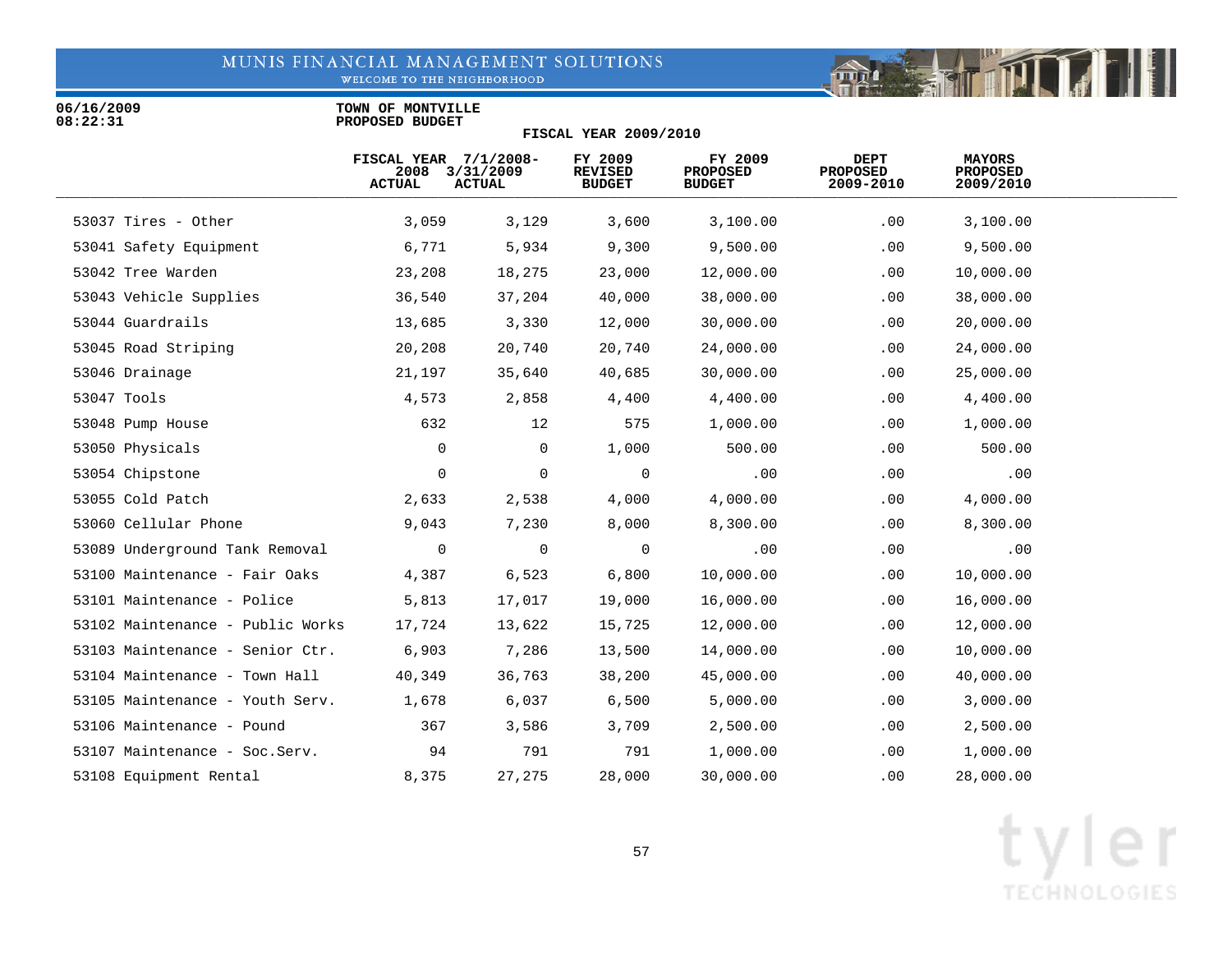WELCOME TO THE NEIGHBORHOOD

### 06/16/2009 **TOWN OF MONTVILLE**<br>08:22:31 **PROPOSED BUDGET 08:22:31 PROPOSED BUDGET**

| <b>FISCAL YEAR 2009/2010</b>    |                                      |                                            |                                            |                                             |                                      |                                 |  |  |  |  |
|---------------------------------|--------------------------------------|--------------------------------------------|--------------------------------------------|---------------------------------------------|--------------------------------------|---------------------------------|--|--|--|--|
|                                 | FISCAL YEAR<br>2008<br><b>ACTUAL</b> | $7/1/2008 -$<br>3/31/2009<br><b>ACTUAL</b> | FY 2009<br><b>REVISED</b><br><b>BUDGET</b> | FY 2009<br><b>PROPOSED</b><br><b>BUDGET</b> | DEPT<br><b>PROPOSED</b><br>2009-2010 | MAYORS<br>PROPOSED<br>2009/2010 |  |  |  |  |
| 53206 Maintenance-Old Town Hall | $\mathbf 0$                          | $\mathbf 0$                                | 0                                          | $.00 \,$                                    | .00                                  | 5,000.00                        |  |  |  |  |
| 54000 Equipment                 | 3,650                                | 1,167                                      | 10,000                                     | 10,000.00                                   | .00                                  | 7,000.00                        |  |  |  |  |
| 54004 Furniture                 | 0                                    | 0                                          | 1,000                                      | 1,000.00                                    | .00                                  | .00                             |  |  |  |  |
| 54028 Communication Equipment   | $\mathbf 0$                          | 0                                          | 1,000                                      | 2,000.00                                    | .00                                  | 1,000.00                        |  |  |  |  |
| 54029 Mechanics Equipment       | 3,487                                | 1,301                                      | 5,545                                      | 4,000.00                                    | .00                                  | 4,000.00                        |  |  |  |  |
| 54030 Cleaning Equipment        | 0                                    | 1,126                                      | 1,130                                      | 700.00                                      | .00                                  | 700.00                          |  |  |  |  |
| TOTAL 10910 Public Works        | 2,190,410                            | 2,264,796                                  | 2,624,718                                  | 2,397,503.00                                | .00                                  | 2, 245, 772.00                  |  |  |  |  |

Fill

**De State**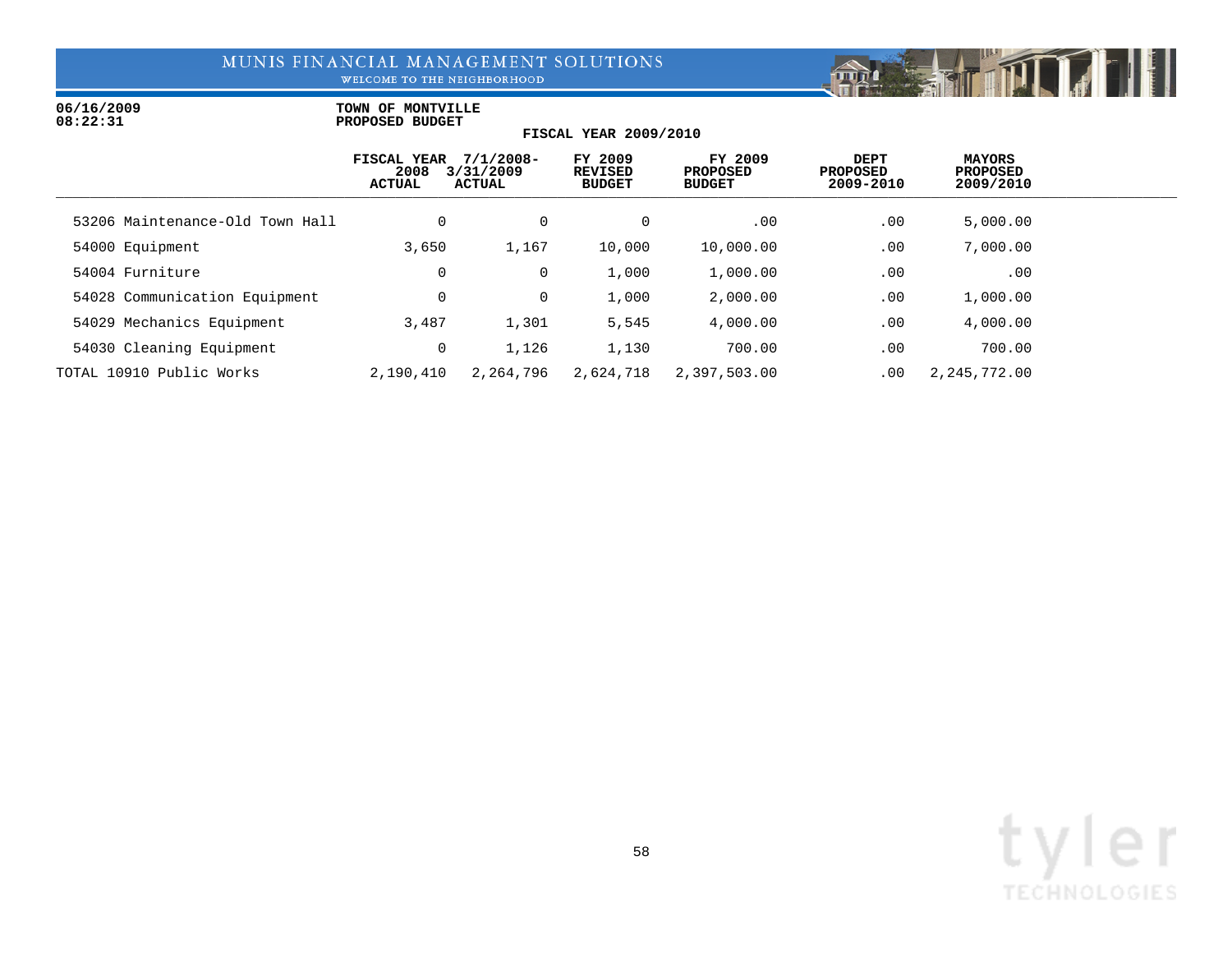WELCOME TO THE NEIGHBORHOOD



06/16/2009 **TOWN OF MONTVILLE**<br>08:22:31 **PROPOSED BUDGET 08:22:31 PROPOSED BUDGET**

|                                | FISCAL YEAR 7/1/2008-<br>2008<br><b>ACTUAL</b> | 3/31/2009<br><b>ACTUAL</b> | FY 2009<br><b>REVISED</b><br><b>BUDGET</b> | FY 2009<br><b>PROPOSED</b><br><b>BUDGET</b> | <b>DEPT</b><br><b>PROPOSED</b><br>2009-2010 | <b>MAYORS</b><br><b>PROPOSED</b><br>2009/2010 |  |
|--------------------------------|------------------------------------------------|----------------------------|--------------------------------------------|---------------------------------------------|---------------------------------------------|-----------------------------------------------|--|
| 10920 Camp Oakdale             |                                                |                            |                                            |                                             |                                             |                                               |  |
| 52000 Electricity              | 14,425                                         | 11,866                     | 21,600                                     | 21,600.00                                   | .00                                         | 17,000.00                                     |  |
| 52002 Spring Water             | 119                                            | 73                         | 500                                        | 500.00                                      | .00                                         | 500.00                                        |  |
| 52003 Telephone/Internet       | 612                                            | 483                        | 1,400                                      | 1,000.00                                    | .00                                         | 1,000.00                                      |  |
| 52011 Building Services        | 2,812                                          | 616                        | 1,234                                      | 4,000.00                                    | .00                                         | 4,000.00                                      |  |
| 52013 Propane/heat             | 2,574                                          | 1,778                      | 2,500                                      | 2,500.00                                    | .00                                         | 2,500.00                                      |  |
| 52129 Outside Contractors      | 5,350                                          | $\overline{0}$             | 5,000                                      | 7,000.00                                    | .00                                         | 5,000.00                                      |  |
| 52151 Field Maintenance        | 15,525                                         | 13,919                     | 14,916                                     | 15,200.00                                   | .00                                         | 15,200.00                                     |  |
| 53004 Training & Conferences   | 500                                            | 490                        | 500                                        | 500.00                                      | .00                                         | 500.00                                        |  |
| 53019 Misc Supplies            | 1,413                                          | 1,655                      | 2,000                                      | 3,000.00                                    | .00                                         | 2,000.00                                      |  |
| 53021 Equipment Maint & Repair | 3,953                                          | 2,967                      | 4,100                                      | 3,000.00                                    | .00                                         | 3,000.00                                      |  |
| 53029 Maintenance & Upkeep     | 6,072                                          | 3,605                      | 6,960                                      | 5,000.00                                    | .00                                         | 5,000.00                                      |  |
| 53047 Tools                    | 1,067                                          | 859                        | 1,045                                      | 1,000.00                                    | .00                                         | 1,000.00                                      |  |
| 53053 Refunds                  | 100                                            | $\overline{0}$             | 500                                        | 500.00                                      | .00                                         | 500.00                                        |  |
| 53056 Sand & Clay              | 0                                              | $\mathbf 0$                | $\mathbf 0$                                | .00                                         | .00                                         | .00                                           |  |
| 53058 Sanitary Services        | 3,000                                          | 2,675                      | 4,500                                      | 3,000.00                                    | .00                                         | 3,000.00                                      |  |
| 54000 Equipment                | 0                                              | 4,045                      | 4,045                                      | 3,000.00                                    | .00                                         | 1,000.00                                      |  |
| TOTAL 10920 Camp Oakdale       | 57,522                                         | 45,031                     | 70,800                                     | 70,800.00                                   | .00                                         | 61,200.00                                     |  |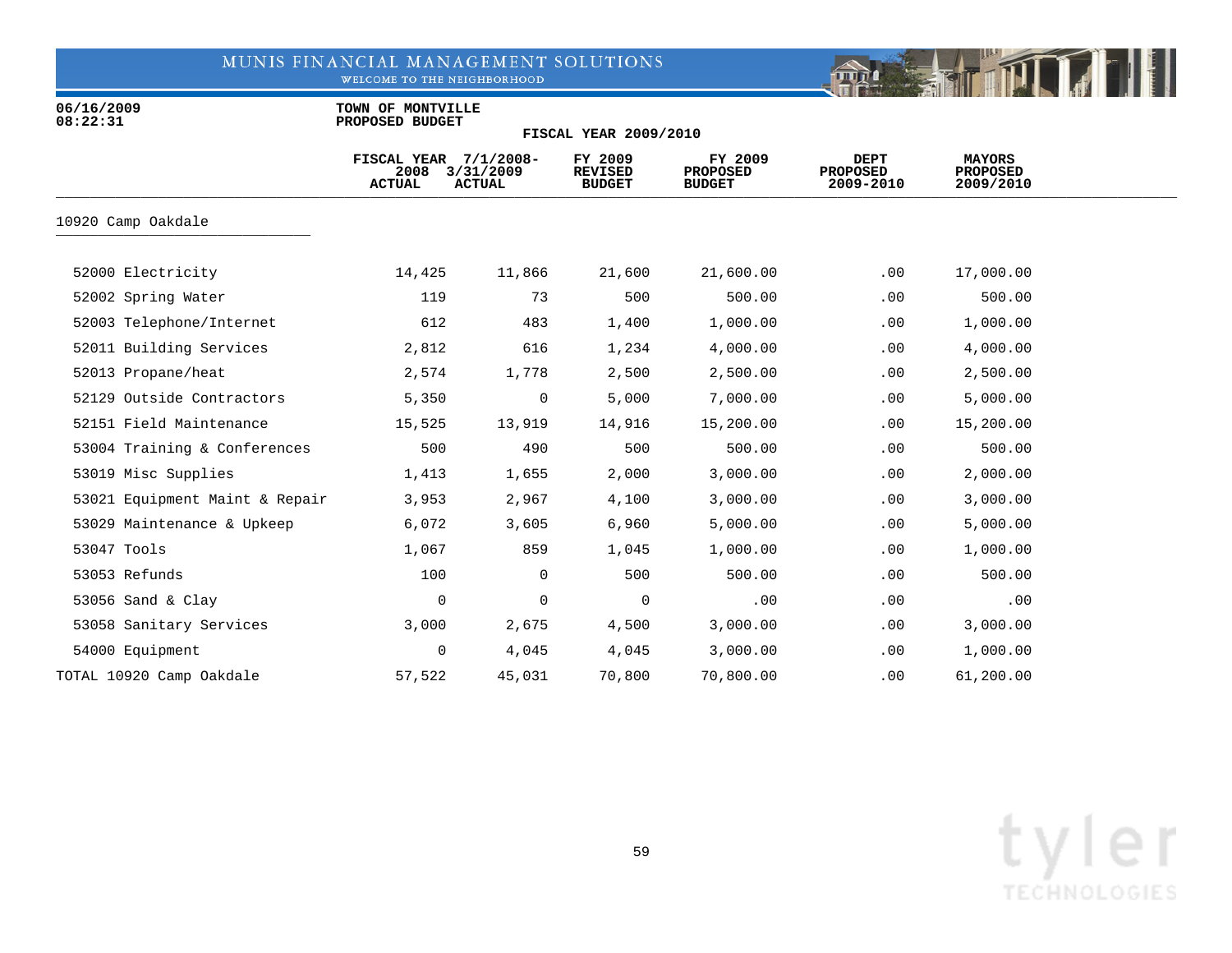WELCOME TO THE NEIGHBORHOOD



06/16/2009 **TOWN OF MONTVILLE**<br>08:22:31 **PROPOSED BUDGET 08:22:31 PROPOSED BUDGET**

| <b>FISCAL YEAR 2009/2010</b> |  |  |  |  |
|------------------------------|--|--|--|--|
|------------------------------|--|--|--|--|

|                                | FISCAL YEAR $7/1/2008-$<br>2008<br><b>ACTUAL</b> | 3/31/2009<br><b>ACTUAL</b> | FY 2009<br><b>REVISED</b><br><b>BUDGET</b> | FY 2009<br><b>PROPOSED</b><br><b>BUDGET</b> | DEPT<br><b>PROPOSED</b><br>2009-2010 | <b>MAYORS</b><br><b>PROPOSED</b><br>2009/2010 |  |
|--------------------------------|--------------------------------------------------|----------------------------|--------------------------------------------|---------------------------------------------|--------------------------------------|-----------------------------------------------|--|
| 10930 Building Inspector       |                                                  |                            |                                            |                                             |                                      |                                               |  |
|                                |                                                  |                            |                                            |                                             |                                      |                                               |  |
| 51016 Secretaries Salary       | 37,104                                           | 35,162                     | 37,736                                     | 39,604.00                                   | .00                                  | 39,604.00                                     |  |
| 51059 Building Offical         | 55,471                                           | 55,840                     | 59,849                                     | 61,353.00                                   | .00                                  | 61,353.00                                     |  |
| 51060 Asst. Building Official  | 49,590                                           | 45,594                     | 49,590                                     | 52,916.00                                   | .00                                  | 52,916.00                                     |  |
| 51061 Building Inspector       | 45,602                                           | 43,334                     | 46,375                                     | 47,215.00                                   | .00                                  | .00                                           |  |
| 51100 Overtime                 | 1,041                                            | 630                        | 1,250                                      | 1,250.00                                    | .00                                  | 1,250.00                                      |  |
| 52136 Fees (Membership)        | 274                                              | 195                        | 525                                        | 500.00                                      | .00                                  | 500.00                                        |  |
| 53000 Office Supplies          | 2,424                                            | 3,023                      | 3,400                                      | 1,600.00                                    | .00                                  | 1,600.00                                      |  |
| 53001 Computer Supplies        | 574                                              | $\mathbf 0$                | 0                                          | 100.00                                      | .00                                  | 100.00                                        |  |
| 53004 Training & Conferences   | $\mathbf 0$                                      | 40                         | 40                                         | 500.00                                      | .00                                  | 500.00                                        |  |
| 53014 Printing                 | $\mathbf 0$                                      | 420                        | 500                                        | 400.00                                      | .00                                  | 300.00                                        |  |
| 53021 Equipment Maint & Repair | 263                                              | $\mathbf 0$                | 200                                        | 400.00                                      | .00                                  | 400.00                                        |  |
| 53024 Reference Materials      | 299                                              | 47                         | 200                                        | 600.00                                      | .00                                  | .00                                           |  |
| 53025 Inspection Supplies      | 150                                              | 0                          | 100                                        | 400.00                                      | .00                                  | 400.00                                        |  |
| 53060 Cellular Phone           | 1,618                                            | 1,056                      | 1,950                                      | 1,200.00                                    | .00                                  | 800.00                                        |  |
| 53083 Refund of Fees           | 0                                                | $\mathbf 0$                | $\mathbf 0$                                | .00                                         | .00                                  | .00                                           |  |
| 54000 Equipment                | 2,097                                            | 1,814                      | 1,460                                      | 1,200.00                                    | .00                                  | 600.00                                        |  |
| 54004 Furniture                | 150                                              | 0                          | 0                                          | .00                                         | $.00 \,$                             | .00                                           |  |
| TOTAL 10930 Building Inspector | 196,657                                          | 187,155                    | 203,175                                    | 209,238.00                                  | .00                                  | 160,323.00                                    |  |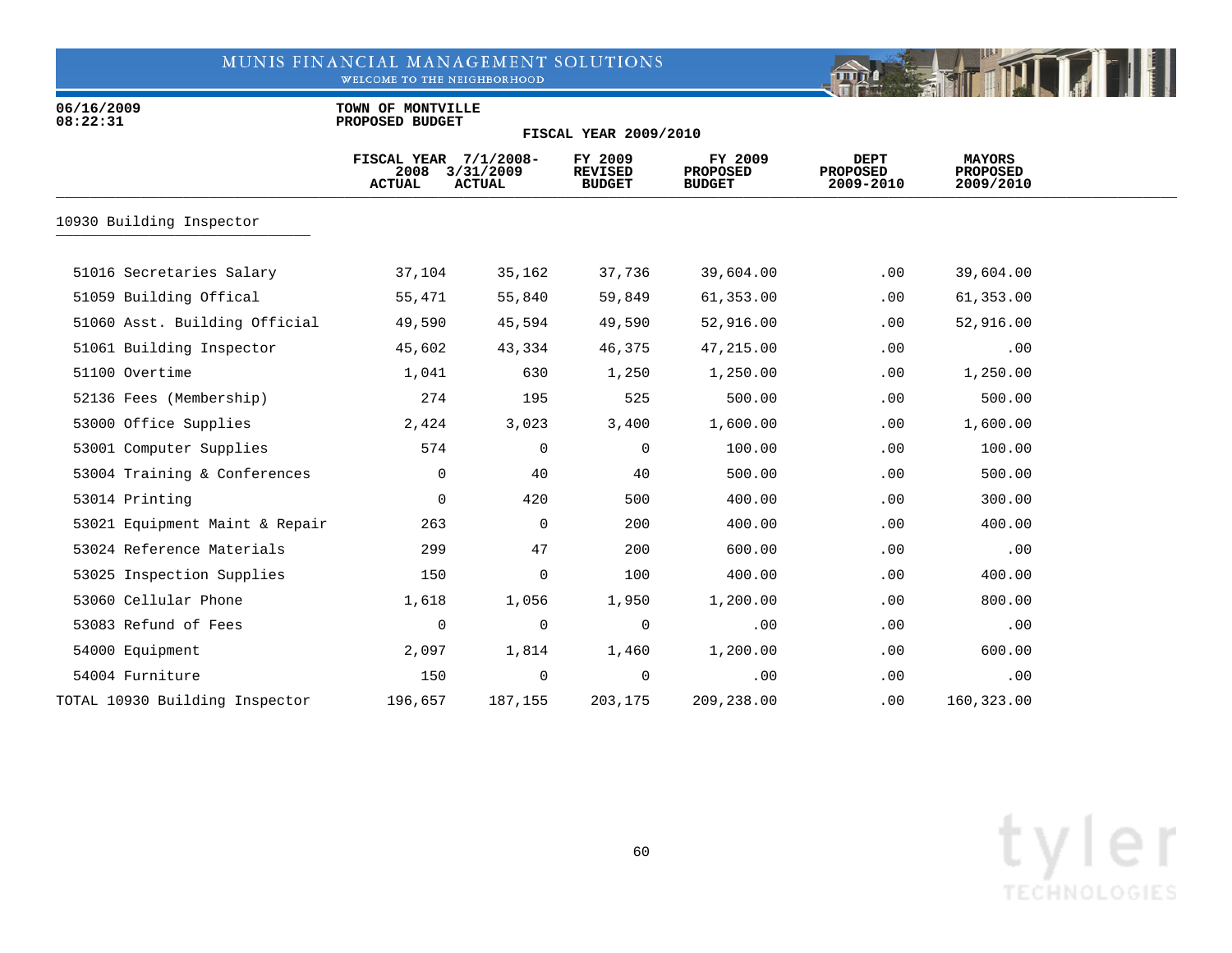WELCOME TO THE NEIGHBORHOOD



06/16/2009 **TOWN OF MONTVILLE**<br>08:22:31 **PROPOSED BUDGET 08:22:31 PROPOSED BUDGET**

| <b>FISCAL YEAR 2009/2010</b> |  |  |  |  |
|------------------------------|--|--|--|--|
|------------------------------|--|--|--|--|

|                                 | FISCAL YEAR 7/1/2008-<br>2008<br><b>ACTUAL</b> | 3/31/2009<br><b>ACTUAL</b> | FY 2009<br><b>REVISED</b><br><b>BUDGET</b> | FY 2009<br><b>PROPOSED</b><br><b>BUDGET</b> | <b>DEPT</b><br><b>PROPOSED</b><br>2009-2010 | <b>MAYORS</b><br><b>PROPOSED</b><br>2009/2010 |  |
|---------------------------------|------------------------------------------------|----------------------------|--------------------------------------------|---------------------------------------------|---------------------------------------------|-----------------------------------------------|--|
| 10940 Solid Waste               |                                                |                            |                                            |                                             |                                             |                                               |  |
| 51100 Overtime                  | 3,012                                          | 2,895                      | 3,500                                      | 2,500.00                                    | $.00 \,$                                    | 2,500.00                                      |  |
| 51131 PT Landfill Operator      | 24,363                                         | 23,440                     | 37,700                                     | 37,700.00                                   | .00                                         | 30,000.00                                     |  |
| 51135 Gate Person Transfer Stat | 23,050                                         | 32,042                     | 35,020                                     | 35,020.00                                   | .00                                         | 35,020.00                                     |  |
| 51139 FT. Landfill              | 61,399                                         | 52,731                     | 62,436                                     | 63,436.00                                   | .00                                         | 63,436.00                                     |  |
| 52002 Spring Water              | 157                                            | 201                        | 500                                        | 500.00                                      | .00                                         | 500.00                                        |  |
| 52003 Telephone/Internet        | 795                                            | 922                        | 1,025                                      | 750.00                                      | .00                                         | 750.00                                        |  |
| 52013 Propane/heat              | 1,527                                          | 519                        | 1,125                                      | 1,400.00                                    | .00                                         | 1,400.00                                      |  |
| 52030 Recycling                 | 233,902                                        | 178,289                    | 238,702                                    | 238,702.00                                  | .00                                         | 250,000.00                                    |  |
| 52032 Leaf Collection           | 0                                              | 0                          | $-1,500$                                   | 1,500.00                                    | .00                                         | 1,500.00                                      |  |
| 52034 Christmas Tree Collection | 0                                              | 0                          | $-1,500$                                   | 1,500.00                                    | .00                                         | 1,500.00                                      |  |
| 52035 Hazardous Waste Coll      | 17,474                                         | 2,332                      | 8,000                                      | 8,000.00                                    | .00                                         | 2,000.00                                      |  |
| 52124 Tipping Fees SCRRRA       | 610,742                                        | 486,004                    | 670,100                                    | 665,100.00                                  | .00                                         | 645,100.00                                    |  |
| 52129 Outside Contractors       | 165                                            | 0                          | 0                                          | .00                                         | .00                                         | .00                                           |  |
| 52136 Fees (Membership)         | 130                                            | 140                        | 500                                        | 500.00                                      | .00                                         | 500.00                                        |  |
| 52145 Tipping Fees Bulky Waste  | 105,561                                        | 88,059                     | 124,272                                    | 125,000.00                                  | .00                                         | 110,000.00                                    |  |
| 52155 Sanitary Facilities       | 3,228                                          | 2,152                      | 3,228                                      | 3,500.00                                    | .00                                         | 3,500.00                                      |  |
| 52157 Lease of Copier           | 437                                            | 463                        | 500                                        | 500.00                                      | .00                                         | 500.00                                        |  |
| 53000 Office Supplies           | 0                                              | $\mathbf 0$                | 0                                          | .00                                         | .00                                         | .00                                           |  |
| 53001 Computer Supplies         | 1,223                                          | 0                          | 0                                          | .00                                         | .00                                         | .00                                           |  |
| 53002 Consulting Services       | 0                                              | 0                          | $\mathbf 0$                                | .00                                         | .00                                         | .00                                           |  |
| 53004 Training & Conferences    | 213                                            | 130                        | 500                                        | 500.00                                      | $.00 \,$                                    | 500.00                                        |  |

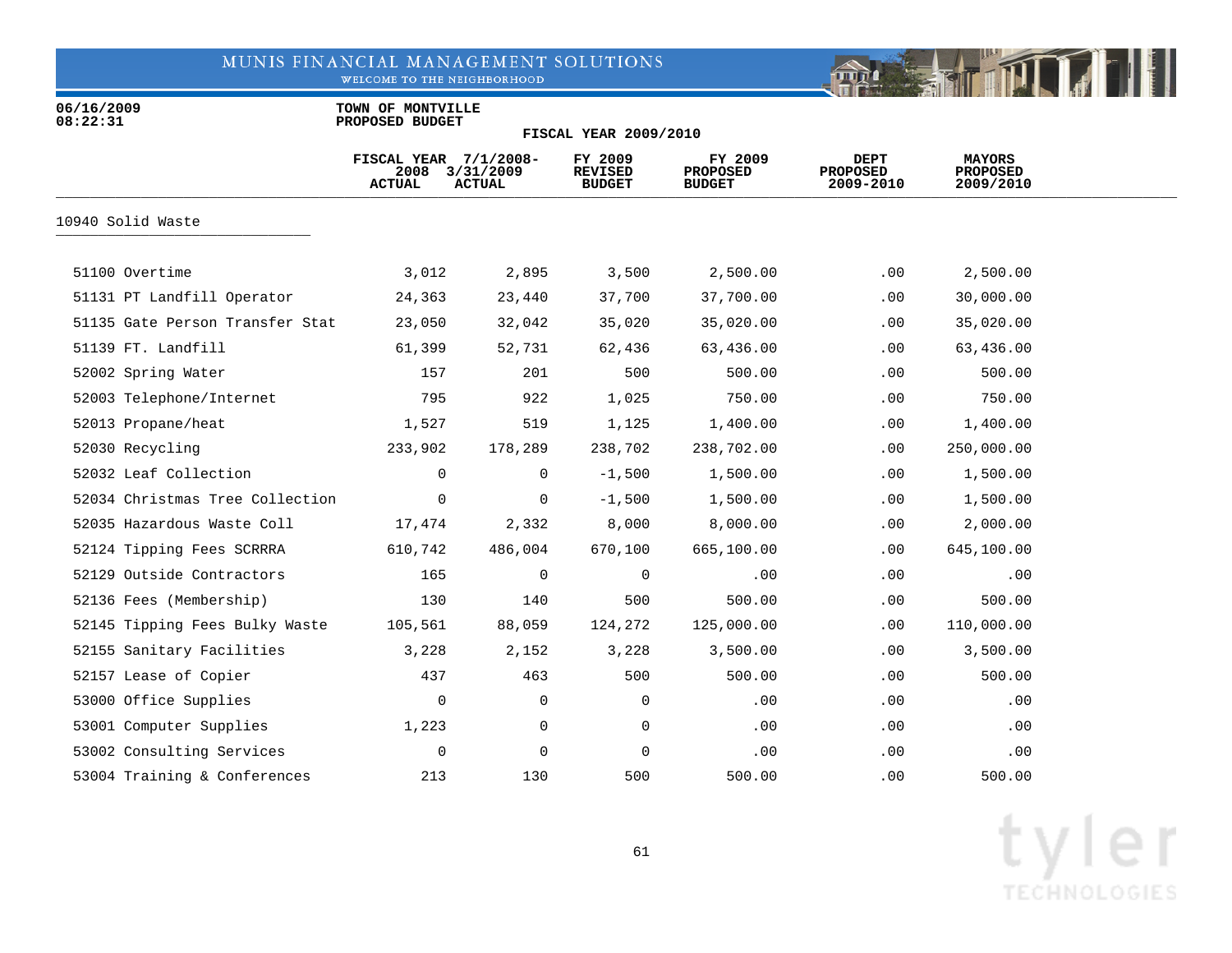WELCOME TO THE NEIGHBORHOOD

06/16/2009 **TOWN OF MONTVILLE**<br>08:22:31 **PROPOSED BUDGET 08:22:31 PROPOSED BUDGET**

|                                | FISCAL YEAR<br>2008<br><b>ACTUAL</b> | $7/1/2008 -$<br>3/31/2009<br><b>ACTUAL</b> | FY 2009<br><b>REVISED</b><br><b>BUDGET</b> | FY 2009<br><b>PROPOSED</b><br><b>BUDGET</b> | <b>DEPT</b><br><b>PROPOSED</b><br>2009-2010 | MAYORS<br><b>PROPOSED</b><br>2009/2010 |  |
|--------------------------------|--------------------------------------|--------------------------------------------|--------------------------------------------|---------------------------------------------|---------------------------------------------|----------------------------------------|--|
| 53008 Advertising              | 0                                    | $\mathbf 0$                                | $-2,000$                                   | 1,000.00                                    | .00                                         | 1,000.00                               |  |
| 53014 Printing                 | 2,297                                | 1,780                                      | 2,000                                      | 2,000.00                                    | .00                                         | 2,000.00                               |  |
| 53015 Uniforms                 | 1,460                                | 884                                        | 2,000                                      | 2,000.00                                    | .00                                         | 2,000.00                               |  |
| 53019 Misc Supplies            | 7,091                                | 2,136                                      | 7,000                                      | 7,000.00                                    | .00                                         | 7,000.00                               |  |
| 53021 Equipment Maint & Repair | 3,449                                | 1,407                                      | 5,500                                      | 5,500.00                                    | .00                                         | 5,500.00                               |  |
| 53024 Reference Materials      | 0                                    | 0                                          | 200                                        | .00                                         | .00                                         | .00                                    |  |
| 53029 Maintenance & Upkeep     | 5,833                                | 7,625                                      | 7,000                                      | 7,000.00                                    | .00                                         | 7,000.00                               |  |
| 53050 Physicals                | $\mathbf 0$                          | 0                                          | 500                                        | 500.00                                      | .00                                         | 500.00                                 |  |
| 53068 Testing                  | 18,195                               | 9,498                                      | 18,000                                     | 18,000.00                                   | .00                                         | 18,000.00                              |  |
| 54000 Equipment                | 16,616                               | 7,850                                      | 15,000                                     | 15,000.00                                   | .00                                         | 13,000.00                              |  |
| 54143 Recycling Containers     | $\overline{0}$                       | 0                                          | $-5,000$                                   | .00                                         | .00                                         | .00                                    |  |
| TOTAL 10940 Solid Waste        | 1,142,319                            | 901,499                                    | 1,234,308                                  | 1,244,108.00                                | .00                                         | 1,204,706.00                           |  |

**FISCAL YEAR 2009/2010**

Fill

mar isklu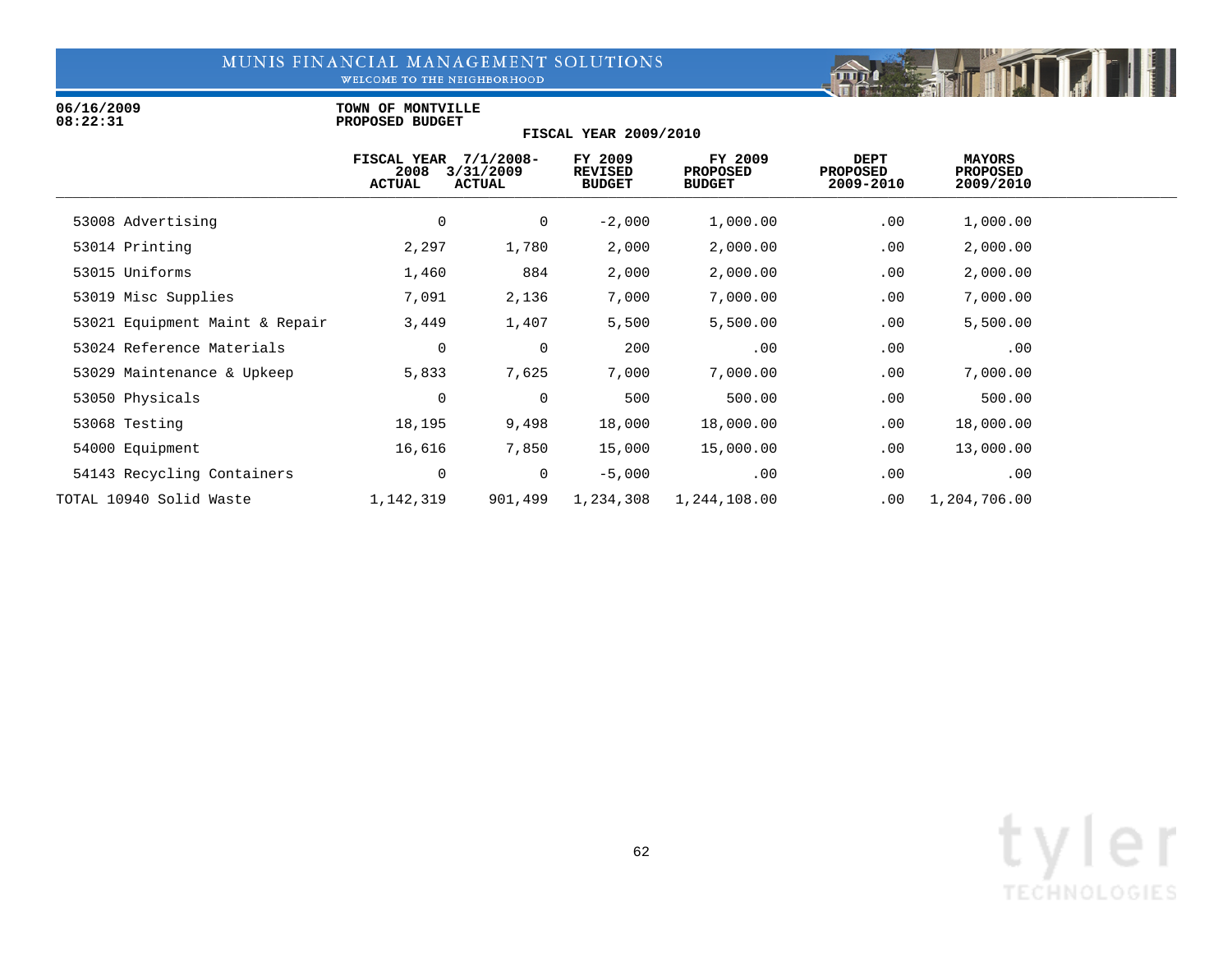WELCOME TO THE NEIGHBORHOOD



06/16/2009 **TOWN OF MONTVILLE**<br>08:22:31 **PROPOSED BUDGET 08:22:31 PROPOSED BUDGET**

|                                | FISCAL YEAR 7/1/2008-<br>2008<br>ACTUAL | 3/31/2009<br><b>ACTUAL</b>       | FY 2009<br>REVISED<br><b>BUDGET</b> | FY 2009<br>PROPOSED<br><b>BUDGET</b>           | DEPT<br><b>PROPOSED</b><br>2009-2010 | <b>MAYORS</b><br><b>PROPOSED</b><br>2009/2010 |  |
|--------------------------------|-----------------------------------------|----------------------------------|-------------------------------------|------------------------------------------------|--------------------------------------|-----------------------------------------------|--|
| 10950 Board of Education       |                                         |                                  |                                     |                                                |                                      |                                               |  |
| 53051 Board of Ed Expenses     |                                         |                                  |                                     | 34,519,564 26,802,819 35,555,371 36,444,255.00 |                                      | .00 35,910,925.00                             |  |
| TOTAL 10950 Board of Education |                                         | 34,519,564 26,802,819 35,555,371 |                                     | 36,444,255.00                                  |                                      | .00 35,910,925.00                             |  |

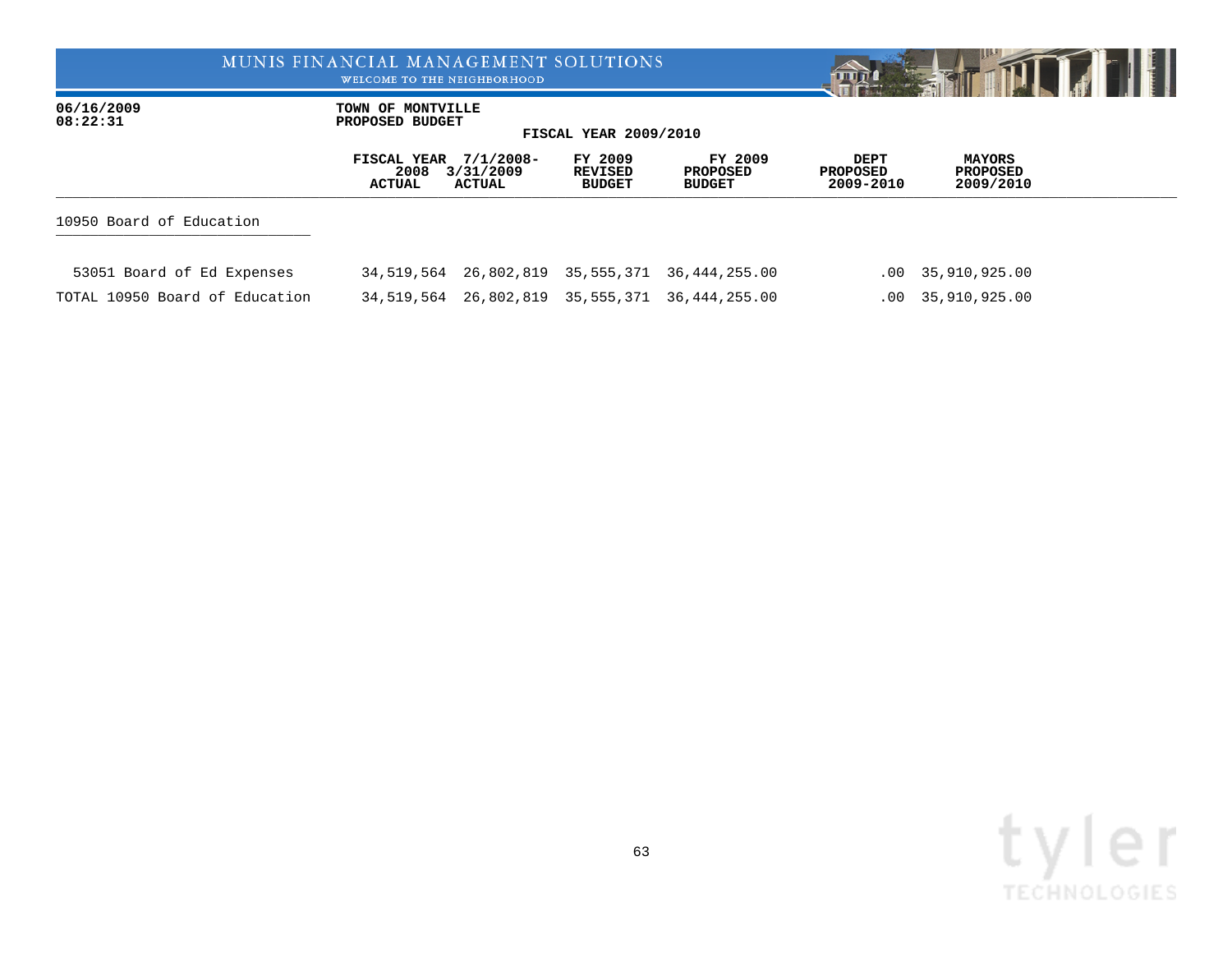WELCOME TO THE NEIGHBORHOOD



06/16/2009 **TOWN OF MONTVILLE**<br>08:22:31 **PROPOSED BUDGET 08:22:31 PROPOSED BUDGET**

### **FISCAL YEAR 2009/2010**

|                                  | FISCAL YEAR 7/1/2008-<br>2008<br><b>ACTUAL</b> | 3/31/2009<br><b>ACTUAL</b> | FY 2009<br><b>REVISED</b><br><b>BUDGET</b> | FY 2009<br><b>PROPOSED</b><br><b>BUDGET</b> | <b>DEPT</b><br>PROPOSED<br>2009-2010 | <b>MAYORS</b><br>PROPOSED<br>2009/2010 |  |
|----------------------------------|------------------------------------------------|----------------------------|--------------------------------------------|---------------------------------------------|--------------------------------------|----------------------------------------|--|
| 10960 Capital Improvement        |                                                |                            |                                            |                                             |                                      |                                        |  |
| 52012 Paving & Curbing           | 436,000                                        | 71,615                     | 300,000                                    | .00                                         | .00                                  | .00                                    |  |
| 53089 Underground Tank Removal   | $\mathbf 0$                                    | $\mathbf 0$                | $\mathbf 0$                                | .00                                         | .00                                  | .00                                    |  |
| 54006 Police vehicle             | 100,000                                        | 76,842                     | 77,000                                     | .00                                         | .00                                  | 38,500.00                              |  |
| 54007 New Highway Equipment      | 10,000                                         | 60,295                     | 65,000                                     | .00                                         | .00                                  | .00                                    |  |
| 54008 IMC Data Sharing           | 0                                              | 0                          | $\mathbf 0$                                | .00                                         | .00                                  | .00                                    |  |
| 54011 Playscape                  | 0                                              | 0                          | $\mathbf 0$                                | .00                                         | .00                                  | .00                                    |  |
| 54012 Drainage                   | $\Omega$                                       | $\mathbf 0$                | $\Omega$                                   | .00                                         | .00                                  | .00                                    |  |
| 54046 Information Technology     | 22,000                                         | 53,958                     | 54,000                                     | .00                                         | .00                                  | .00                                    |  |
| 54048 Public Bathroom Facilities | $\mathbf 0$                                    | 0                          | 0                                          | .00                                         | .00                                  | .00                                    |  |
| 54049 Tyl Ductwork Replacement   | $\mathbf 0$                                    | $\mathbf 0$                | $\mathbf 0$                                | .00                                         | .00                                  | .00                                    |  |
| 54050 High band radios           | 49,020                                         | 0                          | 0                                          | .00                                         | $.00 \,$                             | $.00 \,$                               |  |
| 54053 Public Works Building      | $\mathbf 0$                                    | $\mathbf 0$                | $\mathbf 0$                                | .00                                         | .00                                  | .00                                    |  |
| 54054 Vehicle Replacement        | 0                                              | 0                          | 0                                          | .00                                         | .00                                  | .00                                    |  |
| 54064 School Buses/Vans          | 196,050                                        | 35,280                     | 45,870                                     | .00                                         | .00                                  | .00                                    |  |
| 54127 Custodial Vehicle          | $\mathbf 0$                                    | $\mathbf 0$                | 0                                          | .00                                         | .00                                  | .00                                    |  |
| 54131 Contribution to Capital Ca | 200,000                                        | 0                          | 180,000                                    | .00                                         | .00                                  | .00                                    |  |
| 54133 Police Boat                | 0                                              | 0                          | 0                                          | .00                                         | .00                                  | .00                                    |  |
| 54300 Kobyluck Concs/Press Box   | 7,500                                          | 0                          | 0                                          | .00                                         | .00                                  | .00                                    |  |
| 54309 Upgrade Fire/Burglar Alarm | $\mathbf 0$                                    | $\Omega$                   | $\Omega$                                   | .00                                         | .00                                  | .00                                    |  |
| 54310 New Well                   | 20,000                                         | 0                          | 0                                          | .00                                         | .00                                  | .00                                    |  |
| 54316 PW Dump Bodies             | 0                                              | $\mathbf 0$                | 0                                          | .00                                         | .00                                  | .00                                    |  |
| 54317 Roofing, Mohegan           | 0                                              | 0                          | $\Omega$                                   | .00                                         | .00                                  | 105,000.00                             |  |
| TOTAL 10960 Capital Improvement  | 1,040,570                                      | 297,990                    | 721,870                                    | .00                                         | .00                                  | 143,500.00                             |  |

**TECHNOLOGIES**